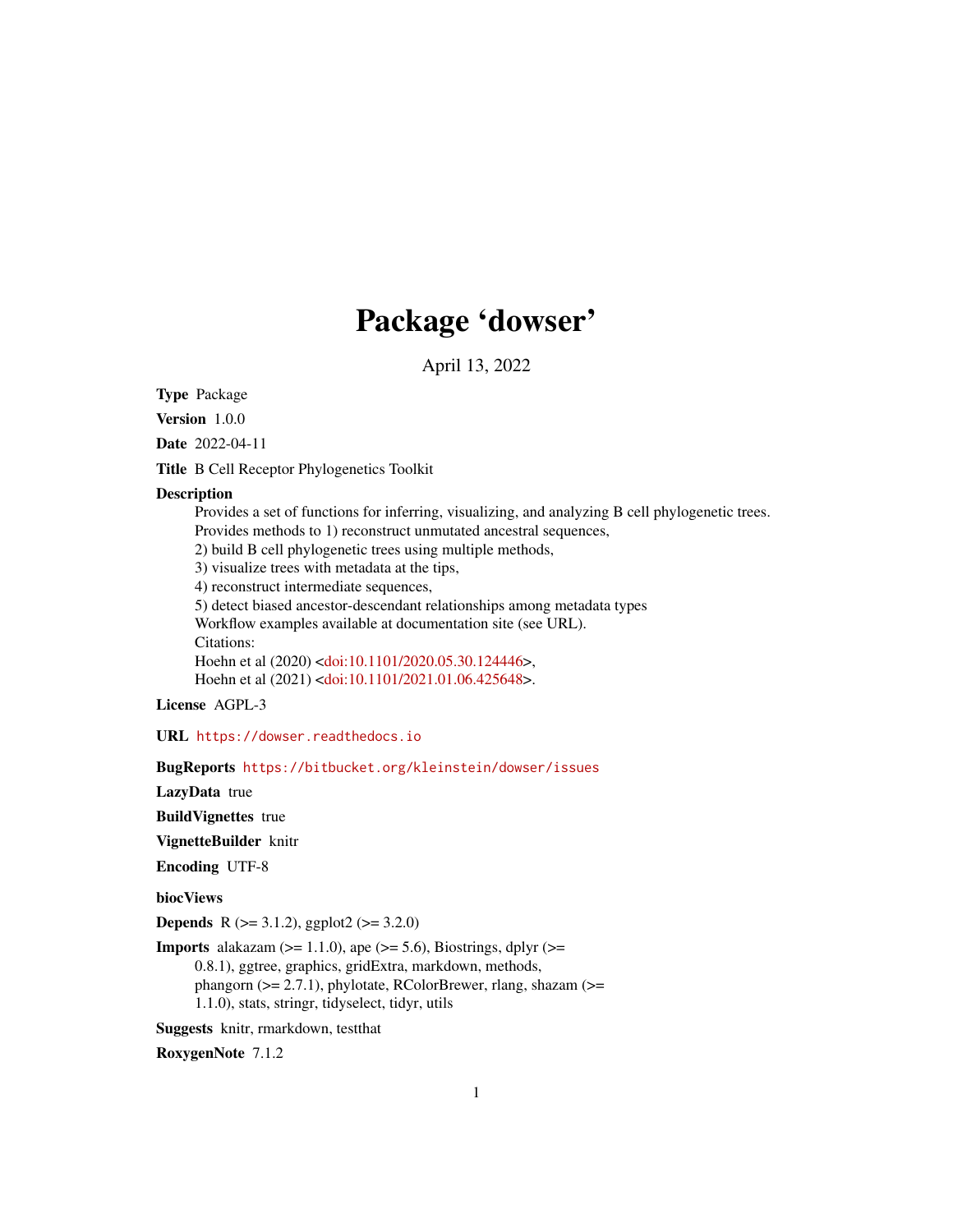| <b>Collate</b> 'Data.R' 'Dowser.R' 'Clones.R' 'Classes.R' 'Plotting.R'<br>'Germlines.R' 'Statistics.R' 'TreeFunctions.R'        |
|---------------------------------------------------------------------------------------------------------------------------------|
| <b>NeedsCompilation</b> no                                                                                                      |
| <b>Author</b> Kenneth Hoehn [aut, cre],<br>Susanna Marquez [ctb],<br>Jason Vander Heiden [ctb],<br>Steven Kleinstein [aut, cph] |
| Maintainer Kenneth Hoehn <kenneth.hoehn@yale.edu></kenneth.hoehn@yale.edu>                                                      |
| <b>Repository CRAN</b>                                                                                                          |

Date/Publication 2022-04-13 15:42:29 UTC

# R topics documented:

| 3                                                                                                                    |
|----------------------------------------------------------------------------------------------------------------------|
| $\overline{4}$                                                                                                       |
| 5                                                                                                                    |
| $\overline{7}$                                                                                                       |
| $\overline{8}$                                                                                                       |
| 10                                                                                                                   |
| 11                                                                                                                   |
| 12                                                                                                                   |
| 13                                                                                                                   |
| 13                                                                                                                   |
| 14                                                                                                                   |
| 15                                                                                                                   |
| 16                                                                                                                   |
| 19                                                                                                                   |
| 19                                                                                                                   |
| 20                                                                                                                   |
| 21                                                                                                                   |
| 21                                                                                                                   |
| 22                                                                                                                   |
| 24<br>$formatClones \dots \dots \dots \dots \dots \dots \dots \dots \dots \dots \dots \dots \dots \dots \dots \dots$ |
| 26                                                                                                                   |
| 26                                                                                                                   |
| 27                                                                                                                   |
| 28                                                                                                                   |
| 29                                                                                                                   |
| 29                                                                                                                   |
| 31                                                                                                                   |
| 33                                                                                                                   |
| 35                                                                                                                   |
| 36                                                                                                                   |
| 37                                                                                                                   |
| 39                                                                                                                   |
| 40                                                                                                                   |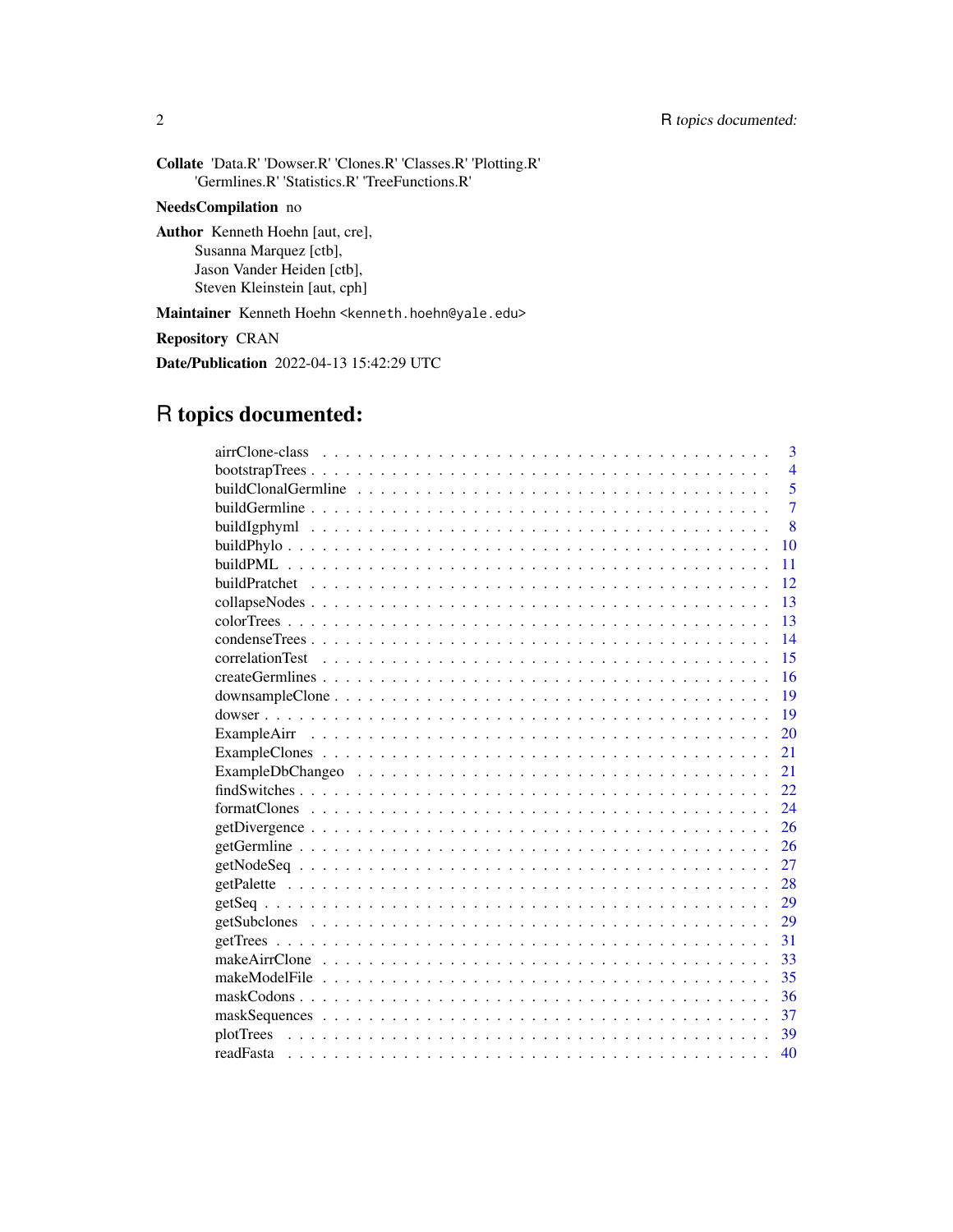#### <span id="page-2-0"></span>airrClone-class 3

| Index | 56 |
|-------|----|

airrClone-class *S4 class defining a clone in Dowser*

#### <span id="page-2-1"></span>Description

airrClone defines a common data structure for perform lineage recontruction from AIRR data, based heavily on alakazam::ChangeoClone.

#### Slots

data data.frame containing sequences and annotations. Contains the columns SEQUENCE\_ID and SEQUENCE, as well as any additional sequence-specific annotation columns

clone string defining the clone identifier

germline string containing the heavy chain germline sequence for the clone

lgermline string containing the light chain germline sequence for the clone

hlgermline string containing the combined germline sequence for the clone

v\_gene string defining the V segment gene call

j\_gene string defining the J segment gene call

junc\_len numeric junction length (nucleotide count)

locus index showing which locus represented at each site

region index showing FWR/CDR region for each site

phylo\_seq sequence column used for phylogenetic tree building

numbers index (usually IMGT) number of each site in phylo\_seq

### See Also

See [formatClones](#page-23-1) for use.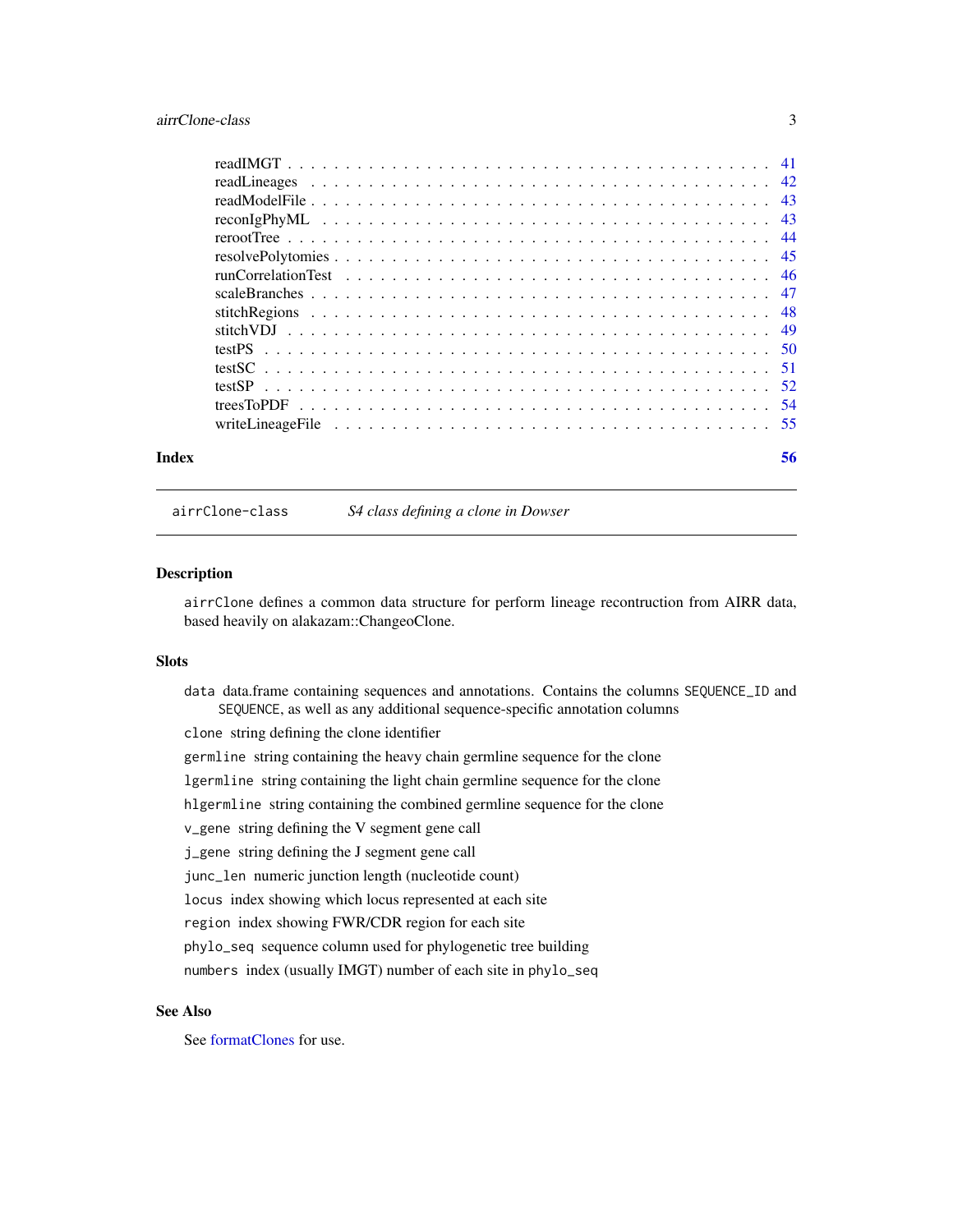<span id="page-3-0"></span>

bootstrapTrees Phylogenetic bootstrap function.

# Usage

```
bootstrapTrees(
  clones,
 bootstraps,
 nproc = 1,trait = NULL,
 dir = NULL,id = NULL,modelfile = NULL,
 build = "pratchet",
 exec = NULL,
  igphyml = NULL,fixtrees = FALSE,
  quiet = \theta,
  rm_temp = TRUE,
 palette = NULL,
  resolve = 2,
  rep = NULL,keeptrees = TRUE,
  lfile = NULL,
  seq = NULL,downsample = FALSE,
  tip\_switch = 20,boot_part = "locus",
  force_resolve = FALSE,
  ...
)
```

| clones     | tibble airrClone objects, the output of formatClones                                         |
|------------|----------------------------------------------------------------------------------------------|
| bootstraps | number of bootstrap replicates to perform                                                    |
| nproc      | number of cores to parallelize computations                                                  |
| trait      | trait to use for parsimony models (required if igphyml specified)                            |
| dir        | directory where temporary files will be placed (required if igphyml or dnapars<br>specified) |
| id         | unique identifer for this analysis (required if igphyml or dnapars specified)                |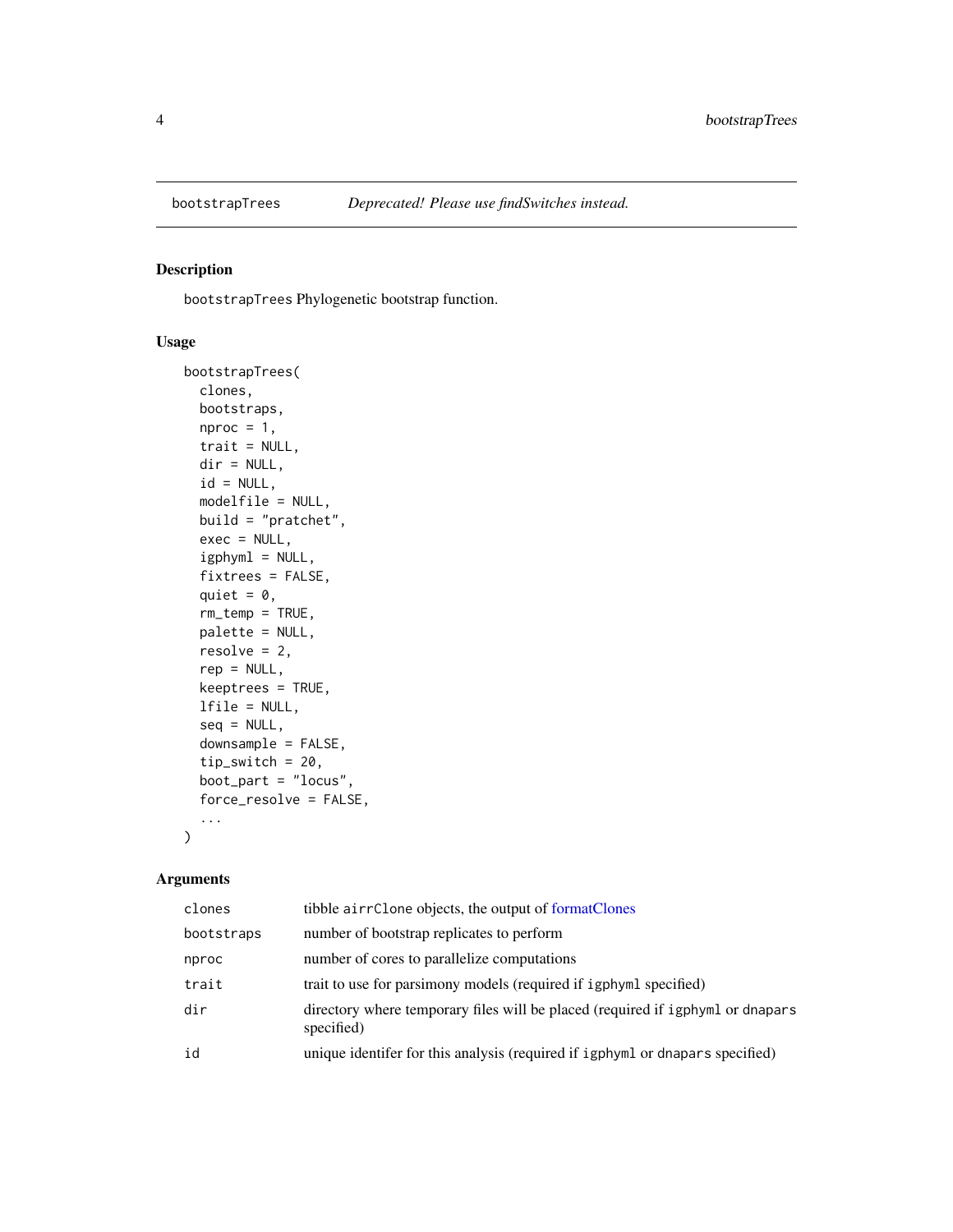# <span id="page-4-0"></span>buildClonalGermline 5

| modelfile     | file specifying parsimony model to use                                                                               |
|---------------|----------------------------------------------------------------------------------------------------------------------|
| build         | program to use for tree building (phangorn, dnapars)                                                                 |
| exec          | location of desired phylogenetic executable                                                                          |
| igphyml       | location of igphyml executible if trait models desired                                                               |
| fixtrees      | keep tree topologies fixed? (bootstrapping will not be perfomed)                                                     |
| quiet         | amount of rubbish to print to console                                                                                |
| rm_temp       | remove temporary files (default=TRUE)                                                                                |
| palette       | a named vector specifying colors for each state                                                                      |
| resolve       | how should polytomies be resolved? 0=none, 1=max parsminy, 2=max ambigu-<br>ity + polytomy skipping, 3=max ambiguity |
| rep           | current bootstrap replicate (experimental)                                                                           |
| keeptrees     | keep trees estimated from bootstrap replicates? (TRUE)                                                               |
| lfile         | lineage file input to igphyml if desired (experimental)                                                              |
| seg           | column name containing sequence information                                                                          |
| downsample    | downsample clones to have a maximum specified tip/switch ratio?                                                      |
| tip_switch    | maximum allowed tip/switch ratio if downsample=TRUE                                                                  |
| boot_part     | is "locus" bootstrap columns for each locus separately                                                               |
| force_resolve | continue even if polytomy resolution fails?                                                                          |
| .             | additional arguments to be passed to tree building program                                                           |

#### Value

A list of trees and/or switch counts for each bootstrap replicate.

<span id="page-4-1"></span>buildClonalGermline buildClonalGermline *Determine consensus clone sequence and create germline for clone*

# Description

Determine consensus clone sequence and create germline for clone

# Usage

```
buildClonalGermline(
 receptors,
 references,
 organism = "human",
 locus = "IGH",use_regions = FALSE,
 vonly = FALSE,
  seq = "sequence_alignment",
```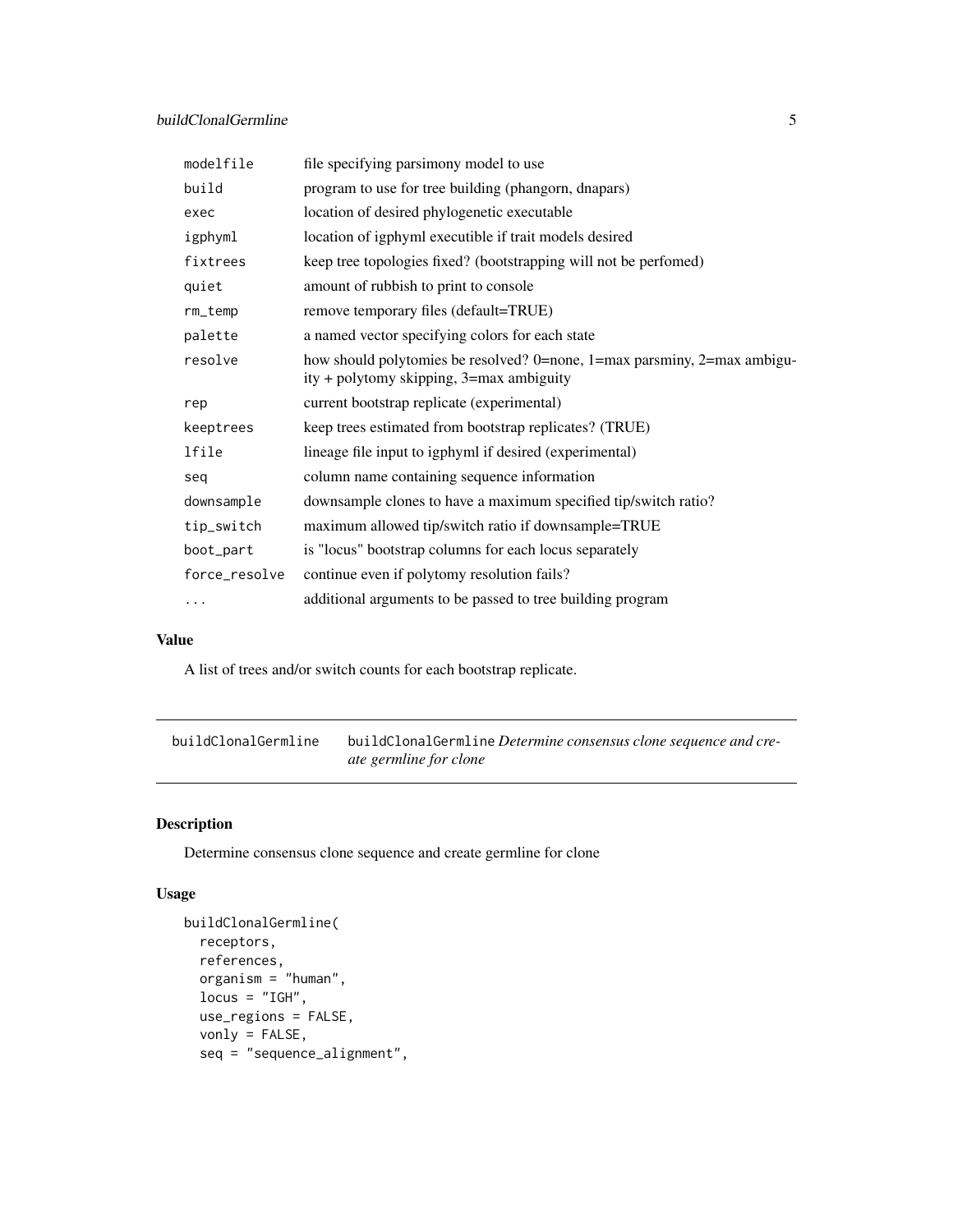```
id = "sequence_id",
 clone = "clone_id",
  v_{cal} = "v_{cal}]'.
  j<sub>call</sub> = "j<sub>call</sub>",
  j_germ_length = "j_germline_length",
  j_germ_aa_length = "j_germline_aa_length",
  amino_acid = FALSE,
  ...
)
```
# Arguments

| receptors        | AIRR-table containing sequences from one clone                  |  |
|------------------|-----------------------------------------------------------------|--|
| references       | Full list of reference segments, see readIMGT                   |  |
| organism         | Species in references being analyzed                            |  |
| locus            | locus in references being analyzed                              |  |
| use_regions      | Return string of VDJ regions? (optional)                        |  |
| vonly            | Return germline of only v segment?                              |  |
| seq              | Column name for sequence alignment                              |  |
| id               | Column name for sequence ID                                     |  |
| clone            | Column name for clone ID                                        |  |
| $v_{cal}$        | Column name for V gene segment gene call                        |  |
| j_call           | Column name for J gene segment gene call                        |  |
| j_germ_length    | Column name of J segment length within germline                 |  |
| j_germ_aa_length |                                                                 |  |
|                  | Column name of J segment amino acid length (if amino_acid=TRUE) |  |
| amino_acid       | Perform reconstruction on amino acid sequence (experimental)    |  |
| .                | Additional arguments passed to build Germline                   |  |
|                  |                                                                 |  |

# Details

Return object adds/edits following columns:

- seq: Sequences potentially padded same length as germline
- germline\_alignment: Full length germline
- germline\_alignment\_d\_mask: Full length, D region masked
- vonly: V gene segment of germline if vonly=TRUE
- regions: String of VDJ segment in position if use\_regions=TRUE

#### Value

Tibble with reconstructed germlines

# See Also

[createGermlines](#page-15-1) [buildGermline,](#page-6-1) [stitchVDJ](#page-48-1)

<span id="page-5-0"></span>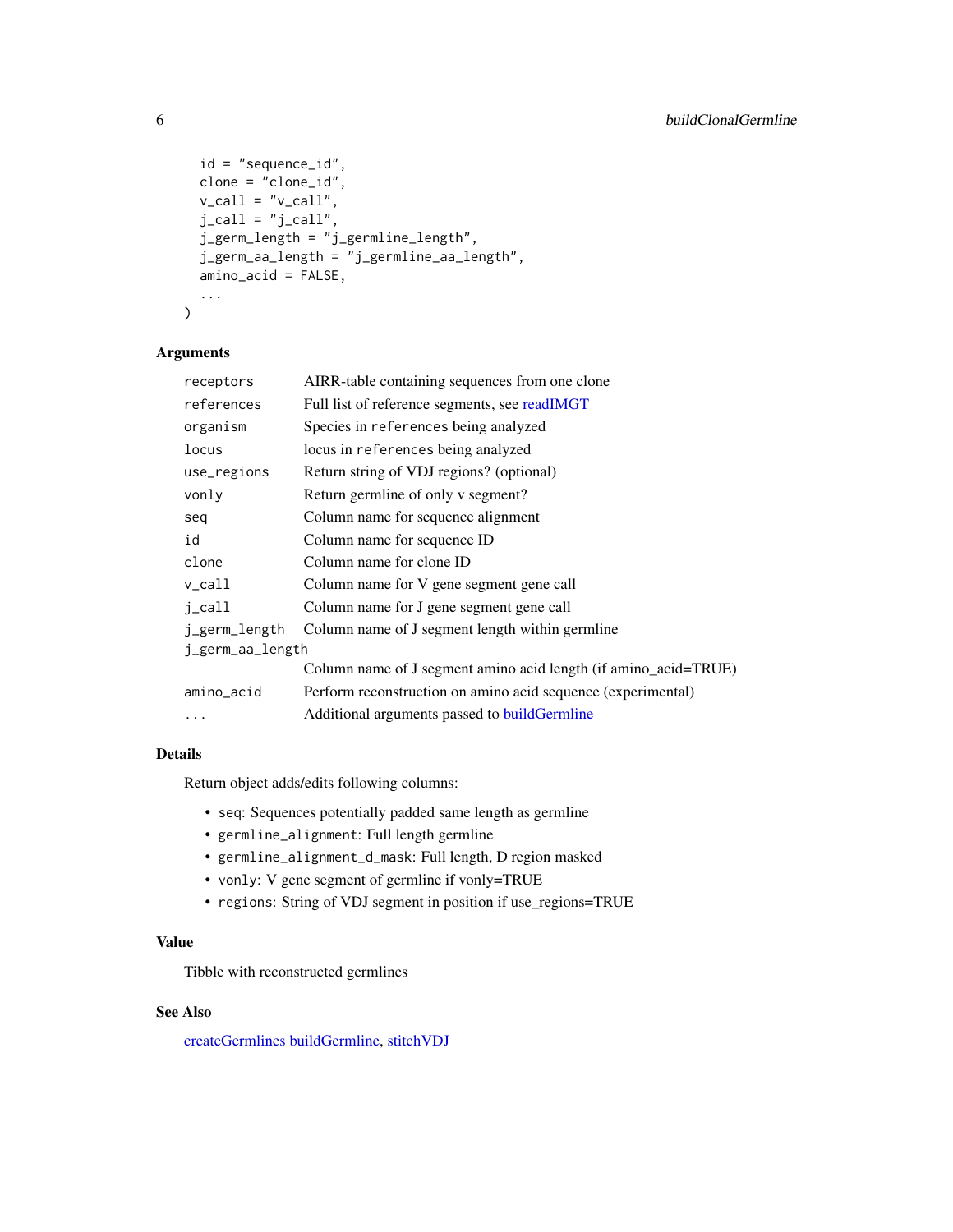<span id="page-6-1"></span><span id="page-6-0"></span>

Reconstruct germlines from alignment data.

#### Usage

```
buildGermline(
  receptor,
  references,
  seq = "sequence_alignment",
  id = "sequence_id",
 clone = "clone_id",
  v_{cal} = "v_{cal}]',
 d_{call} = "d_{call}".j<sub>call</sub> = "j<sub>call</sub>",
  v_germ_start = "v_germline_start",
  v_germ_end = "v_germline_end",
  v_germ_length = "v_germline_length",
  d_germ_start = "d_germline_start",
  d_germ_end = "d_germline_end",
  d_germ_length = "d_germline_length",
  j_germ_start = "j_germline_start",
  j_germ_end = "j_germline_end",
  j_germ_length = "j_germline_length",
 np1_length = "np1_length",
 np2_length = "np2_length",
  amino_acid = FALSE
)
```

| receptor            | row from AIRR-table containing sequence of interest                |
|---------------------|--------------------------------------------------------------------|
| references          | list of reference segments. Must be specific to organism and locus |
| seq                 | Column name for sequence alignment                                 |
| id                  | Column name for sequence ID                                        |
| clone               | Column name for clone ID                                           |
| $v_{cal}1$          | Column name for V gene segment gene call                           |
| $d$ <sub>call</sub> | Column name for D gene segment gene call                           |
| j_call              | Column name for J gene segment gene call                           |
| v_germ_start        | Column name of index of V segment start within germline            |
| $v_{germ\_end}$     | Column name of index of V segment end within germline              |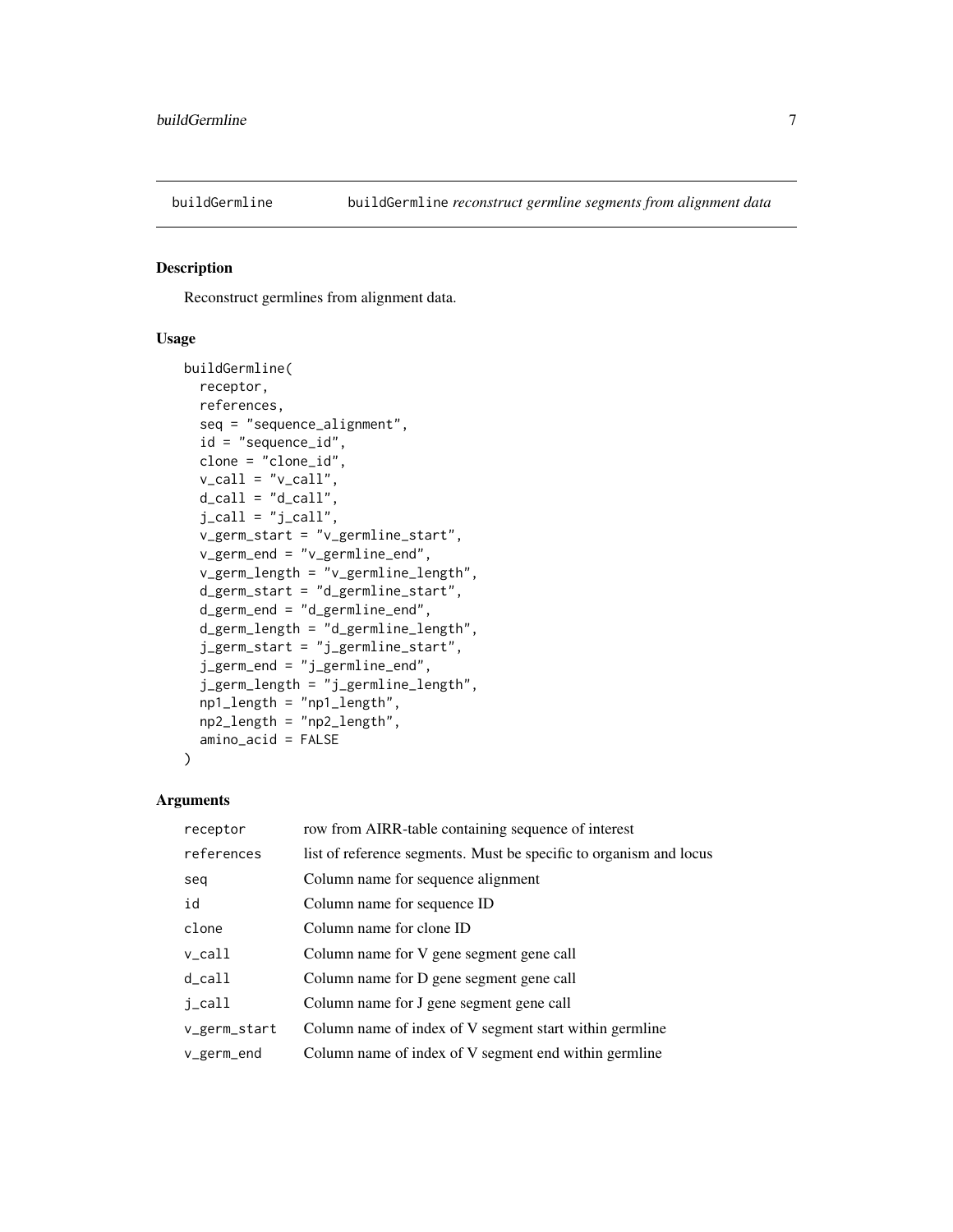<span id="page-7-0"></span>

| v_germ_length | Column name of index of V segment length within germline     |
|---------------|--------------------------------------------------------------|
| d_germ_start  | Column name of index of D segment start within germline      |
| d_germ_end    | Column name of index of D segment end within germline        |
| d_germ_length | Column name of index of D segment length within germline     |
| j_germ_start  | Column name of index of J segment start within germline      |
| j_germ_end    | Column name of index of J segment end within germline        |
| j_germ_length | Column name of index of J segment length within germline     |
| np1_length    | Column name in receptor specifying np1 segment length        |
| np2_length    | Column name in receptor specifying np2 segment length        |
| amino_acid    | Perform reconstruction on amino acid sequence (experimental) |

# Details

Return object contains multiple IMGT-gapped germlines:

- full: Full length germline
- dmask: Full length germline with D region masked
- vonly: V gene segment of germline
- regions: String showing VDJ segment of each position

#### Value

List of reconstructed germlines

# See Also

[buildClonalGermline,](#page-4-1) [stitchVDJ](#page-48-1)

<span id="page-7-1"></span>buildIgphyml *Wrapper to build IgPhyML trees and infer intermediate nodes*

# Description

Wrapper to build IgPhyML trees and infer intermediate nodes

#### Usage

```
buildIgphyml(
  clone,
  igphyml,
  trees = NULL,
  nproc = 1,temp_path = NULL,
  id = NULL,
```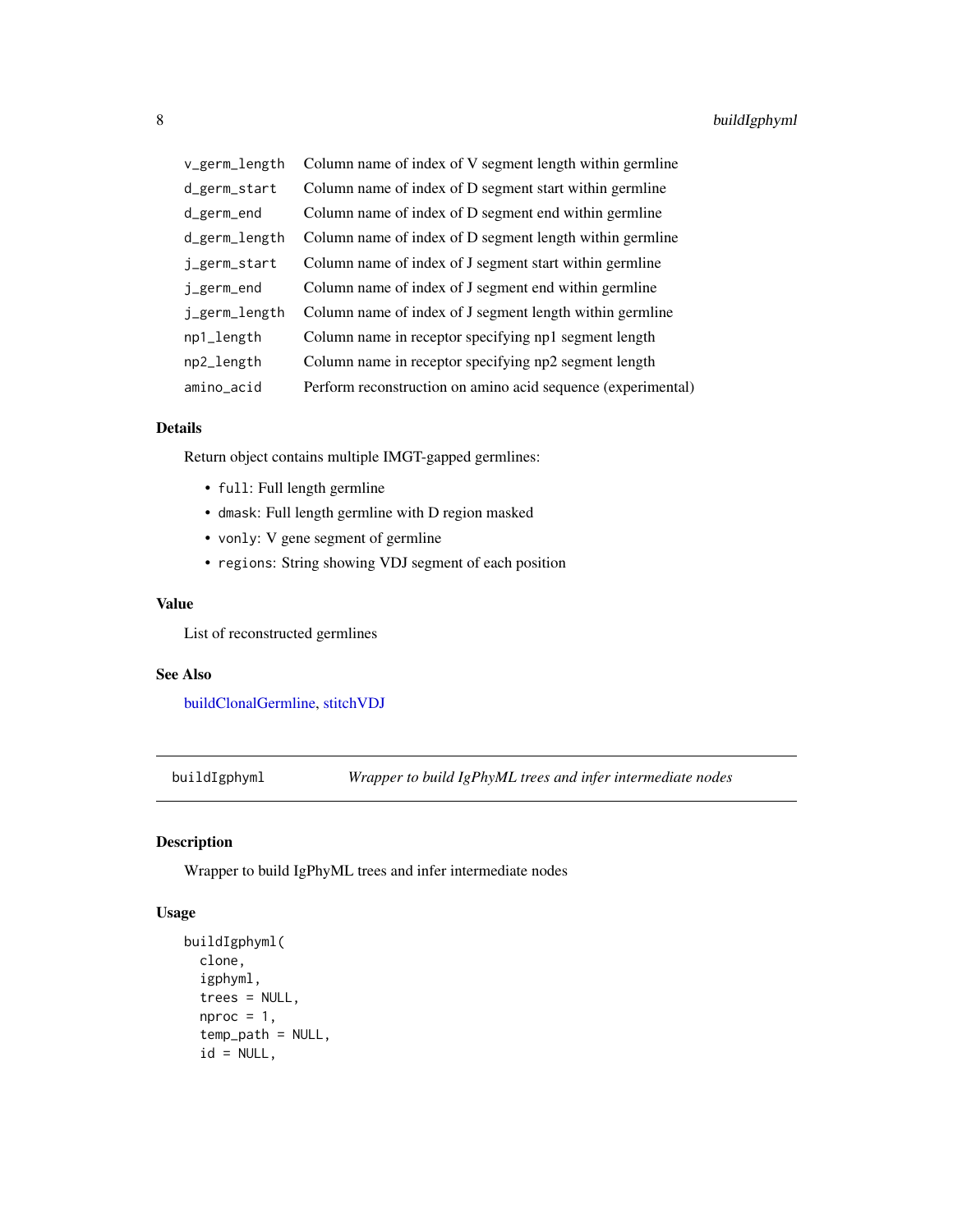# buildIgphyml 9

```
rseed = NULL,
 quiet = \theta,
 rm_files = TRUE,
 rm_dir = NULL,
 partition = c("single", "cf", "hl", "hlf", "hlc", "hlcf"),
 omega = "e",optimize = "lr",
 motifs = "FCH",hotness = "e, e, e, e, e, e",asrc = 0.95,splitfreqs = FALSE,
  ...
)
```
# Arguments

| clone      | airrClone object                                          |
|------------|-----------------------------------------------------------|
| igphyml    | igphyml executable                                        |
| trees      | list of tree topologies if desired                        |
| nproc      | number of cores for parallelization                       |
| temp_path  | path to temporary directory                               |
| id         | IgPhyML run id                                            |
| rseed      | random number seed if desired                             |
| quiet      | amount of rubbish to print                                |
| rm_files   | remove temporary files?                                   |
| rm_dir     | remove temporary directory?                               |
| partition  | How to partition omegas along sequences (see details)     |
| omega      | omega parameters to estimate (see IgPhyML docs)           |
| optimize   | optimize HLP rates $(r)$ , lengths $(l)$ , topology $(t)$ |
| motifs     | motifs to consider (see IgPhyML docs)                     |
| hotness    | hotness parameters to estimate (see IgPhyML docs)         |
| asrc       | Intermediate sequence cutoff probability                  |
| splitfreqs | Calculate codon frequencies on each partition separately? |
| .          | Additional arguments (not currently used)                 |

# Details

Partition options:

- single: 1 omega for whole sequence
- cf: 2 omegas, 1 for all CDRs and 1 for all FWRs
- hl: 2 omegas, 1 for heavy and 1 for light chain
- hlf: 3 omegas, 1 for all CDRs, 2 for heavy/light FWRs
- hlc: 3 omegas, 1 for all FWRs, 2 for heavy/light CDRs
- hlcf: 4 omegas, 1 for each heavy/light CDR/FWR combination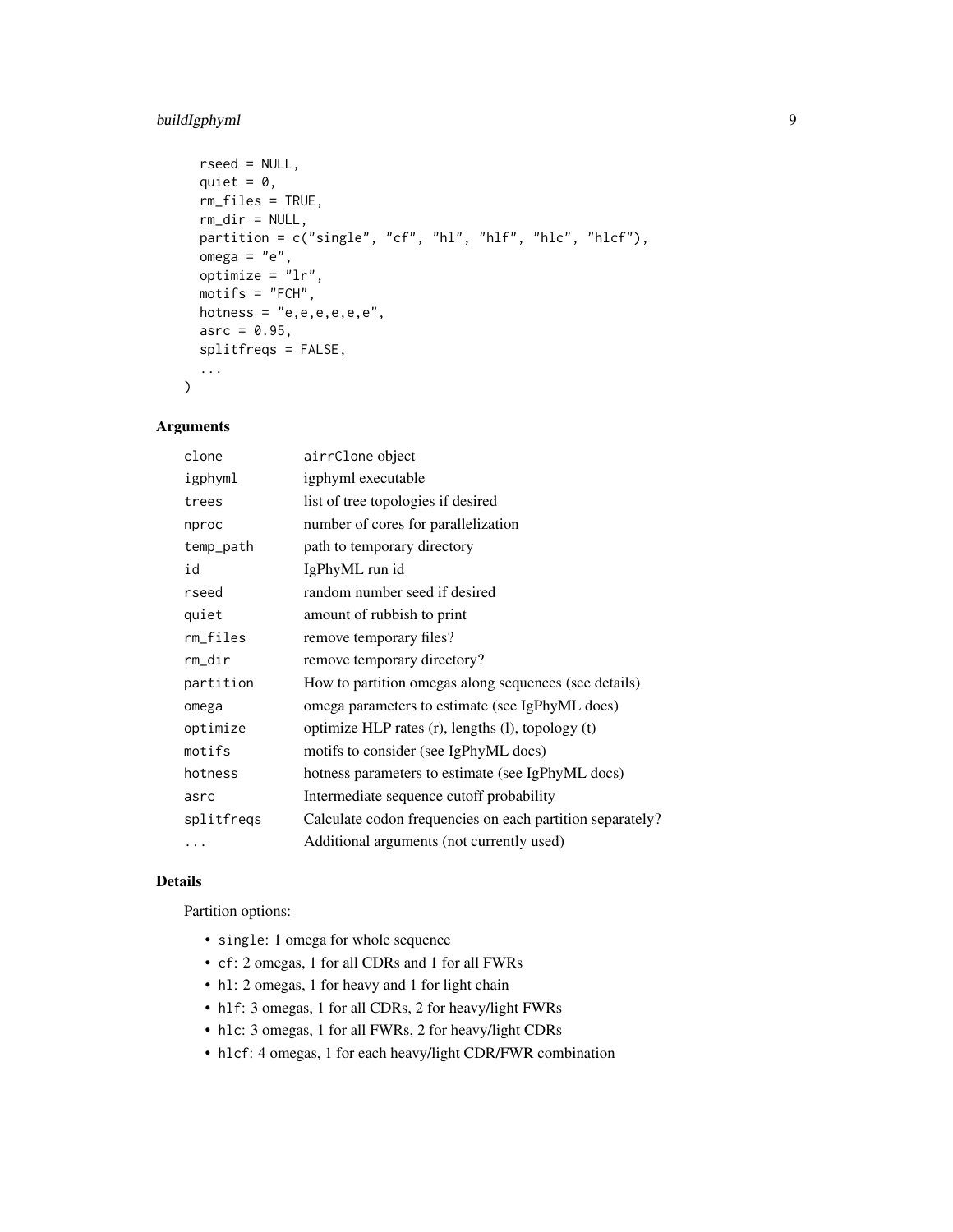# <span id="page-9-0"></span>Value

phylo object created by igphyml with nodes attribute containing reconstructed sequences.

# <span id="page-9-1"></span>buildPhylo *Wrapper for alakazam::buildPhylipLineage*

# Description

Wrapper for alakazam::buildPhylipLineage

# Usage

```
buildPhylo(
 clone,
 exec,
  temp_path = NULL,
  verbose = 0,rm_temp = TRUE,
  seq = "sequence",
  tree = NULL,
 onetree = TRUE
)
```
# Arguments

| clone     | airrClone object                                                     |
|-----------|----------------------------------------------------------------------|
| exec      | dnapars or dnaml executable                                          |
| temp_path | path to temporary directory                                          |
| verbose   | amount of rubbish to print                                           |
| rm_temp   | remove temporary files?                                              |
| seq       | sequece column in airrClone object                                   |
| tree      | fixed tree topology if desired (currently does nothing if specified) |
| onetree   | Only sample one tree if multiple found.                              |

# Value

phylo object created by dnapars or dnaml with nodes attribute containing reconstructed sequences.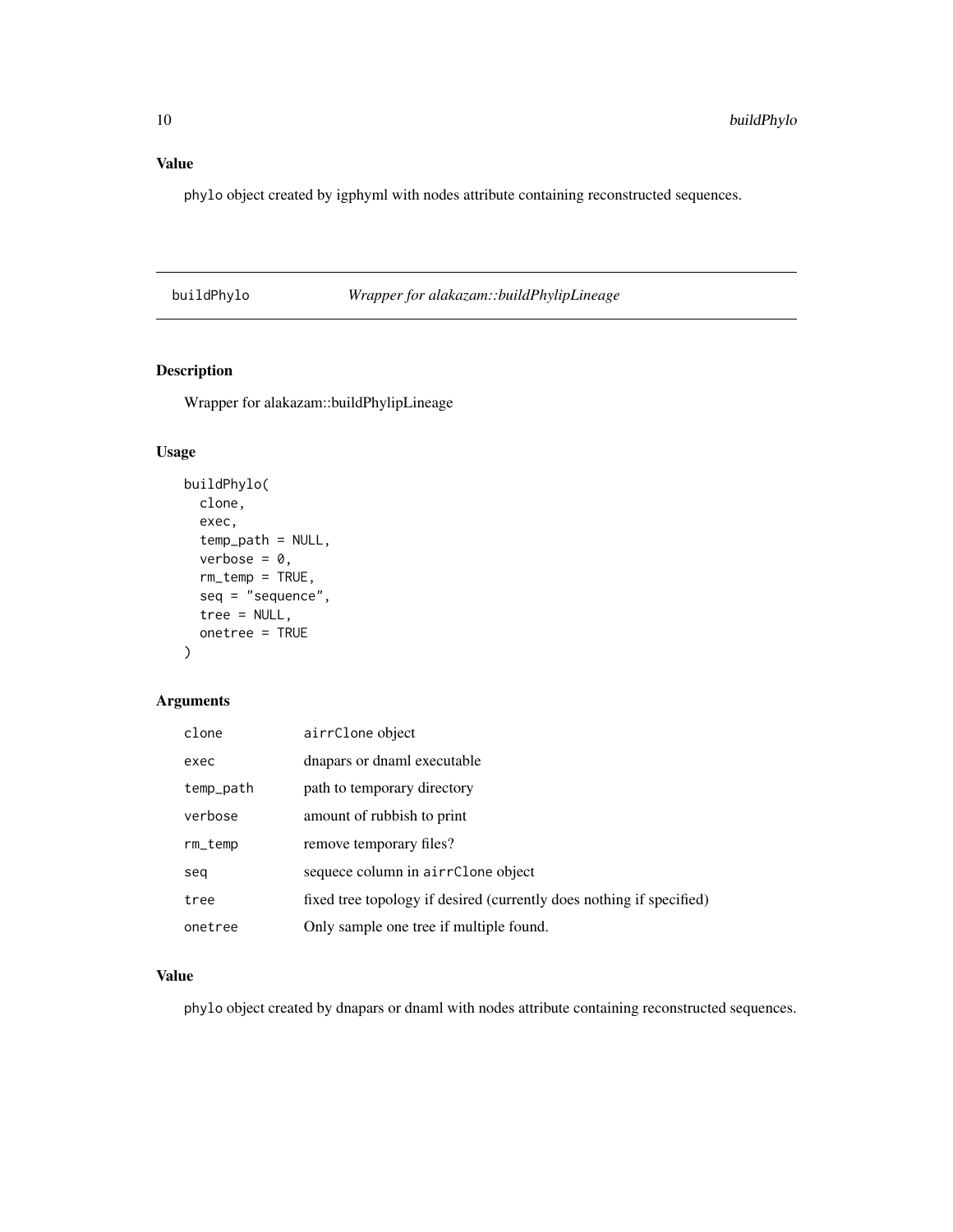<span id="page-10-1"></span><span id="page-10-0"></span>

Wrapper for phangorn::optim.pml

# Usage

```
buildPML(
 clone,
  seq = "sequence",
  sub_model = "GTR",
  gamma = FALSE,asr = "seq",asr_{th}resh = 0.05,
  tree = NULL,
  data_type = "DNA",
 optNni = TRUE,
 optQ = TRUE,verbose = FALSE
\mathcal{E}
```
# Arguments

| clone      | airrClone object                                       |
|------------|--------------------------------------------------------|
| seg        | sequece column in airrClone object                     |
| sub_model  | substitution model to use                              |
| gamma      | gamma site rate variation?                             |
| asr        | return sequence or probability matrix?                 |
| asr_thresh | threshold for including a nucleotide as an alternative |
| tree       | fixed tree topology if desired.                        |
| data_type  | Are sequences DNA or AA?                               |
| optNni     | Optimize tree topology                                 |
| optQ       | Optimize Q matrix                                      |
| verbose    | Print error messages as they happen?                   |

#### Value

phylo object created by phangorn::optim.pml with nodes attribute containing reconstructed sequences.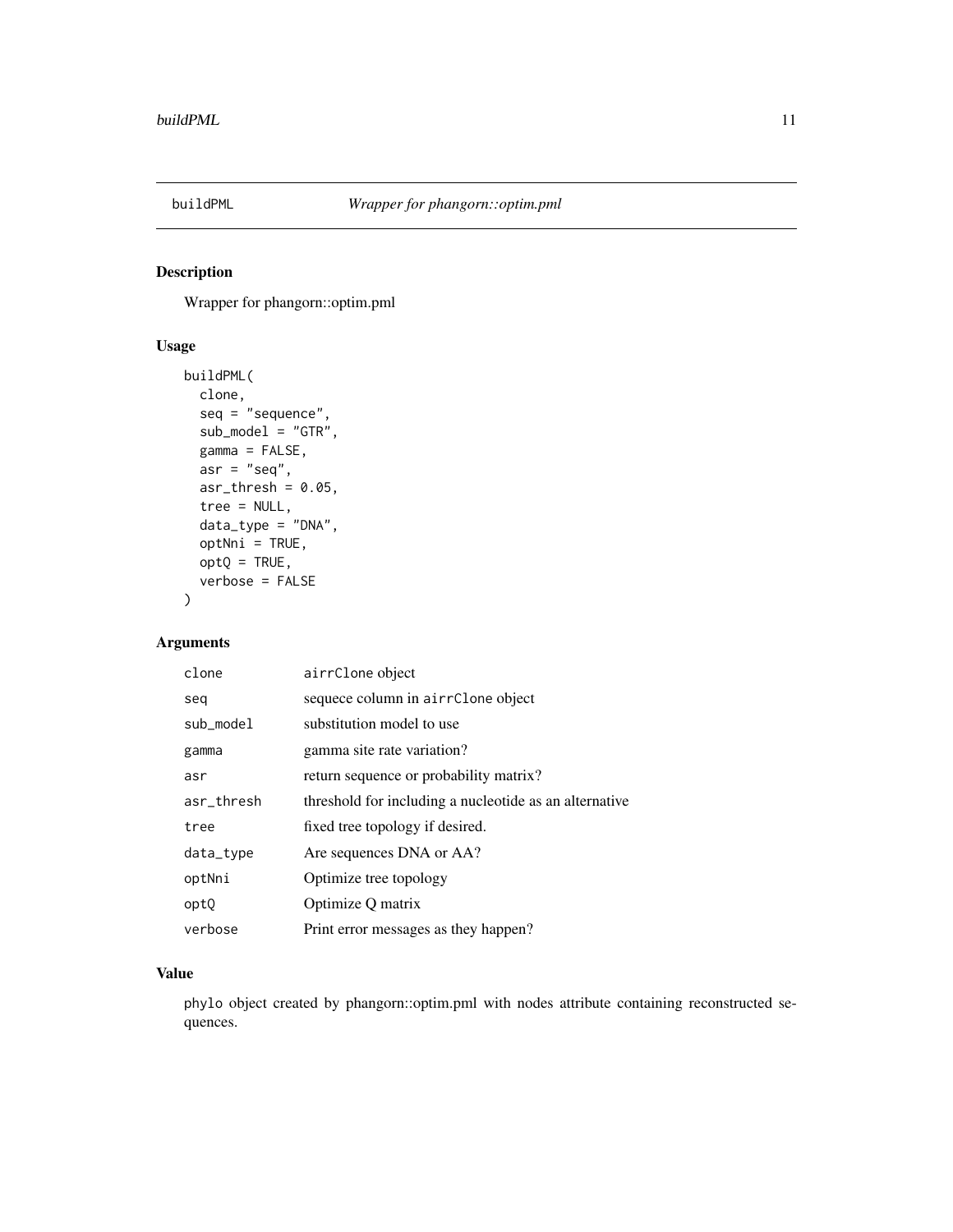<span id="page-11-1"></span><span id="page-11-0"></span>

Wrapper for phangorn::pratchet

# Usage

```
buildPratchet(
  clone,
  seq = "sequence",
  asr = "seq",asr_{th}resh = 0.05,
  tree = NULL,
  asr_type = "MPR",
  verbose = 0,
  resolve_random = TRUE,
  data_type = "DNA"
)
```
# Arguments

| clone      | airrClone object                                       |
|------------|--------------------------------------------------------|
| seq        | sequece column in airrClone object                     |
| asr        | return sequence or probability matrix?                 |
| asr_thresh | threshold for including a nucleotide as an alternative |
| tree       | fixed tree topology if desired.                        |
| asr_type   | MPR or ACCTRAN                                         |
| verbose    | amount of rubbish to print                             |
|            | resolve_random randomly resolve polytomies?            |
| data_type  | Are sequences DNA or AA?                               |

# Value

phylo object created by phangorn::pratchet with nodes attribute containing reconstructed sequences.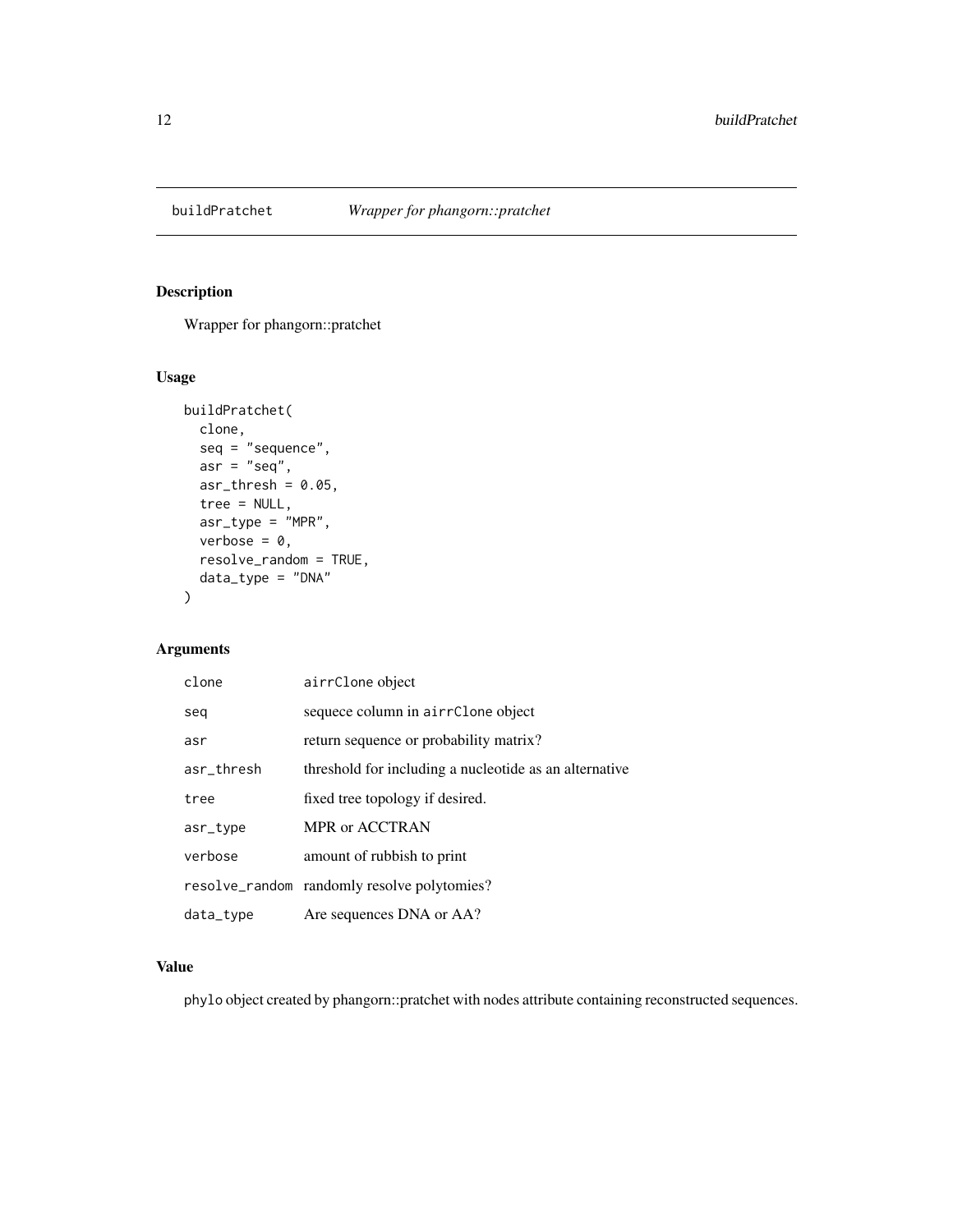<span id="page-12-0"></span>

collapseNodes Node collapsing function.

# Usage

collapseNodes(trees, tips = FALSE, check = TRUE)

#### Arguments

| trees | a tibble of airrClone objects, the output of getTrees        |
|-------|--------------------------------------------------------------|
| tips  | collapse tips to internal nodes? (experimental)              |
| check | check that collapsed nodes are consistent with original tree |

### Details

Use plotTrees(trees)[[1]] + geom\_label(aes(label=node)) + geom\_tippoint() to show node labels, and getSeq to return internal node sequences

#### Value

A tibble with phylo objects that have had internal nodes collapsed.

#### See Also

[getTrees](#page-30-1)

colorTrees *Get a color palette for a predefined set of trait values*

#### Description

colorTree Gets a color palette for a predefined set of trait values

# Usage

```
colorTrees(trees, palette, ambig = "blend")
```

| trees   | list of phylo objects with assigned internal node states |
|---------|----------------------------------------------------------|
| palette | named vector of colors (see getPalette)                  |
| ambig   | how should ambiguous states be colored (blend or grey)   |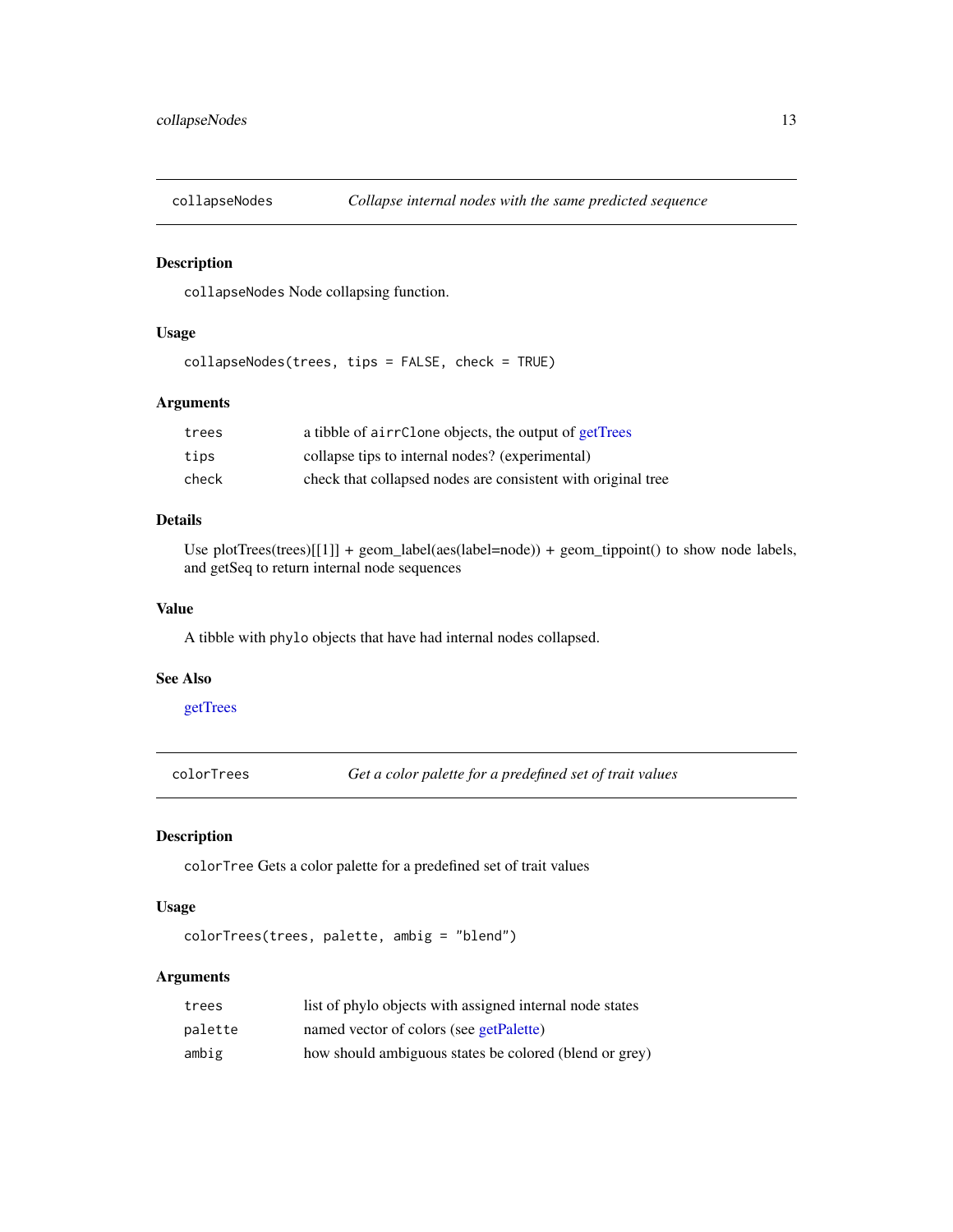# <span id="page-13-0"></span>Details

Trees must have node states represented in a "states" vector. By default, ambiguous states (separated by ",") have their colors blended. If

# Value

A list of colored trees

#### See Also

[getPalette,](#page-27-1) [getTrees,](#page-30-1) [plotTrees](#page-38-1)

condenseTrees *Condense a set of equally parsimonious node labels into a single tree*

# Description

condenseTrees Condenses a set of equally parsimonious node labels into a single tree

# Usage

```
condenseTrees(trees, states, palette)
```
# Arguments

| trees   | List of the same tree with equally parsimonious labels |
|---------|--------------------------------------------------------|
| states  | States in model                                        |
| palette | Named vector with a color per state                    |

# Value

a phylo object representing all represented internal node states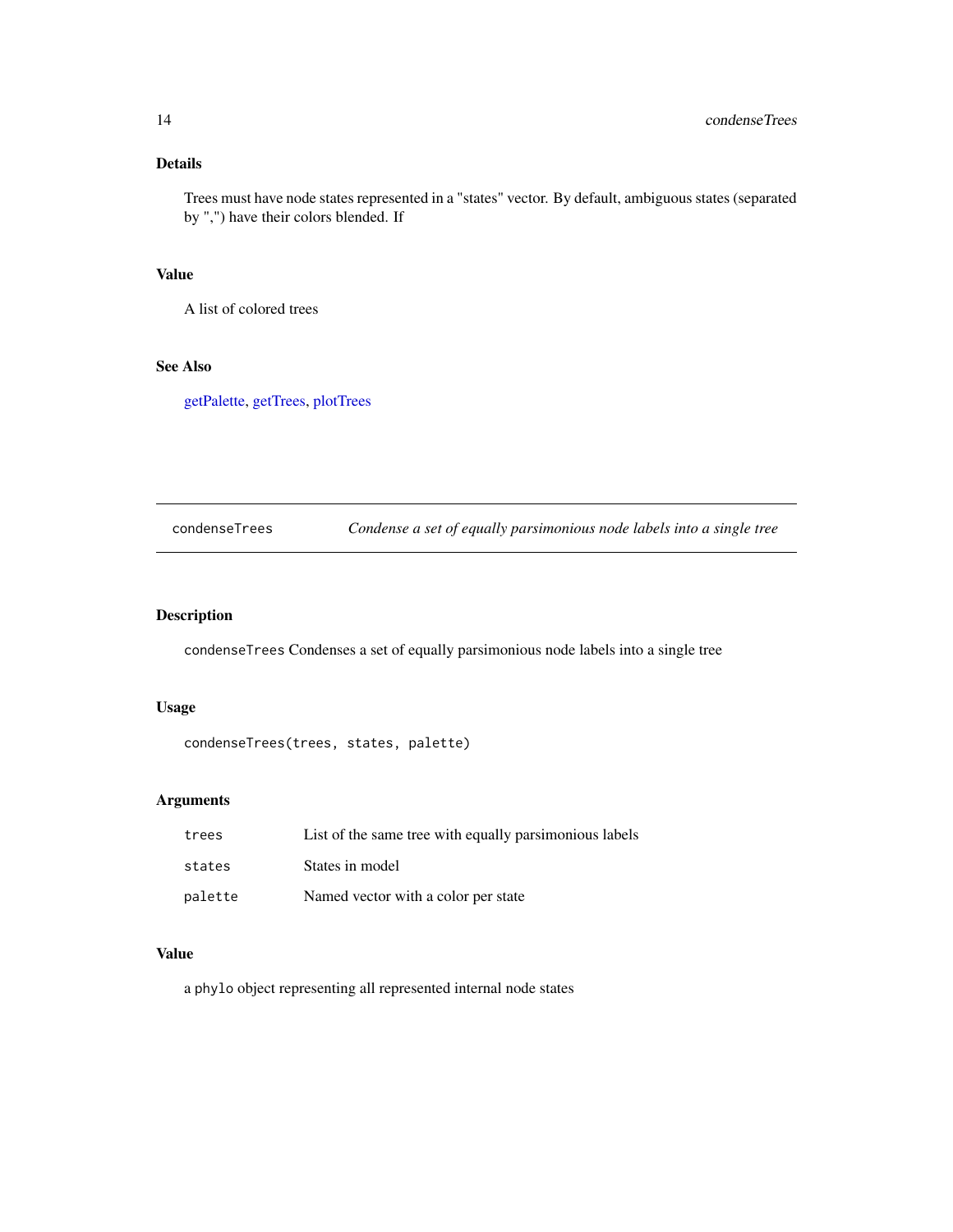<span id="page-14-1"></span><span id="page-14-0"></span>

correlationTest performs root-to-tip regression date randomization test

#### Usage

```
correlationTest(
 clones,
 permutations = 1000,
 minlength = 0.001,
 perm_type = c("clustered", "uniform"),
  time = "time",
  sequence = "sequence_id",
  germline = "Germline",
  verbose = FALSE,
 polyresolve = TRUE,
  alternative = c("greater", "two.sided"),
  storeTree = FALSE,
 nproc = 1\mathcal{L}
```

| clones       | A tibble object containing airrClone and phylo objects                                                           |
|--------------|------------------------------------------------------------------------------------------------------------------|
| permutations | Number of permutations to run                                                                                    |
| minlength    | Branch lengths to collapse in trees                                                                              |
| perm_type    | Permute among single timepoint clades or uniformly among tips                                                    |
| time         | Column name holding numeric time information                                                                     |
| sequence     | Column name holding sequence ID                                                                                  |
| germline     | Germline sequence name                                                                                           |
| verbose      | Print lots of rubbish while running?                                                                             |
| polyresolve  | Resolve polytomies to have a minimum number of single timepoint clades                                           |
| alternative  | Is alternative that the randomized correlation are greater than or equal to ob-<br>served, or greater/less than? |
| storeTree    | Store the tree used?                                                                                             |
| nproc        | Number of cores to use for calculations. Parallelizes by tree.                                                   |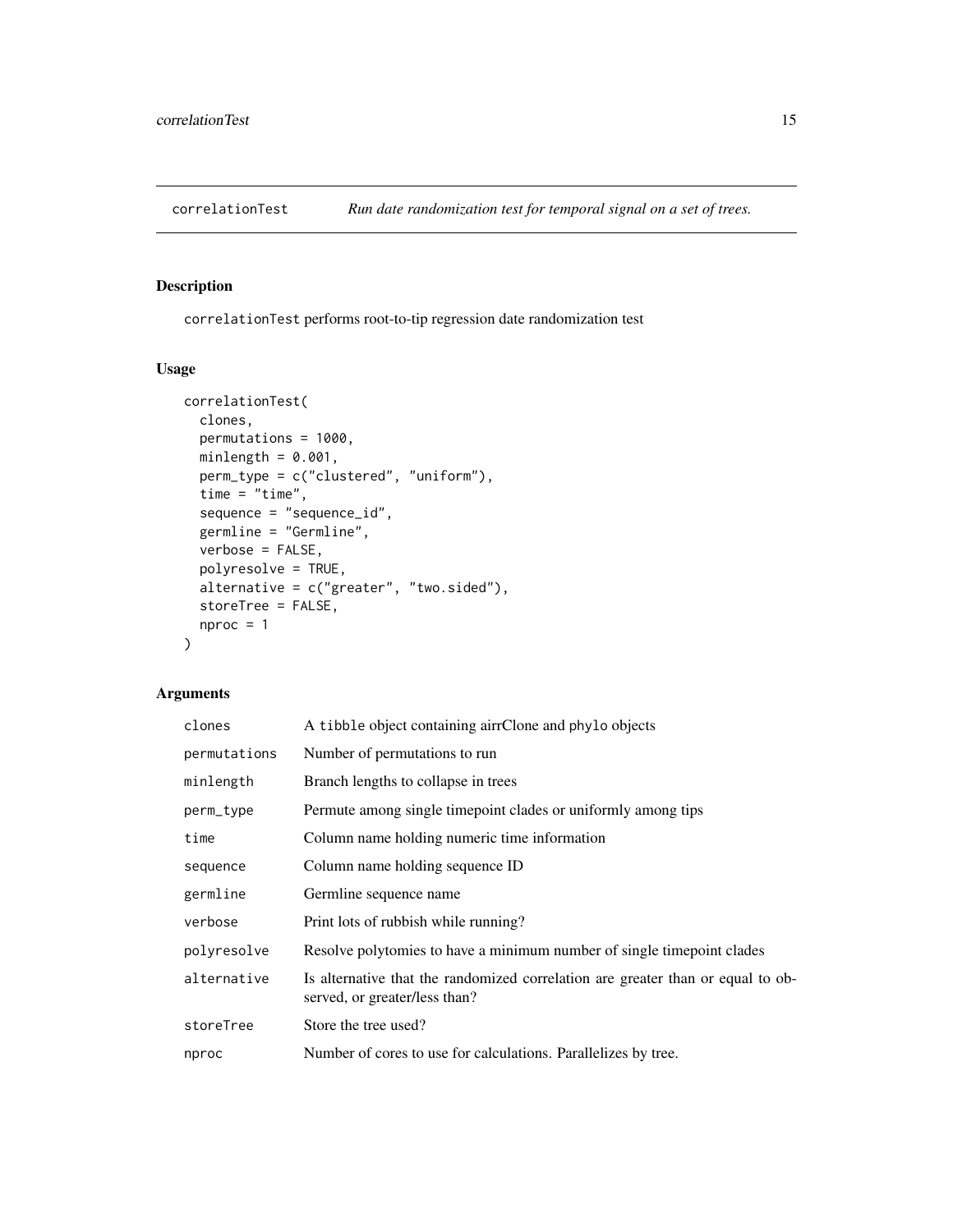#### <span id="page-15-0"></span>Details

Object returned contains these columns which are added or modified from input:

- data: airrClone object, same as input but with additional columns "cluster" which correspond to permutation cluster, and "divergence."
- slope: Slope of linear regression between divergence and time.
- correlation: Correlation between divergence and time.
- p: p value of correlation compared to permuted correlations.
- random\_correlation: Mean correlation of permutation replicates.
- min\_p: Minimum p value of data, determined by either the number of distinct clade/timepoint combinations or number of permutations.
- nposs: Number of possible distinct timepoint/clade combinations.
- nclust: Number of clusters used in permutation. If perm\_type="uniform" this is the number of tips.
- p\_gt/p\_lt: P value that permuted correlations are greater or less than observed correlation. Only returned if alternative = "two.sided"
- test\_trees: The [phylo](#page-0-0) tree objects used, possibly with resolved polytomies.

#### Value

A tibble with the same columns as clones, but additional columns corresponding to test statistics for each clone.

#### See Also

Uses output from getTrees.

<span id="page-15-1"></span>createGermlines *[createGermlines](#page-15-1) Determine consensus clone sequence and create germline for clone*

#### Description

[createGermlines](#page-15-1) Determine consensus clone sequence and create germline for clone

#### Usage

```
createGermlines(
  data,
  references,
  organism = "human",
  locus = "IGH",nproc = 1,
  seq = "sequence_alignment",
```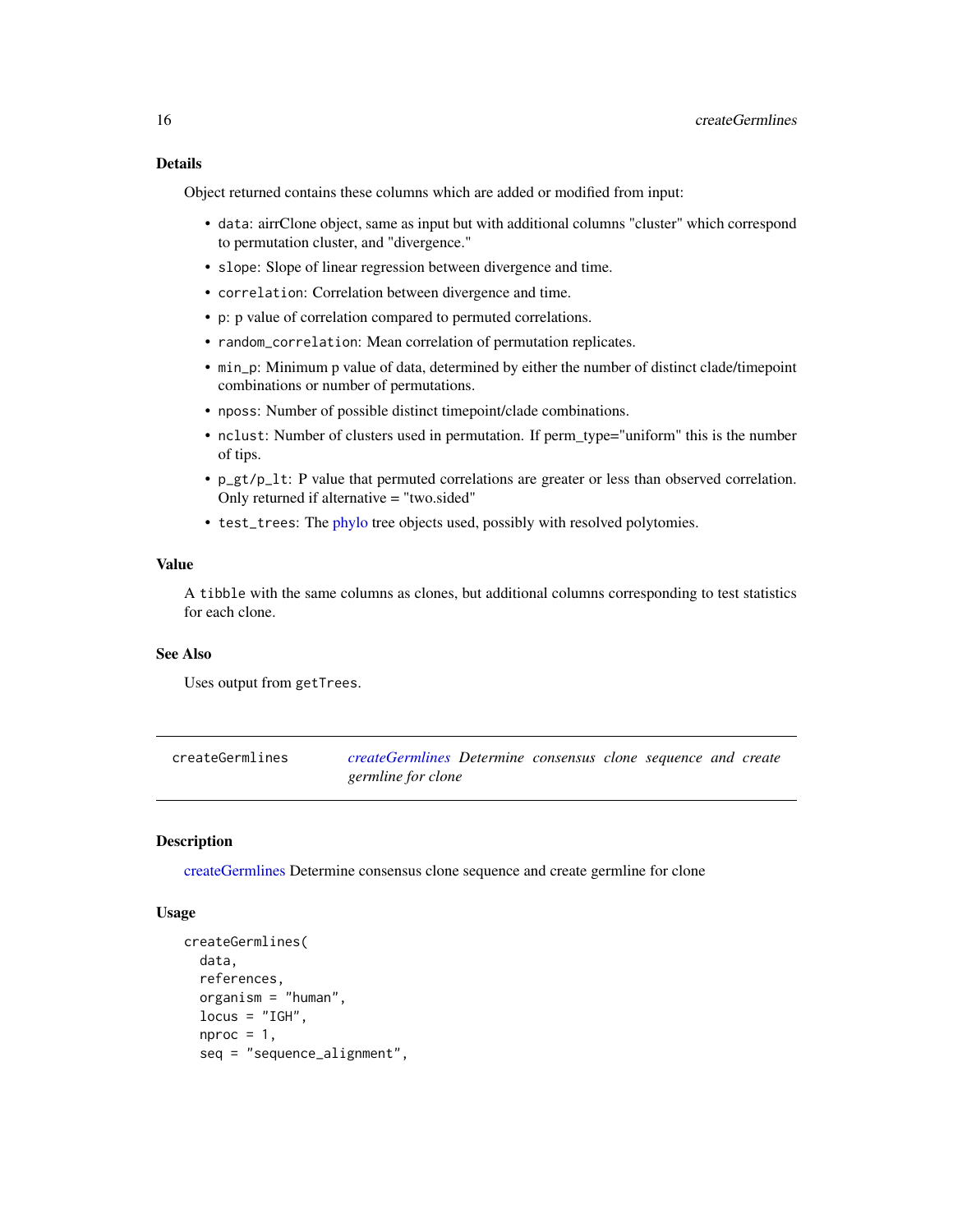# <span id="page-16-0"></span>createGermlines 17

```
v_{cal} = "v_{cal}]',
d_{call} = "d_{call}",
j<sub>call</sub> = "j<sub>call</sub>",
amino_acid = FALSE,
id = "sequence_id",
clone = "clone_id",
v_germ_start = "v_germline_start",
v_germ_end = "v_germline_end",
v_germ_length = "v_germline_length",
d_germ_start = "d_germline_start",
d_germ_end = "d_germline_end",
d_germ_length = "d_germline_length",
j_germ_start = "j_germline_start",
j_germ_end = "j_germline_end",
j_germ_length = "j_germline_length",
np1_length = "np1_length",
np2_length = "np2_length",
na.rm = TRUE,fields = NULL,
verbose = 0,
...
```
# Arguments

 $\mathcal{L}$ 

| data                | AIRR-table containing sequences from one clone               |
|---------------------|--------------------------------------------------------------|
| references          | Full list of reference segments, see readIMGT                |
| organism            | Species in references being analyzed                         |
| locus               | locus in references being analyzed                           |
| nproc               | Number of cores to use.                                      |
| seg                 | Column name for sequence alignment                           |
| $v_{cal}1$          | Column name for V gene segment gene call                     |
| $d$ <sub>call</sub> | Column name for D gene segment gene call                     |
| j_call              | Column name for J gene segment gene call                     |
| amino_acid          | Perform reconstruction on amino acid sequence (experimental) |
| id                  | Column name for sequence ID                                  |
| clone               | Column name for clone ID                                     |
| v_germ_start        | Column name of index of V segment start within germline      |
| v_germ_end          | Column name of index of V segment end within germline        |
| v_germ_length       | Column name of index of V segment length within germline     |
| d_germ_start        | Column name of index of D segment start within germline      |
| d_germ_end          | Column name of index of D segment end within germline        |
| d_germ_length       | Column name of index of D segment length within germline     |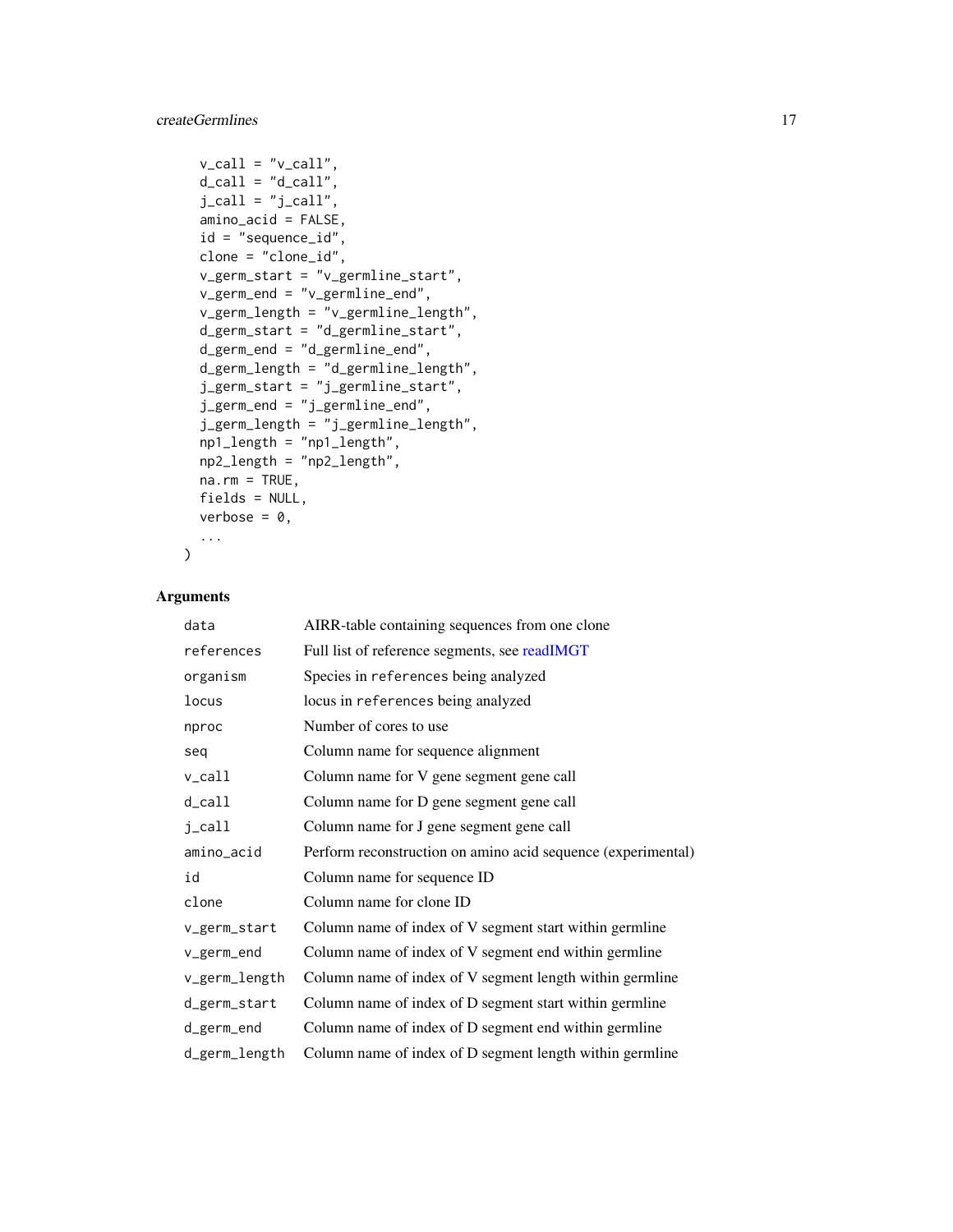<span id="page-17-0"></span>

| j_germ_start  | Column name of index of J segment start within germline                                                                                                      |
|---------------|--------------------------------------------------------------------------------------------------------------------------------------------------------------|
| j_germ_end    | Column name of index of J segment end within germline                                                                                                        |
| j_germ_length | Column name of index of J segment length within germline                                                                                                     |
| np1_length    | Column name in receptor specifying np1 segment length                                                                                                        |
| np2_length    | Column name in receptor specifying np2 segment length                                                                                                        |
| na.rm         | Remove clones with failed germline reconstruction?                                                                                                           |
| fields        | Character vector of additional columns to use for grouping. Sequences with<br>disjoint values in the specified fields will be considered as separate clones. |
| verbose       | amount of rubbish to print                                                                                                                                   |
| $\cdots$      | Additional arguments passed to build Germline                                                                                                                |

#### Details

Return object adds/edits following columns:

- seq: Sequences potentially padded same length as germline
- germline\_alignment: Full length germline
- germline\_alignment\_d\_mask: Full length, D region masked
- vonly: V gene segment of germline if vonly=TRUE
- regions: String of VDJ segment in position if use\_regions=TRUE

#### Value

Tibble with reconstructed germlines

# See Also

[createGermlines](#page-15-1) [buildGermline,](#page-6-1) [stitchVDJ](#page-48-1)

# Examples

```
vdj_dir <- system.file("extdata", "germlines", "imgt", "human", "vdj", package="dowser")
imgt <- readIMGT(vdj_dir)
db <- createGermlines(ExampleAirr[1,], imgt)
```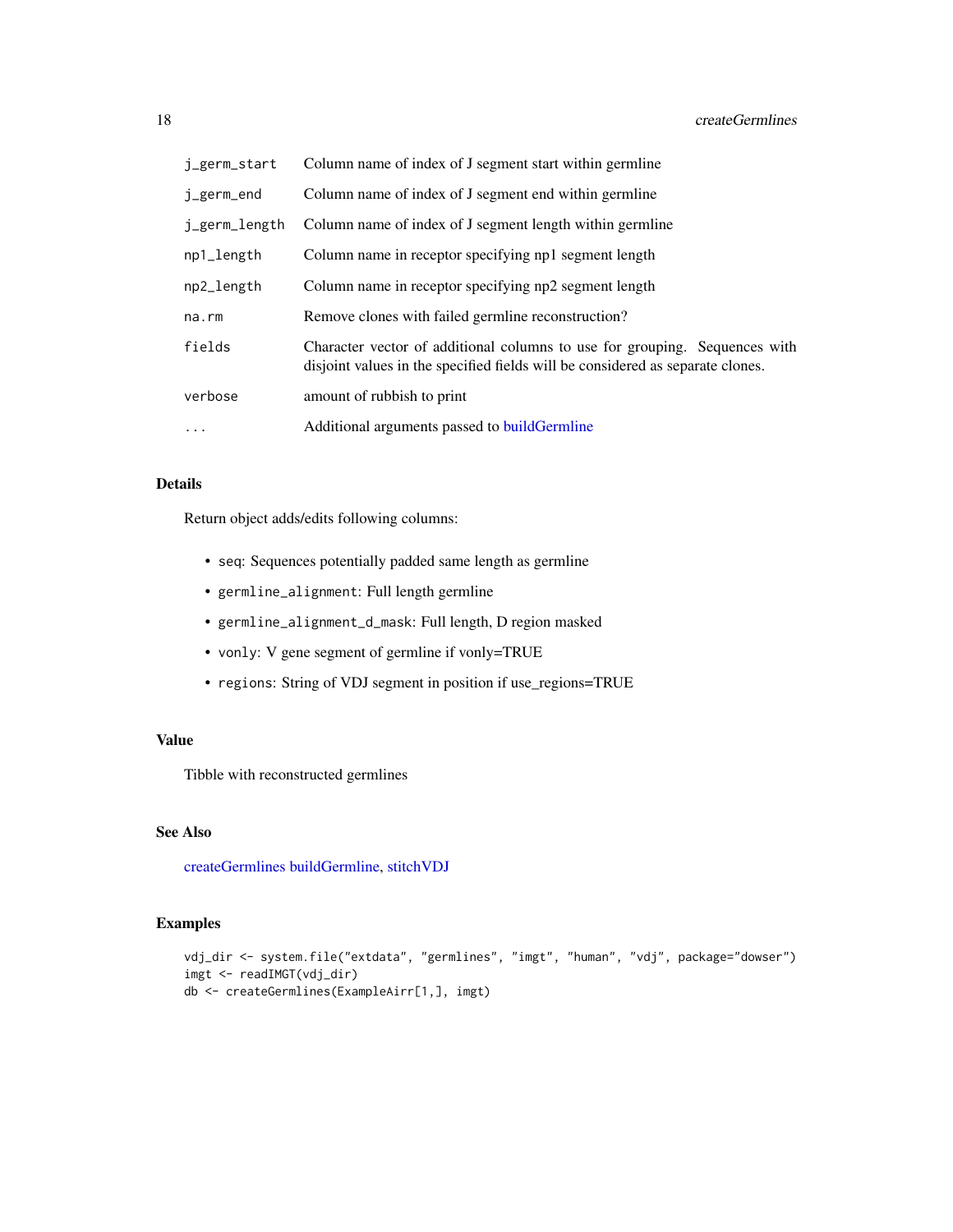<span id="page-18-0"></span>

downsampleClone Down-sample clone to maximum tip/switch ratio

#### Usage

```
downsampleClone(clone, trait, tip_switch = 20, tree = NULL)
```
# Arguments

| clone      | an airrClone object                       |
|------------|-------------------------------------------|
| trait      | trait considered for rarefaction getTrees |
| tip_switch | maximum tip/switch ratio                  |
| tree       | a phylo tree object correspond to clone   |

#### Value

A vector with sequence for each locus at a specified node in tree.

dowser *The dowser package*

# Description

dowser is a phylogenetic analysis package as part of the Immcantation suite of tools. For additional details regarding the use of the dowser package see the vignettes: browseVignettes("dowser")

# References

1. Hoehn, KB, Pybus, OG, Kleinstein SH (2020) Phylogenetic analysis of migration, differentiation, and class switching in B cells. https://www.biorxiv.org/content/10.1101/2020.05.30.124446v1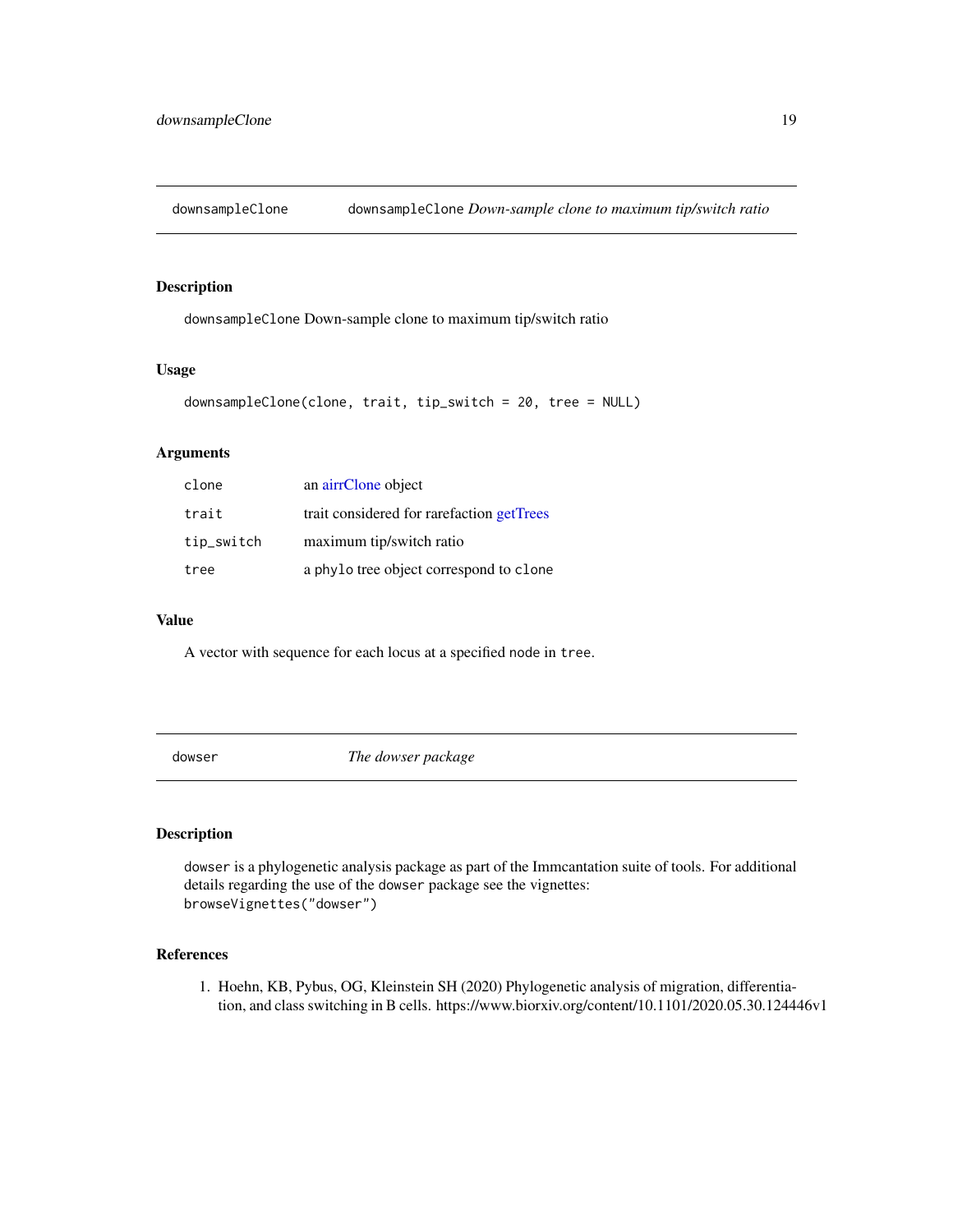<span id="page-19-1"></span><span id="page-19-0"></span>

A small example database subset from Laserson and Vigneault et al, 2014.

#### Usage

ExampleAirr

#### Format

A data.frame with the following AIRR style columns:

- sequence\_id: Sequence identifier
- sequence\_alignment: IMGT-gapped observed sequence.
- germline\_alignment\_d\_mask: IMGT-gapped germline sequence with N, P and D regions masked.
- v\_call: V region allele assignments.
- v\_call\_genotyped: TIgGER corrected V region allele assignment.
- d\_call: D region allele assignments.
- j\_call: J region allele assignments.
- junction: Junction region sequence.
- junction\_length: Length of the junction region in nucleotides.
- np1\_length: Combined length of the N and P regions proximal to the V region.
- np2\_length: Combined length of the N and P regions proximal to the J region.
- sample: Sample identifier. Time in relation to vaccination.
- isotype: Isotype assignment.
- duplicate\_count: Copy count (number of duplicates) of the sequence.
- clone\_id: Change-O assignment clonal group identifier.

# References

1. Laserson U and Vigneault F, et al. High-resolution antibody dynamics of vaccine-induced immune responses. Proc Natl Acad Sci USA. 2014 111:4928-33.

#### See Also

[ExampleDbChangeo](#page-20-1) [ExampleClones](#page-20-2)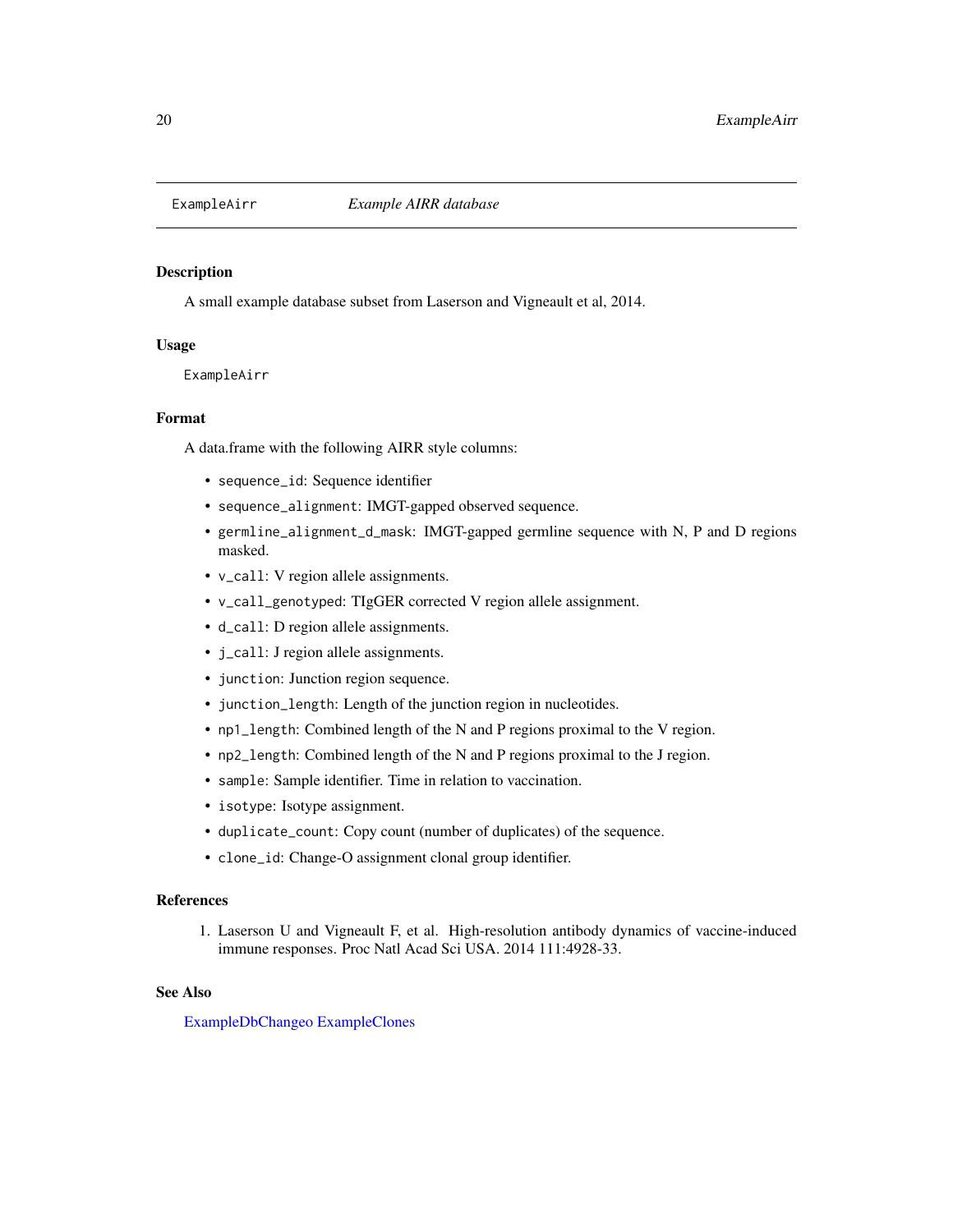<span id="page-20-2"></span><span id="page-20-0"></span>

A tibble of Ig lineage trees generated from the ExampleAirr file

#### Usage

ExampleClones

#### Format

A tibble of airrClone and phylo objects output by getTrees.

- clone\_id: Clonal cluster
- data: List of airrClone objects
- seqs: Number of sequences
- trees: List of phylo objects

#### See Also

[ExampleClones](#page-20-2)

<span id="page-20-1"></span>ExampleDbChangeo *Example Change-O database*

# Description

A small example database subset from Laserson and Vigneault et al, 2014.

# Usage

ExampleDbChangeo

#### Format

A data.frame with the following Change-O style columns:

- SEQUENCE\_ID: Sequence identifier
- SEQUENCE\_IMGT: IMGT-gapped observed sequence.
- GERMLINE\_IMGT\_D\_MASK: IMGT-gapped germline sequence with N, P and D regions masked.
- V\_CALL: V region allele assignments.
- V\_CALL\_GENOTYPED: TIgGER corrected V region allele assignment.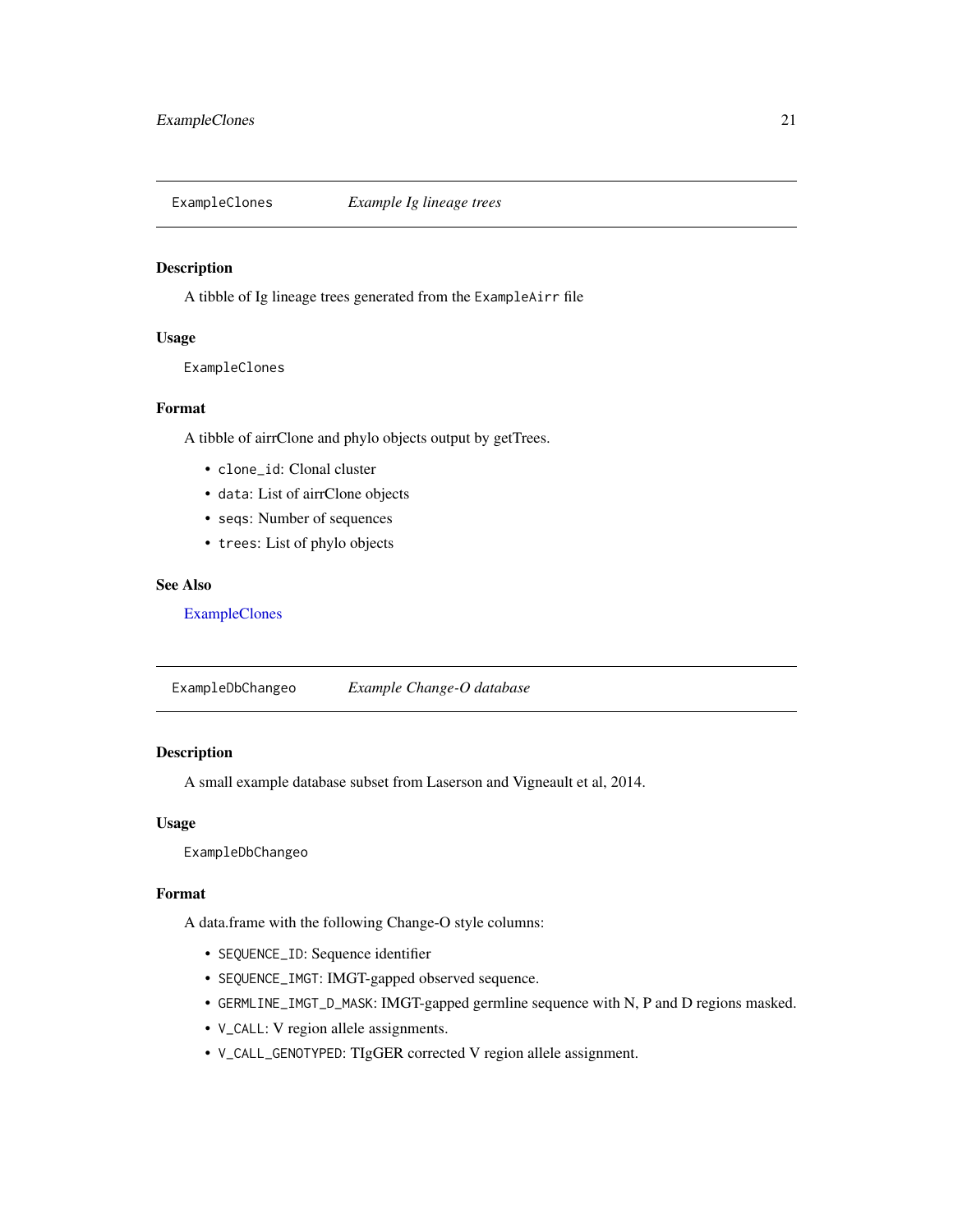- <span id="page-21-0"></span>• D\_CALL: D region allele assignments.
- J\_CALL: J region allele assignments.
- JUNCTION: Junction region sequence.
- JUNCTION\_LENGTH: Length of the junction region in nucleotides.
- NP1\_LENGTH: Combined length of the N and P regions proximal to the V region.
- NP2\_LENGTH: Combined length of the N and P regions proximal to the J region.
- SAMPLE: Sample identifier. Time in relation to vaccination.
- ISOTYPE: Isotype assignment.
- DUPCOUNT: Copy count (number of duplicates) of the sequence.
- CLONE: Change-O assignment clonal group identifier.

#### References

1. Laserson U and Vigneault F, et al. High-resolution antibody dynamics of vaccine-induced immune responses. Proc Natl Acad Sci USA. 2014 111:4928-33.

#### See Also

[ExampleAirr](#page-19-1) [ExampleClones](#page-20-2)

<span id="page-21-1"></span>findSwitches *Create a bootstrap distribution for clone sequence alignments, and estimate trees for each bootstrap replicate.*

#### Description

findSwitches Phylogenetic bootstrap function.

#### Usage

```
findSwitches(
  clones,
 permutations,
  trait,
  igphyml,
  fixtrees = FALSE,
  downsample = TRUE,
  tip\_switch = 20,nproc = 1,dir = NULL,id = NULL,modelfile = NULL,
 build = "pratchet",
  exec = NULL,
  quiet = \theta,
```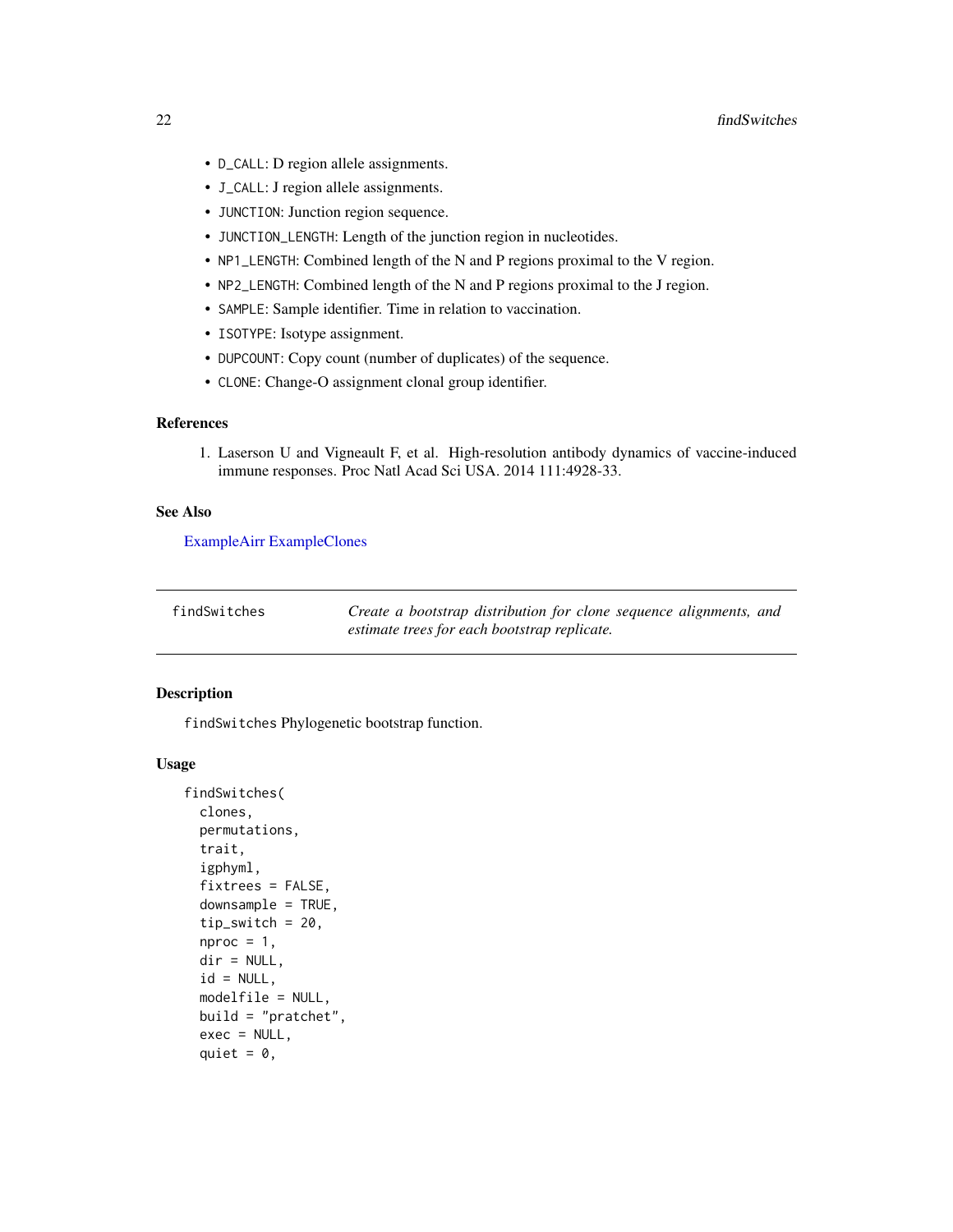# <span id="page-22-0"></span>findSwitches 23

```
rm_t = TRUE,
 palette = NULL,
 resolve = 2,
 rep = NULL,keeptrees = FALSE,
 lfile = NULL,
 seq = NULL,boot<sub>-</sub>part = "locus",
 force_resolve = FALSE,
  ...
)
```

| clones        | tibble airrClone objects, the output of formatClones                                                                 |
|---------------|----------------------------------------------------------------------------------------------------------------------|
| permutations  | number of bootstrap replicates to perform                                                                            |
| trait         | trait to use for parsimony models                                                                                    |
| igphyml       | location of igphyml executible                                                                                       |
| fixtrees      | keep tree topologies fixed? (bootstrapping will not be perfomed)                                                     |
| downsample    | downsample clones to have a maximum specified tip/switch ratio?                                                      |
| tip_switch    | maximum allowed tip/switch ratio if downsample=TRUE                                                                  |
| nproc         | number of cores to parallelize computations                                                                          |
| dir           | directory where temporary files will be placed (required if igphyml or dnapars<br>specified)                         |
| id            | unique identifer for this analysis (required if igphyml or dnapars specified)                                        |
| modelfile     | file specifying parsimony model to use                                                                               |
| build         | program to use for tree building (phangorn, dnapars)                                                                 |
| exec          | location of desired phylogenetic executable                                                                          |
| quiet         | amount of rubbish to print to console                                                                                |
| rm_temp       | remove temporary files (default=TRUE)                                                                                |
| palette       | a named vector specifying colors for each state                                                                      |
| resolve       | how should polytomies be resolved? 0=none, 1=max parsminy, 2=max ambigu-<br>ity + polytomy skipping, 3=max ambiguity |
| rep           | current bootstrap replicate (experimental)                                                                           |
| keeptrees     | keep trees estimated from bootstrap replicates? (TRUE)                                                               |
| lfile         | lineage file input to igphyml if desired (experimental)                                                              |
| seq           | column name containing sequence information                                                                          |
| boot_part     | is "locus" bootstrap columns for each locus separately                                                               |
| force_resolve | continue even if polytomy resolution fails?                                                                          |
|               | additional arguments to be passed to tree building program                                                           |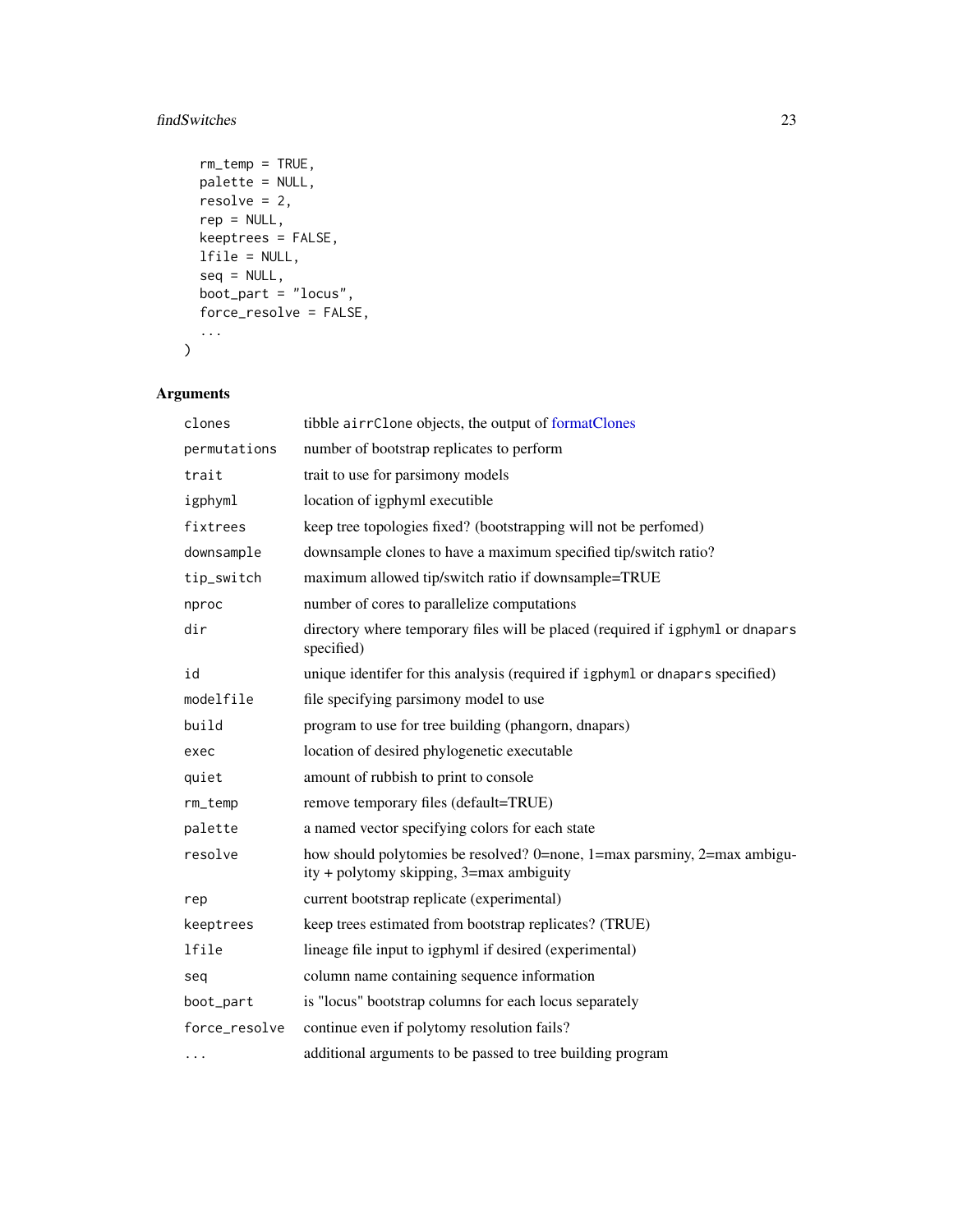#### Details

Tree building details are the same as [getTrees.](#page-30-1) If keeptrees=TRUE (default) the returned object will contain a list named "trees" which contains a list of estimated tree objects for each bootstrap replicate. The object is structured like: trees[[<replicate>]][[<tree index>]]. If igphyml is specified (as well as trait), the returned object will contain a tibble named "switches" containing switch count information. This object can be passed to [testSP](#page-51-1) and other functions to perform parsimony based trait value tests.

#### Value

A list of trees and/or switch counts for each bootstrap replicate.

#### See Also

Uses output from [formatClones](#page-23-1) with similar arguments to [getTrees.](#page-30-1) Output can be visualized with [plotTrees,](#page-38-1) and tested with [testPS,](#page-49-1) [testSC,](#page-50-1) and [testSP.](#page-51-1)

#### Examples

```
## Not run:
data(ExampleAirr)
ExampleAirr$sample_id <- sample(ExampleAirr$sample_id)
clones <- formatClones(ExampleAirr, trait="sample_id")
igphyml <- "~/apps/igphyml/src/igphyml"
btrees <- findSwitches(clones[1:2], permutations=10, nproc=1,
   igphyml=igphyml, trait="sample_id")
plotTrees(btrees$trees[[4]])[[1]]
testPS(btrees$switches)
## End(Not run)
```
<span id="page-23-1"></span>formatClones *Generate an ordered list of airrClone objects for lineage construction*

#### Description

formatClones takes a data.frame or tibble with AIRR or Change-O style columns as input and masks gap positions, masks ragged ends, removes duplicates sequences, and merges annotations associated with duplicate sequences. If specified, it will un-merge duplicate sequences with different values specified in the trait option. It returns a list of airrClone objects ordered by number of sequences which serve as input for lineage reconstruction.

<span id="page-23-0"></span>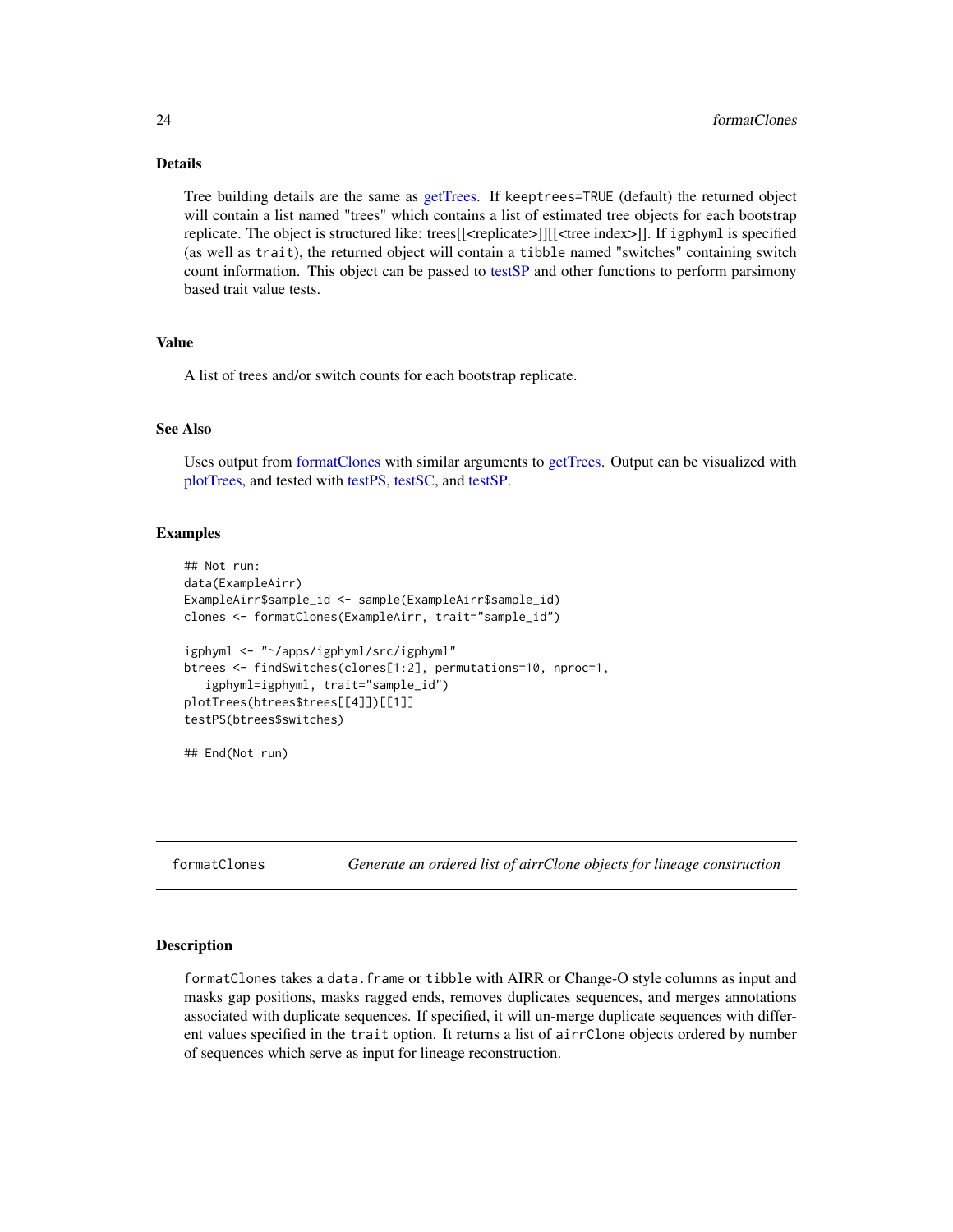#### <span id="page-24-0"></span>formatClones 25

# Usage

```
formatClones(
  data,
  seq = "sequence_alignment",
 clone = "clone_id",
  subclone = "subclone_id",
 nproc = 1,
  chain = "H",heavy = "IGH",
  cell = "cell_id",locus = "locus",
 minesq = 2,
  split_light = FALSE,
 majoronly = FALSE,
 columns = NULL,
  ...
\mathcal{L}
```
# Arguments

| data        | data.frame containing the AIRR or Change-O data for a clone. See makeAir-<br>rClone for required columns and their defaults |
|-------------|-----------------------------------------------------------------------------------------------------------------------------|
| seq         | sequence alignment column name.                                                                                             |
| clone       | name of the column containing the identifier for the clone. All entries in this<br>column should be identical.              |
| subclone    | name of the column containing the identifier for the subclone.                                                              |
| nproc       | number of cores to parallelize formating over.                                                                              |
| chain       | if HL, include light chain information if available.                                                                        |
| heavy       | name of heavy chain locus (default $=$ "IGH")                                                                               |
| cell        | name of the column containing cell assignment information                                                                   |
| locus       | name of the column containing locus information                                                                             |
| minseq      | minimum numbner of sequences per clone                                                                                      |
| split_light | split or lump subclones? See getSubclones.                                                                                  |
| majoronly   | only return largest subclone and sequences without light chains                                                             |
| columns     | additional data columns to include in output                                                                                |
| $\cdots$    | additional arguments to pass to makeAirrClone                                                                               |
|             |                                                                                                                             |

# Details

This function is a wrapper for [makeAirrClone.](#page-32-1) Also removes whitespace, ;, :, and = from ids

#### Value

A tibble of [airrClone](#page-2-1) objects containing modified clones.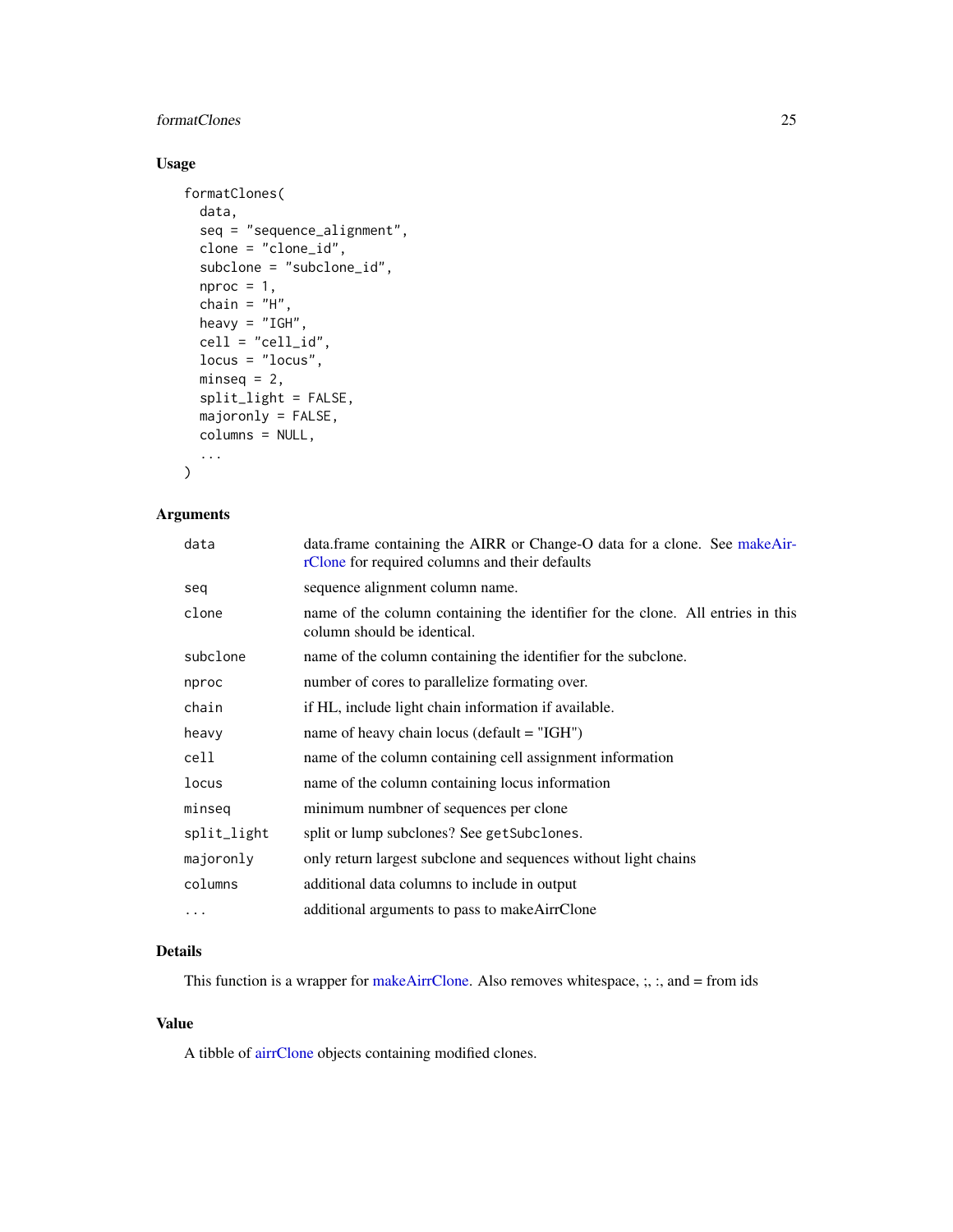#### <span id="page-25-0"></span>See Also

Executes in order [makeAirrClone.](#page-32-1) Returns a tibble of [airrClone](#page-2-1) objects which serve as input to [getTrees](#page-30-1) and [findSwitches.](#page-21-1)

#### Examples

```
data(ExampleAirr)
# Select two clones, for demonstration purpose
sel <- c("3170", "3184")
clones <- formatClones(ExampleAirr[ExampleAirr$clone_id %in% sel,],trait="sample_id")
```
getDivergence *Get divergence from root of tree for each tip*

#### Description

getDivergence get sum of branch lengths leading from the root of the tree. If the germline sequence is included in the tree, this will equal the germline divergence. If germline removed, this will equal the MRCA divergence

#### Usage

```
getDivergence(phy, minlength = 0.001)
```
#### Arguments

| phy       | Tree object                         |
|-----------|-------------------------------------|
| minlength | Branch lengths to collapse in trees |

#### Value

A named vector of each tip's divergence from the tree's root.

<span id="page-25-1"></span>

| getGermline | getGermline get germline segment from specified receptor and seg- |  |  |  |  |
|-------------|-------------------------------------------------------------------|--|--|--|--|
|             | ment                                                              |  |  |  |  |

#### Description

[getGermline](#page-25-1) get germline segment from specified receptor and segment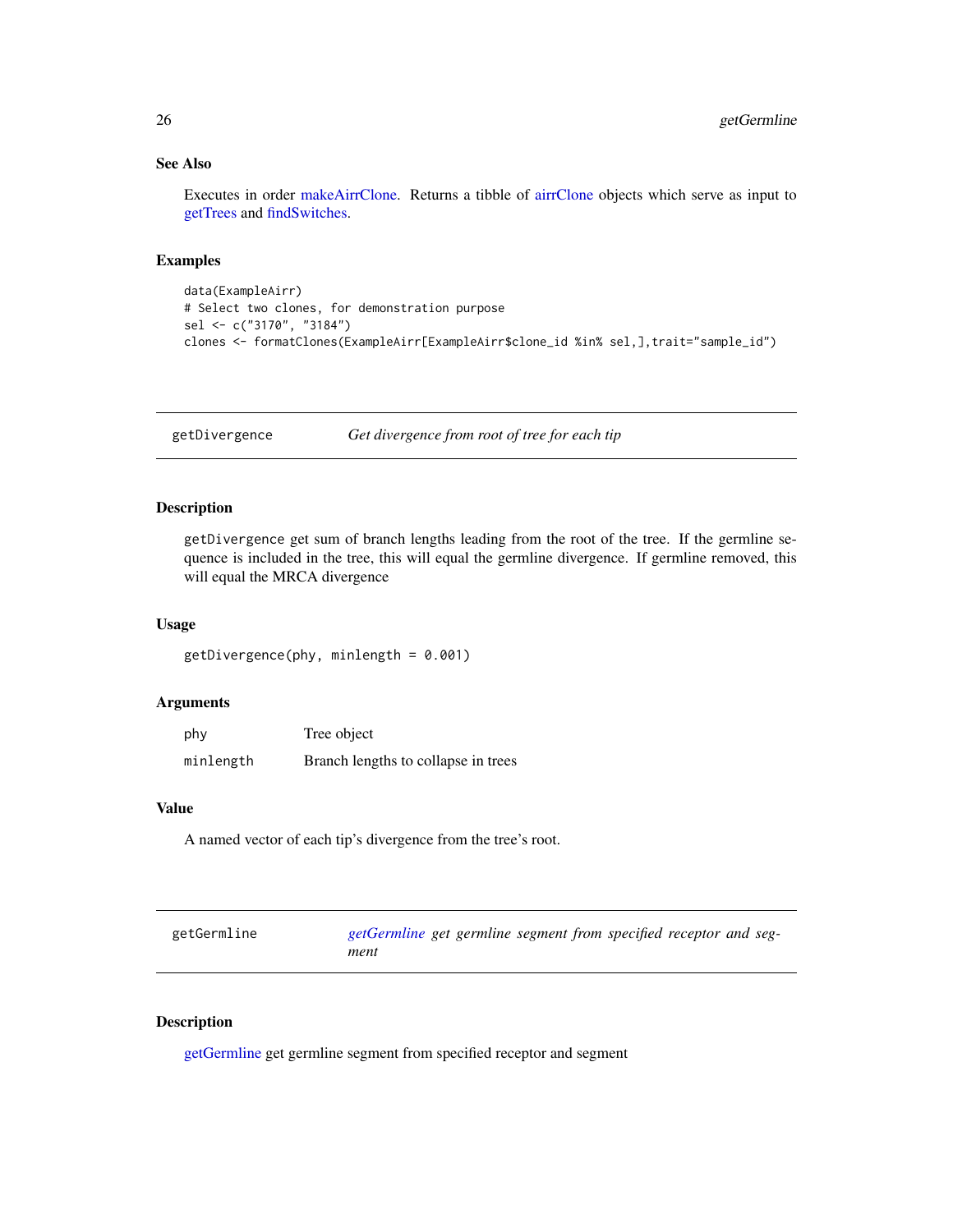# <span id="page-26-0"></span>getNodeSeq 27

# Usage

```
getGermline(
  receptor,
  references,
  segment,
  field,
  germ_start,
  germ_end,
  germ_length,
 germ_aa_start,
  germ_aa_length,
  amino_acid = FALSE
)
```
# Arguments

| receptor       | row from AIRR-table containing sequence of interest                                                                |
|----------------|--------------------------------------------------------------------------------------------------------------------|
| references     | list of reference segments. Must be specific to organism, locus, and segment                                       |
| segment        | Gene segment to search. Must be V, D, or J.                                                                        |
| field          | Column name for segment gene call (e.g. v_call)                                                                    |
| germ_start     | Column name of index of segment start within germline segment (e.g. v_germline_start)                              |
| germ_end       | Similar to germ_start, but specifies end of segment (e.g. v_germline_end)                                          |
| germ_length    | Similar to germ_start, but specifies length of segment (e.g. v_germline_end)                                       |
| germ_aa_start  | Column name of index of segment start within germline segment in AA (if<br>amino_acid=TRUE, e.g. v_germline_start) |
| germ_aa_length | Similar to germ_start, but specifies length of segment in AA (if amino_acid=TRUE,<br>e.g. v germline end)          |
| amino_acid     | Perform reconstruction on amino acid sequence (experimental)                                                       |
|                |                                                                                                                    |

#### Value

String of germline sequence from specified segment aligned with the sequence in the seq column of receptor.

getNodeSeq *Return IMGT gapped sequence of specified tree node*

# Description

getNodeSeq Sequence retrieval function.

#### Usage

```
getNodeSeq(data, node, tree = NULL, clone = NULL, gaps = TRUE)
```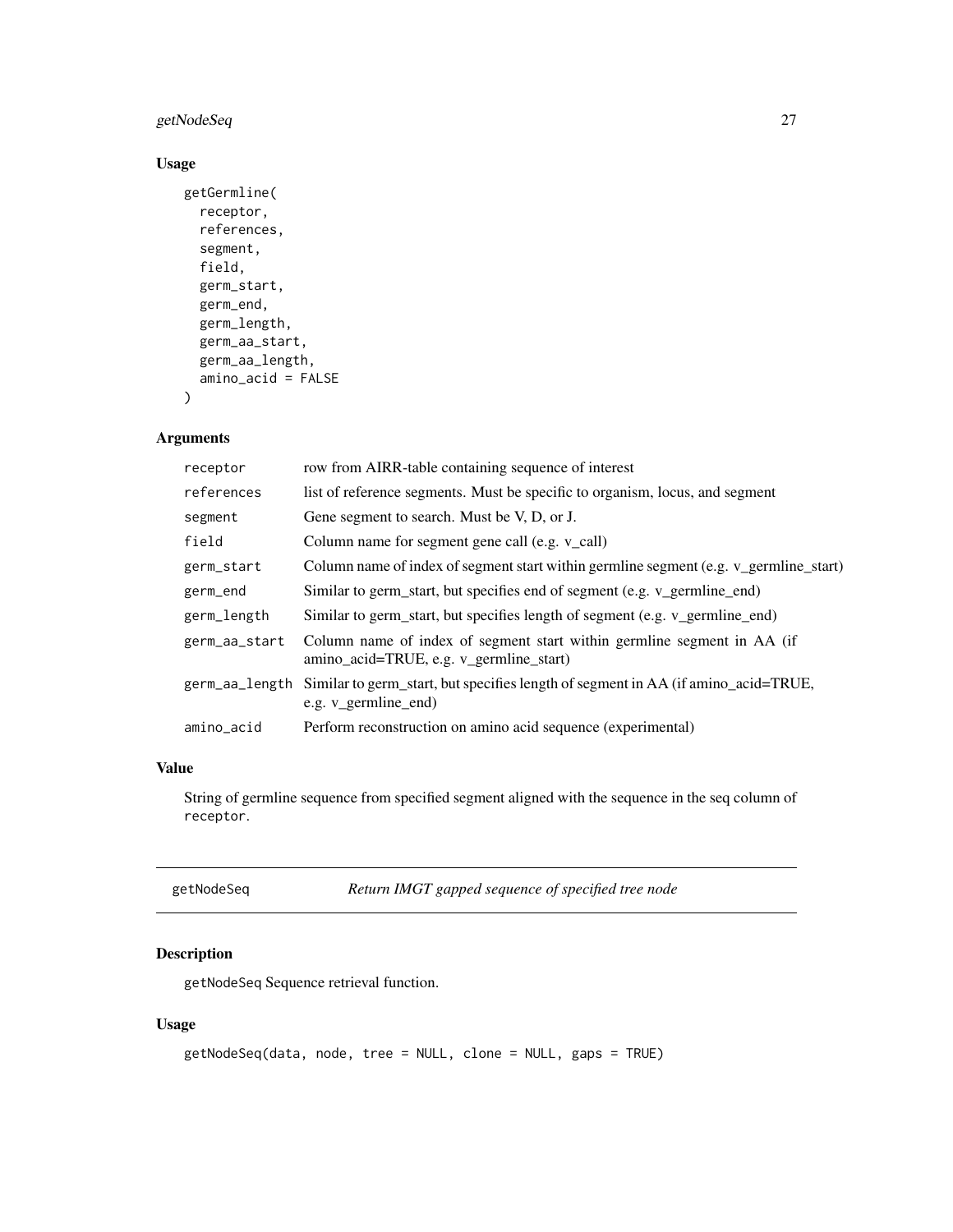# <span id="page-27-0"></span>Arguments

| data  | a tibble of airrClone objects, the output of getTrees |
|-------|-------------------------------------------------------|
| node  | numeric node in tree (see details)                    |
| tree  | a phylo tree object containing node                   |
| clone | if tree not specified, supply clone ID in data        |
| gaps  | add IMGT gaps to output sequences?                    |

#### Details

Use plotTrees(trees)[[1]] + geom\_label(aes(label=node))+geom\_tippoint() to show node labels, and getNodeSeq to return internal node sequences

# Value

A vector with sequence for each locus at a specified node in tree.

#### See Also

[getTrees](#page-30-1)

<span id="page-27-1"></span>getPalette *Get a color palette for a predefined set of trait values*

#### Description

getPalette Gets a color palette for a predefined set of trait values

#### Usage

```
getPalette(states, palette)
```
#### Arguments

| states  | states in model                |
|---------|--------------------------------|
| palette | The colorbrewer palette to use |

#### Value

A named vector with each state corresponding to a color

# See Also

[getTrees,](#page-30-1) [plotTrees](#page-38-1)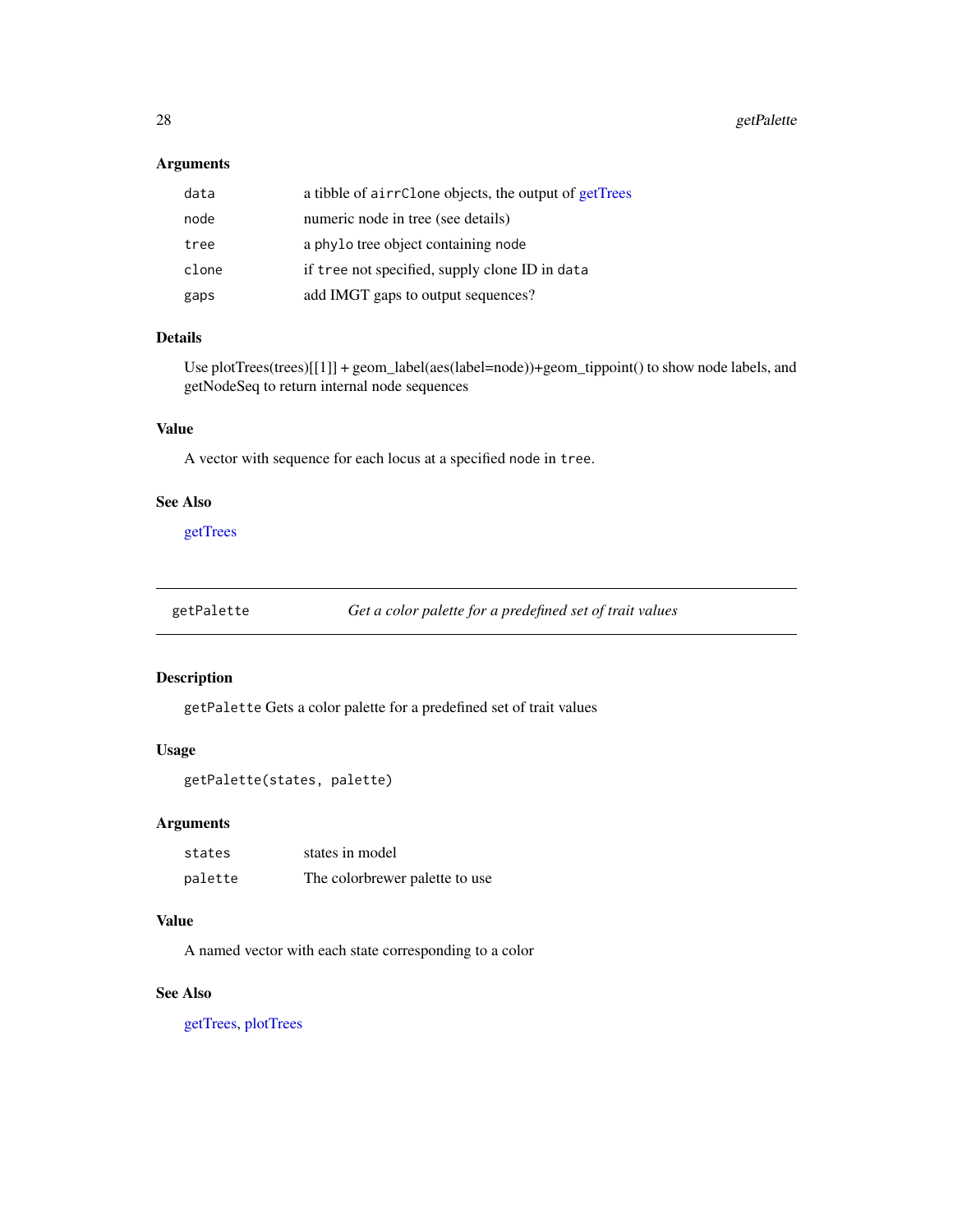<span id="page-28-0"></span>

getSeq Sequence retrieval function.

#### Usage

getSeq(data, node, tree = NULL, clone = NULL, gaps = TRUE)

# Arguments

| data  | a tibble of airrClone objects, the output of getTrees |
|-------|-------------------------------------------------------|
| node  | numeric node in tree (see details)                    |
| tree  | a phylo tree object containing node                   |
| clone | if tree not specified, supply clone ID in data        |
| gaps  | add IMGT gaps to output sequences?                    |

#### Value

A vector with sequence for each locus at a specified node in tree.

# See Also

[getTrees](#page-30-1)

getSubclones *Define subclones based on light chain rearrangements*

#### Description

getSubclones plots a tree or group of trees

#### Usage

```
getSubclones(
  heavy,
  light,
 nproc = 1,
 minseq = 1,
  id = "sequence_id",
  seq = "sequence_alignment",
  clone = "clone_id",
  cell = "cell_id",
```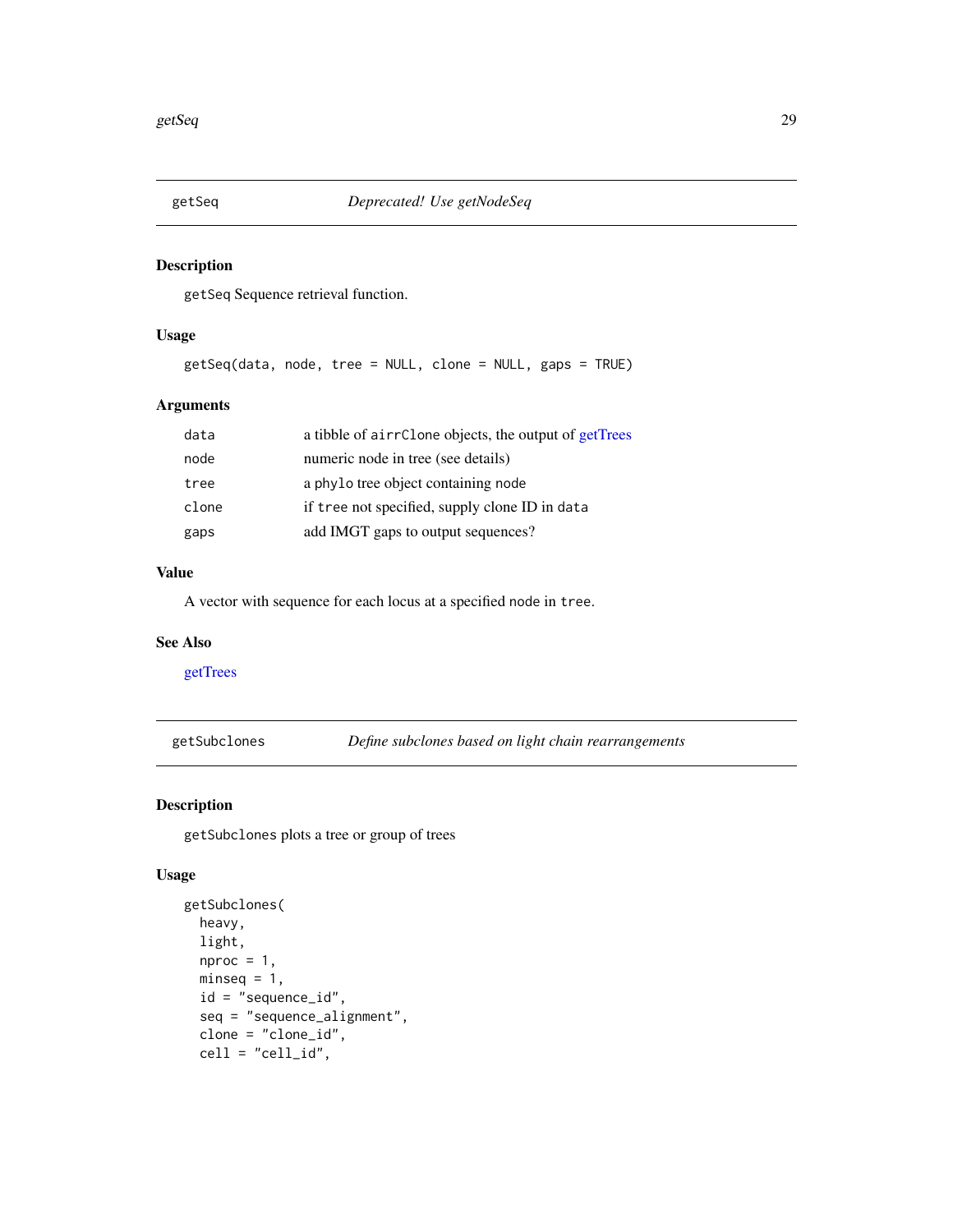```
v_{cal} = "v_{cal}]',
  j<sub>call</sub> = "j<sub>call</sub>",
  junc_len = "junction_length",
  nolight = "missing"
)
```
#### Arguments

| heavy    | a tibble containing heavy chain sequences with clone_id                                                                                             |
|----------|-----------------------------------------------------------------------------------------------------------------------------------------------------|
| light    | a tibble containing light chain sequences                                                                                                           |
| nproc    | number of cores for parallelization                                                                                                                 |
| minseq   | minimum number of sequences per clone                                                                                                               |
| id       | name of the column containing sequence identifiers.                                                                                                 |
| seq      | name of the column containing observed DNA sequences. All sequences in this<br>column must be multiple aligned.                                     |
| clone    | name of the column containing the identifier for the clone. All entries in this<br>column should be identical.                                      |
| cell     | name of the column containing identifier for cells.                                                                                                 |
| v_call   | name of the column containing V-segment allele assignments. All entries in this<br>column should be identical to the gene level.                    |
| j_call   | name of the column containing J-segment allele assignments. All entries in this<br>column should be identical to the gene level.                    |
| junc_len | name of the column containing the length of the junction as a numeric value.<br>All entries in this column should be identical for any given clone. |
| nolight  | string to use to indicate a missing light chain                                                                                                     |

# Details

1. Make temporary array containing light chain clones 2. Enumerate all possible V and J combinations 3. Determine which combination is the most frequent 4. Assign sequences with that combination to clone t 5. Copy those sequences to return array 6. Remove all cells with that combination from temp array 7. Repeat 1-5 until temporary array zero. If there is more than rearrangement with the same V/J in the same cell, pick the one with the highest non-ambiguous characters.

#### Value

a tibble containing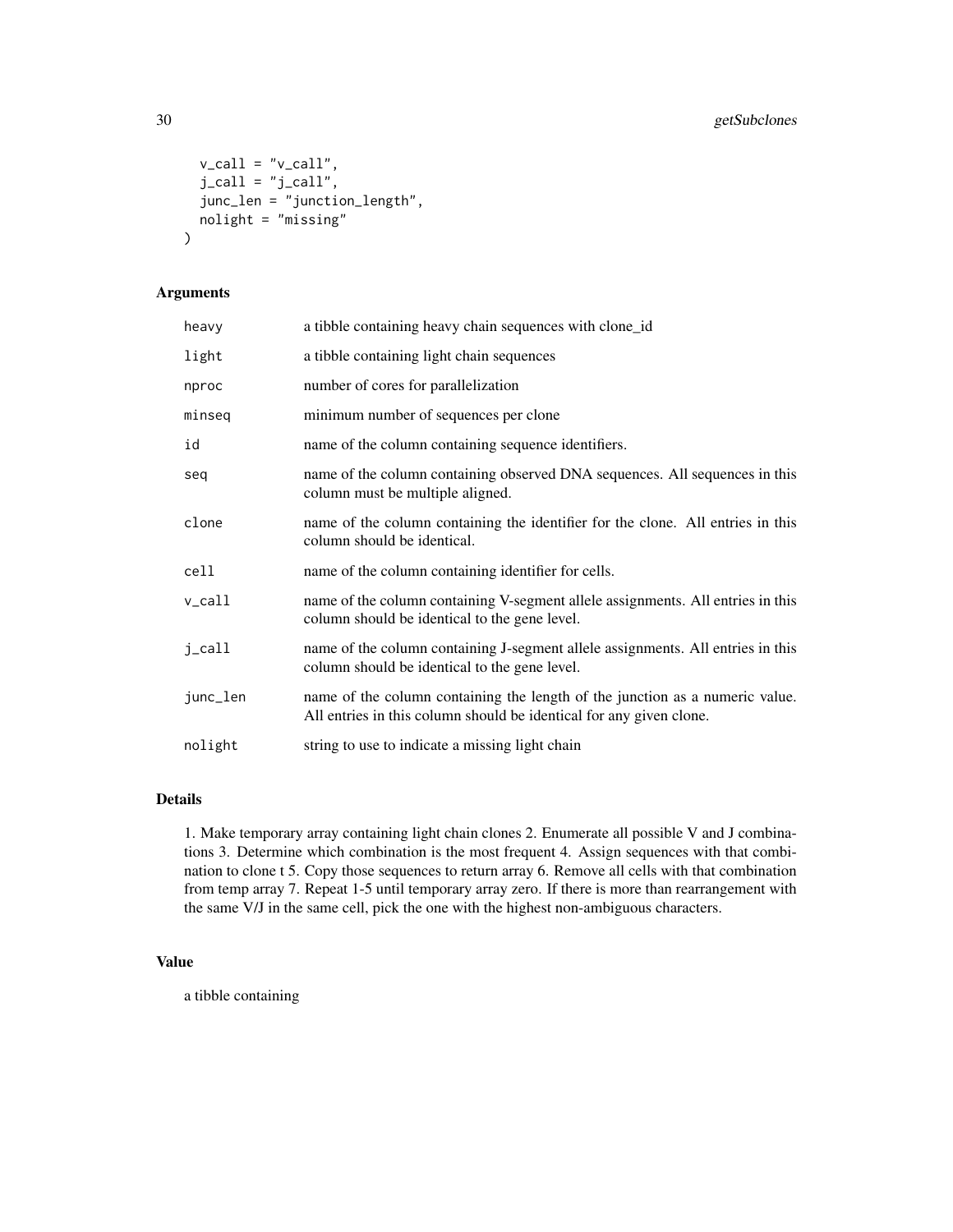<span id="page-30-1"></span><span id="page-30-0"></span>

getTrees Tree building function.

# Usage

```
getTrees(
  clones,
  trait = NULL,
  id = NULL,dir = NULL,
  modelfile = NULL,
  build = "pratchet",
  exec = NULL,
  igphyml = NULL,
  fixtrees = FALSE,
  nproc = 1,quiet = \theta,
  rm_temp = TRUE,
  palette = NULL,
  seq = NULL,
  collapse = FALSE,
  ...
)
```

| clones    | a tibble of airrClone objects, the output of formatClones                     |
|-----------|-------------------------------------------------------------------------------|
| trait     | trait to use for parsimony models (required if igphyml specified)             |
| id        | unique identifer for this analysis (required if igphyml or dnapars specified) |
| dir       | directory where temporary files will be placed.                               |
| modelfile | file specifying parsimony model to use                                        |
| build     | program to use for tree building (pratchet, pml, dnapars, dnaml, igphyml)     |
| exec      | location of desired phylogenetic executable                                   |
| igphyml   | optional location of igphyml executible for parsimony                         |
| fixtrees  | if TRUE, use supplied tree topologies                                         |
| nproc     | number of cores to parallelize computations                                   |
| quiet     | amount of rubbish to print to console.                                        |
| $rm_t$    | remove temporary files (default=TRUE)                                         |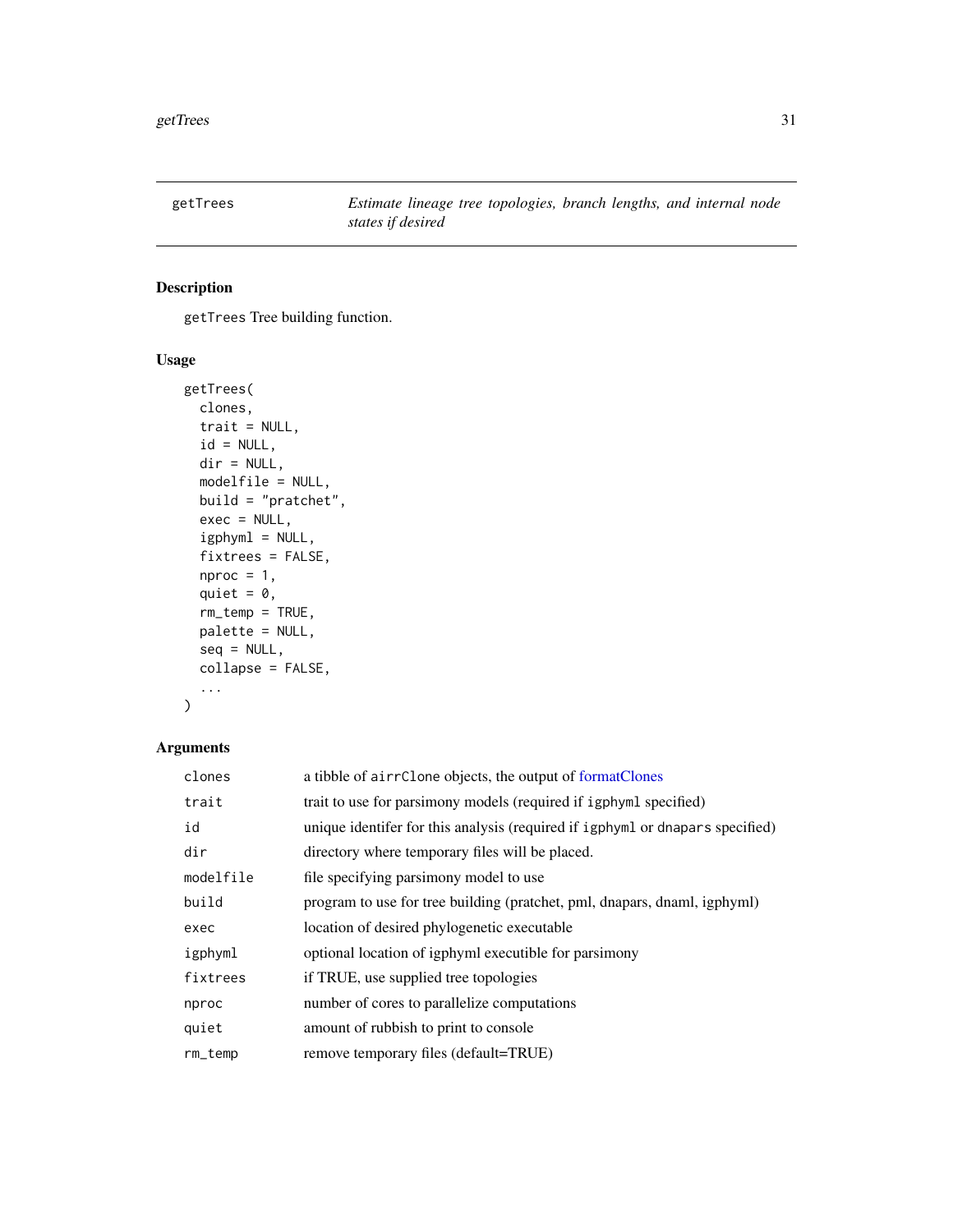<span id="page-31-0"></span>

| palette  | a named vector specifying colors for each state       |
|----------|-------------------------------------------------------|
| sea      | column name containing sequence information           |
| collapse | Collapse internal nodes with identical sequences?     |
|          | Additional arguments passed to tree building programs |

#### Details

Estimates phylogenetic tree topologies and branch lengths for a list of airrClone objects. By default, it will use phangnorn::pratchet to estimate maximum parsimony tree topologies, and ape::acctran to estimate branch lengths. If igpyhml is specified, internal node trait values will be predicted by maximum parsimony. In this case, dir will need to be specified as a temporary directory to place all the intermediate files (will be created if not available). Further, id will need to specified to serve as a unique identifier for the temporary files. This should be chosen to ensure that multiple getTrees calls using the same dir do not overwrite each others files.

modelfile is written automatically if not specified, but doesn't include any constraints. Intermediate files are deleted by default. This can be toggled using (rm\_files).

For examples and vignettes, see https://dowser.readthedocs.io

#### Value

A list of phylo objects in the same order as data.

#### See Also

[formatClones,](#page-23-1) [findSwitches,](#page-21-1) [buildPhylo,](#page-9-1) [buildPratchet,](#page-11-1) [buildPML,](#page-10-1) [buildIgphyml](#page-7-1)

### Examples

```
data(ExampleClones)
```

```
trees <- getTrees(ExampleClones[10,])
plotTrees(trees)[[1]]
```
## Not run: data(ExampleClones)

```
trees <- getTrees(ExampleClones[10,],igphyml="/path/to/igphyml",
         id="temp",dir="temp", trait="sample_id")
plotTrees(trees)[[1]]
```

```
## End(Not run)
```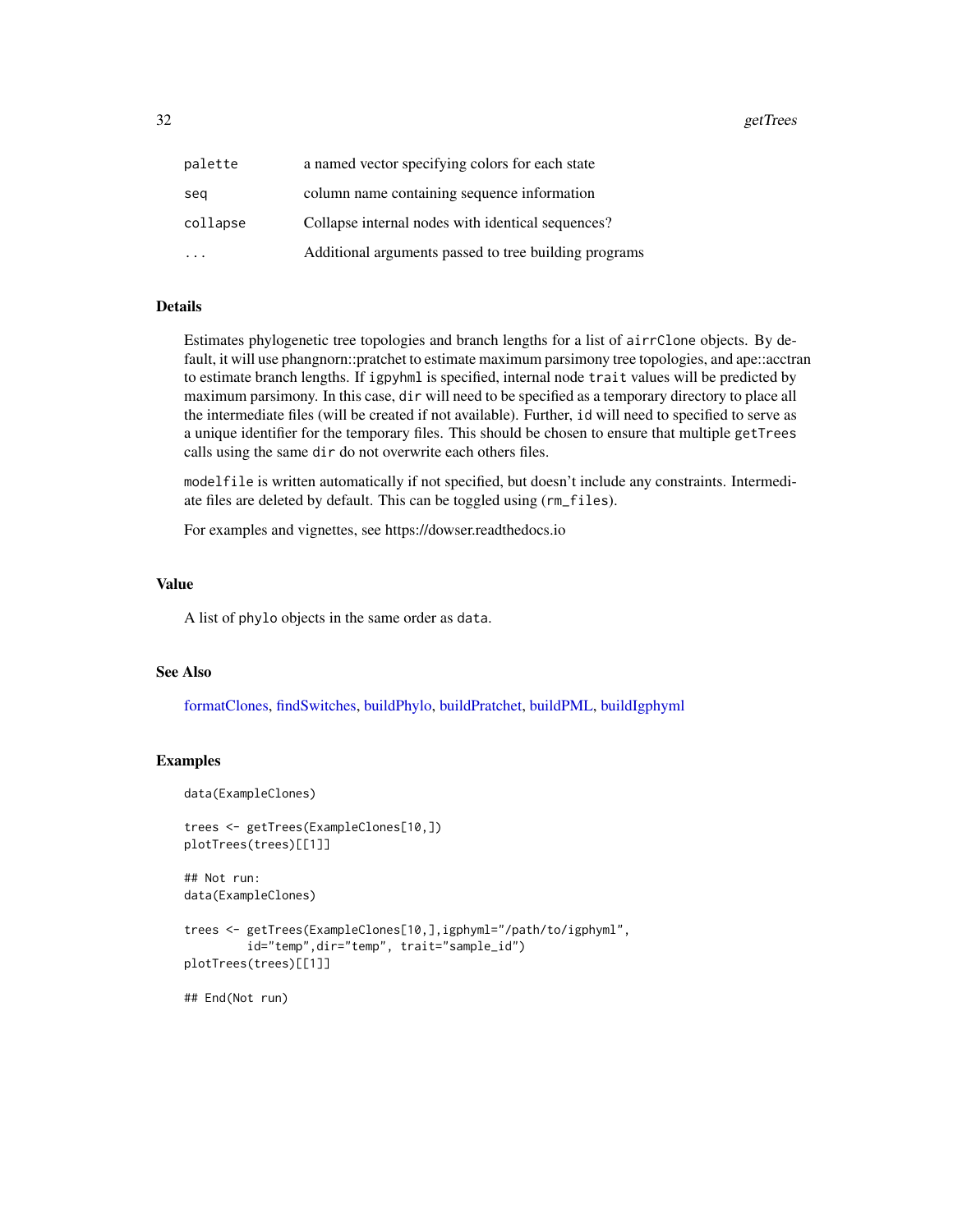<span id="page-32-1"></span><span id="page-32-0"></span>makeAirrClone takes a data.frame with AIRR or Change-O style columns as input and masks gap positions, masks ragged ends, removes duplicates sequences, and merges annotations associated with duplicate sequences. It returns a airrClone object which serves as input for lineage reconstruction.

#### Usage

```
makeAirrClone(
  data,
  id = "sequence_id",
  seq = "sequence_alignment",
  germ = "germline_alignment_d_mask",
  v_{call} = "v_{call}",
  j<sub>call</sub> = "j<sub>call</sub>",
  junc_len = "junction_length",
  clone = "clone_id",
  mask\_char = "N",max\_mask = 0,
  pad_end = TRUE,
  text_fields = NULL,
  num_fields = NULL,
  seq_fields = NULL,
  add_count = TRUE,
  verbose = FALSE,
  collapse = TRUE,
  chain = "H",heavy = NULL,
  cell = "cell_id",
  locus = "locus",traits = NULL,
  mod3 = TRUE,randomize = TRUE,
  use_regions = TRUE,
  dup_singles = FALSE
)
```

| data | data.frame containing the AIRR or Change-O data for a clone. See Details for |
|------|------------------------------------------------------------------------------|
|      | the list of required columns and their default values.                       |
| id   | name of the column containing sequence identifiers.                          |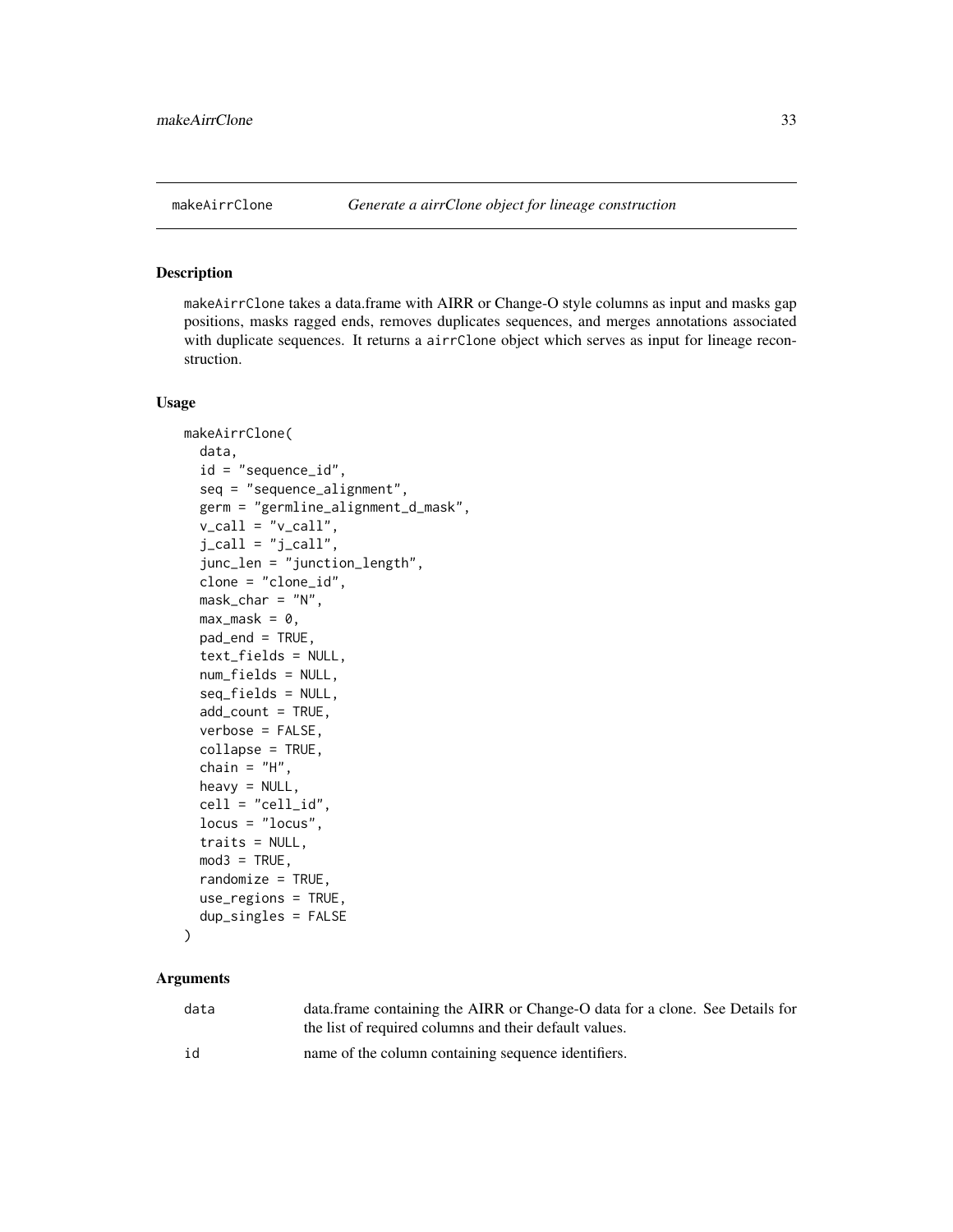| seq         | name of the column containing observed DNA sequences. All sequences in this<br>column must be multiple aligned.                                                                                                                                                                                              |
|-------------|--------------------------------------------------------------------------------------------------------------------------------------------------------------------------------------------------------------------------------------------------------------------------------------------------------------|
| germ        | name of the column containing germline DNA sequences. All entries in this col-<br>umn should be identical for any given clone, and they must be multiple aligned<br>with the data in the seq column.                                                                                                         |
| v_call      | name of the column containing V-segment allele assignments. All entries in this<br>column should be identical to the gene level.                                                                                                                                                                             |
| j_call      | name of the column containing J-segment allele assignments. All entries in this<br>column should be identical to the gene level.                                                                                                                                                                             |
| junc_len    | name of the column containing the length of the junction as a numeric value.<br>All entries in this column should be identical for any given clone.                                                                                                                                                          |
| clone       | name of the column containing the identifier for the clone. All entries in this<br>column should be identical.                                                                                                                                                                                               |
| mask_char   | character to use for masking and padding.                                                                                                                                                                                                                                                                    |
| max_mask    | maximum number of characters to mask at the leading and trailing sequence<br>ends. If NULL then the upper masking bound will be automatically determined<br>from the maximum number of observed leading or trailing Ns amongst all se-<br>quences. If set to 0 (default) then masking will not be performed. |
| pad_end     | if TRUE pad the end of each sequence with mask_char to make every sequence<br>the same length.                                                                                                                                                                                                               |
| text_fields | text annotation columns to retain and merge during duplicate removal.                                                                                                                                                                                                                                        |
| num_fields  | numeric annotation columns to retain and sum during duplicate removal.                                                                                                                                                                                                                                       |
| seq_fields  | sequence annotation columns to retain and collapse during duplicate removal.<br>Note, this is distinct from the seq and germ arguments, which contain the pri-<br>mary sequence data for the clone and should not be repeated in this argument.                                                              |
| add_count   | if TRUE add an additional annotation column called COLLAPSE_COUNT during<br>duplicate removal that indicates the number of sequences that were collapsed.                                                                                                                                                    |
| verbose     | passed on to collapseDuplicates. If TRUE, report the numbers of input, dis-<br>carded and output sequences; otherwise, process sequences silently.                                                                                                                                                           |
| collapse    | collapse identical sequences?                                                                                                                                                                                                                                                                                |
| chain       | if HL, include light chain information if available.                                                                                                                                                                                                                                                         |
| heavy       | name of heavy chain locus (default $=$ "IGH")                                                                                                                                                                                                                                                                |
| cell        | name of the column containing cell assignment information                                                                                                                                                                                                                                                    |
| locus       | name of the column containing locus information                                                                                                                                                                                                                                                              |
| traits      | column ids to keep distinct during sequence collapse                                                                                                                                                                                                                                                         |
| mod3        | pad sequences to length mutliple three?                                                                                                                                                                                                                                                                      |
| randomize   | randomize sequence order? Important if using PHYLIP                                                                                                                                                                                                                                                          |
| use_regions | assign CDR/FWR regions?                                                                                                                                                                                                                                                                                      |
| dup_singles | Duplicate sequences in singleton clones to include them as trees?                                                                                                                                                                                                                                            |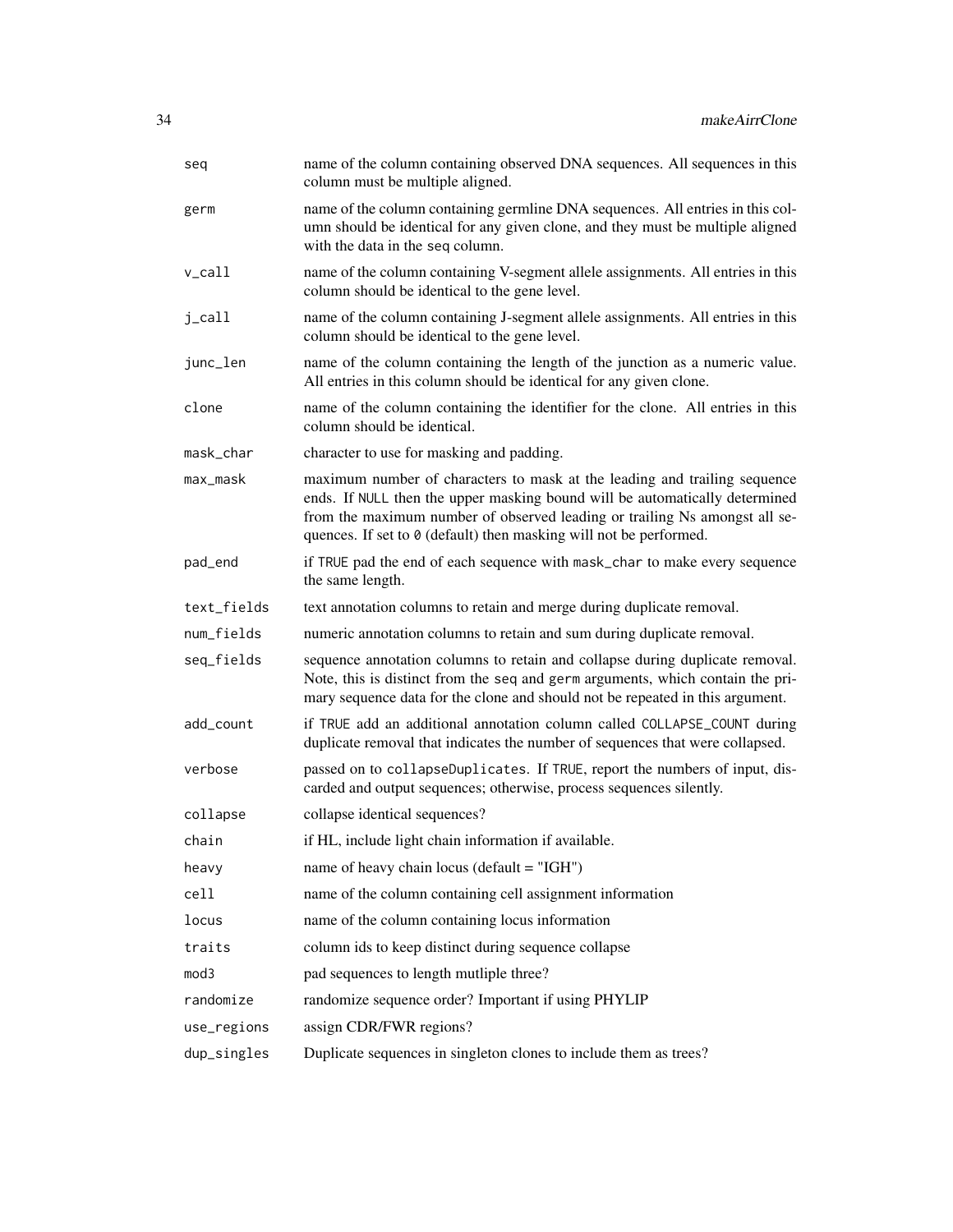#### <span id="page-34-0"></span>makeModelFile 35

#### Details

The input data.frame (data) must columns for each of the required column name arguments: id, seq, germ, v\_call, j\_call, junc\_len, and clone. Additional annotation columns specified in the traits, text\_fields, num\_fields or seq\_fields arguments will be retained in the data slot of the return object, but are not required. These options differ by their behavior among collapsed sequences. Identical sequences that differ by any values specified in the traits option will be kept distinct. Identical sequences that differ only by values in the num\_fields option will be collapsed and the values of their num\_fields columns will be added together. Similar behavior occurs with text\_fields but the unique values will concatenated with a comma.

The default columns are IMGT-gapped sequence columns, but this is not a requirement. However, all sequences (both observed and germline) must be multiple aligned using some scheme for both proper duplicate removal and lineage reconstruction.

The value for the germline sequence, V-segment gene call, J-segment gene call, junction length, and clone identifier are determined from the first entry in the germ, v\_call, j\_call, junc\_len and clone columns, respectively. For any given clone, each value in these columns should be identical.

To allow for cases where heavy and light chains are used, this function returns three sequence columns for heavy chains (sequence), light chain (lsequence, empty if none available), and concatenated heavy+light chain (hlsequence). These contain sequences in alignment with germline, lgermline, and hlgermline slots, respectively. The sequence column used for build trees is specified in the phylo\_seq slot. Importantly, this column is also the sequence column that also has uninformative columns removed by cleanAlignment. It is highly likely we will change this system to a single sequence and germline slot in the near future.

The airrClone object also contains vectors locus, region, and numbers, which contain the locus, IMGT region, and IMGT number for each position in the sequence column specified in phylo\_seq. If IMGT-gapped sequences are not supplied, this will likely result in an error. Specify use\_regions=FALSE if not using IMGT-gapped sequences

# Value

A [airrClone](#page-2-1) object containing the modified clone.

#### See Also

Returns an [airrClone.](#page-2-1) See [formatClones](#page-23-1) to generate an ordered list of airrClone objects.

#### Examples

```
data(ExampleAirr)
airr_clone <- makeAirrClone(ExampleAirr[ExampleAirr$clone_id=="3184",])
```
<span id="page-34-1"></span>makeModelFile *Make a parsimony model file*

#### **Description**

makeModelFile Filler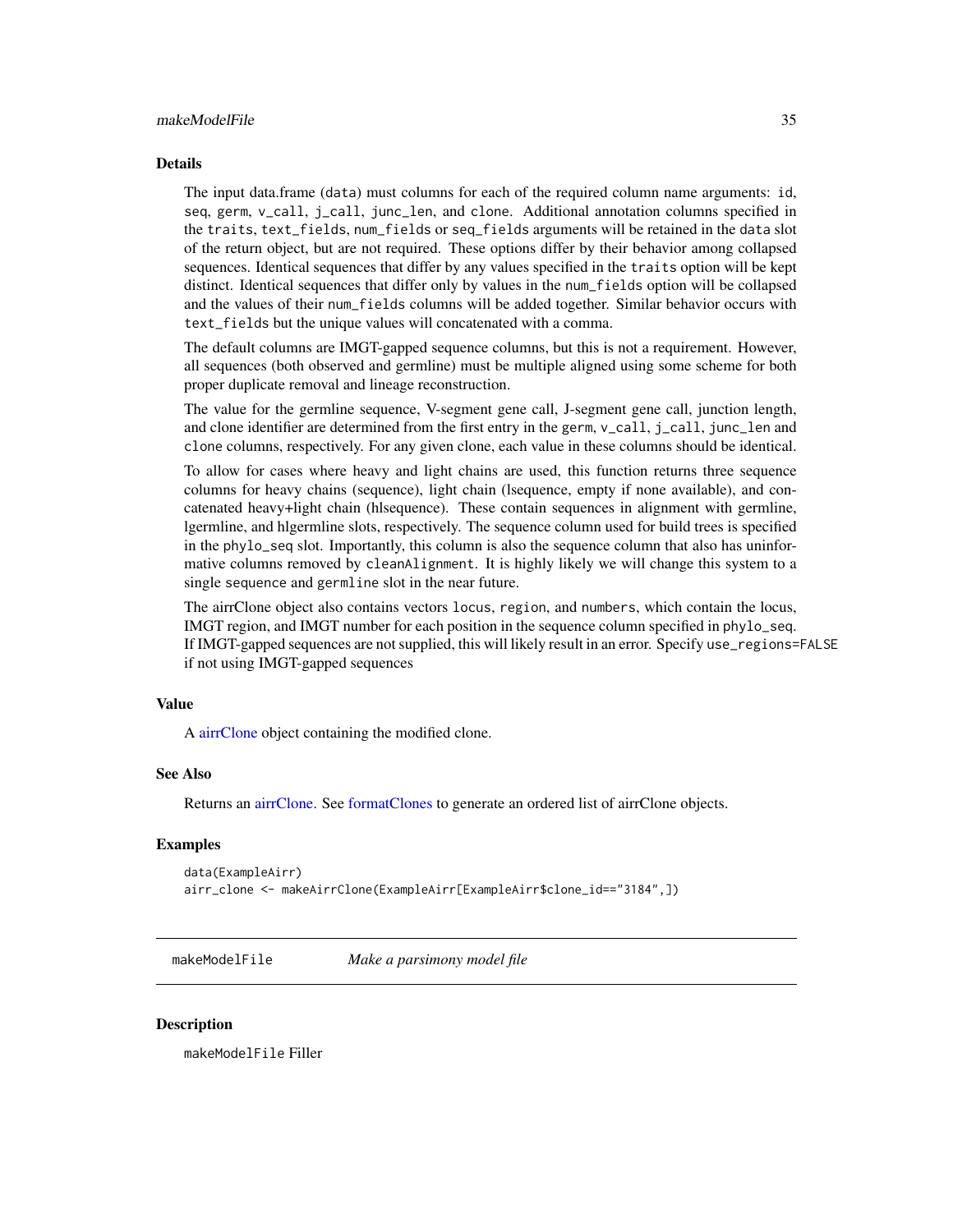#### Usage

makeModelFile(file, states, constraints = NULL)

# Arguments

| file        | model file name to write.             |
|-------------|---------------------------------------|
| states      | vector of states to include in model. |
| constraints | constraints to add to model.          |

#### Details

Currently the only option for constraints is "irrev", which forbids switches moving from left to right in the states vector.

# Value

Name of model file

# See Also

[readModelFile,](#page-42-1) [getTrees,](#page-30-1) [findSwitches](#page-21-1)

<span id="page-35-1"></span>maskCodons maskCodons *Masks codons split by insertions*

#### Description

maskCodons Masks codons split by insertions

#### Usage

```
maskCodons(
  id,
  q,
  s,
  keep_alignment = FALSE,
  gap\_opening = 5,
  gap_extension = 1,
  keep_insertions = FALSE,
  mask = TRUE
\mathcal{E}
```
<span id="page-35-0"></span>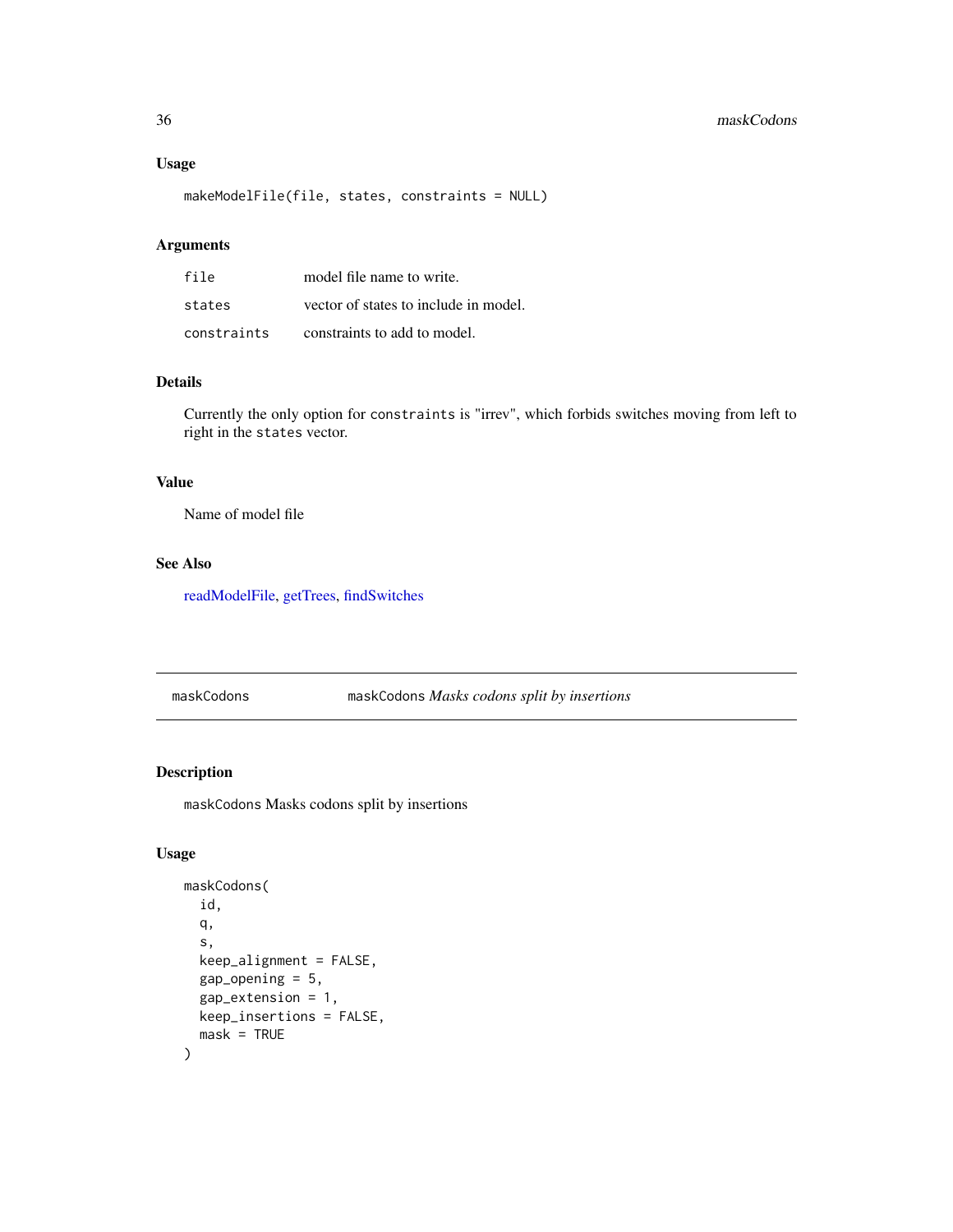# <span id="page-36-0"></span>maskSequences 37

#### **Arguments**

| id              | sequence id                                           |  |
|-----------------|-------------------------------------------------------|--|
| q               | (query) un-aligned input sequence (sequence)          |  |
| S               | (subject) aligned input sequence (sequence_alignment) |  |
|                 | keep_alignment store q and s alignments               |  |
| gap_opening     | gap opening penalty (Biostrings::pairwiseALignment)   |  |
| gap_extension   | gap extension penalty (Biostrings::pairwiseALignment) |  |
| keep_insertions |                                                       |  |
|                 | return removed insertion sequences?                   |  |
| mask            | if FALSE, don't mask codons                           |  |

# Details

Performs global alignment of q and s, masks codons in s that are split by insertions (see example) masking\_note notes codon positions in subject\_alignment sequence that were masked, if found. subject\_alignment contains subject sequence aligned to query (q) sequence query\_alignment contains query sequence aligned to subject (q) sequence sequence\_masked will be NA if frameshift or alignment error detected/

#### Value

A list with split codons masked, if found (sequence\_masked).

#### See Also

[maskSequences,](#page-36-1) Biostrings::pairwiseAlignment.

#### Examples

```
s = "ATCATCATC..."q = "ATCTTTATCATC'.print(maskCodons(1,q,s,TRUE))
s <- "ATCATCATC..."
q <- "ATTTTCATCATC"
print(maskCodons("test",q,s,keep_alignment=TRUE,keep_insertions=TRUE))
```
<span id="page-36-1"></span>maskSequences maskSequences *Mask codons split by insertions in V gene*

#### Description

maskSequences Mask codons split by insertions in V gene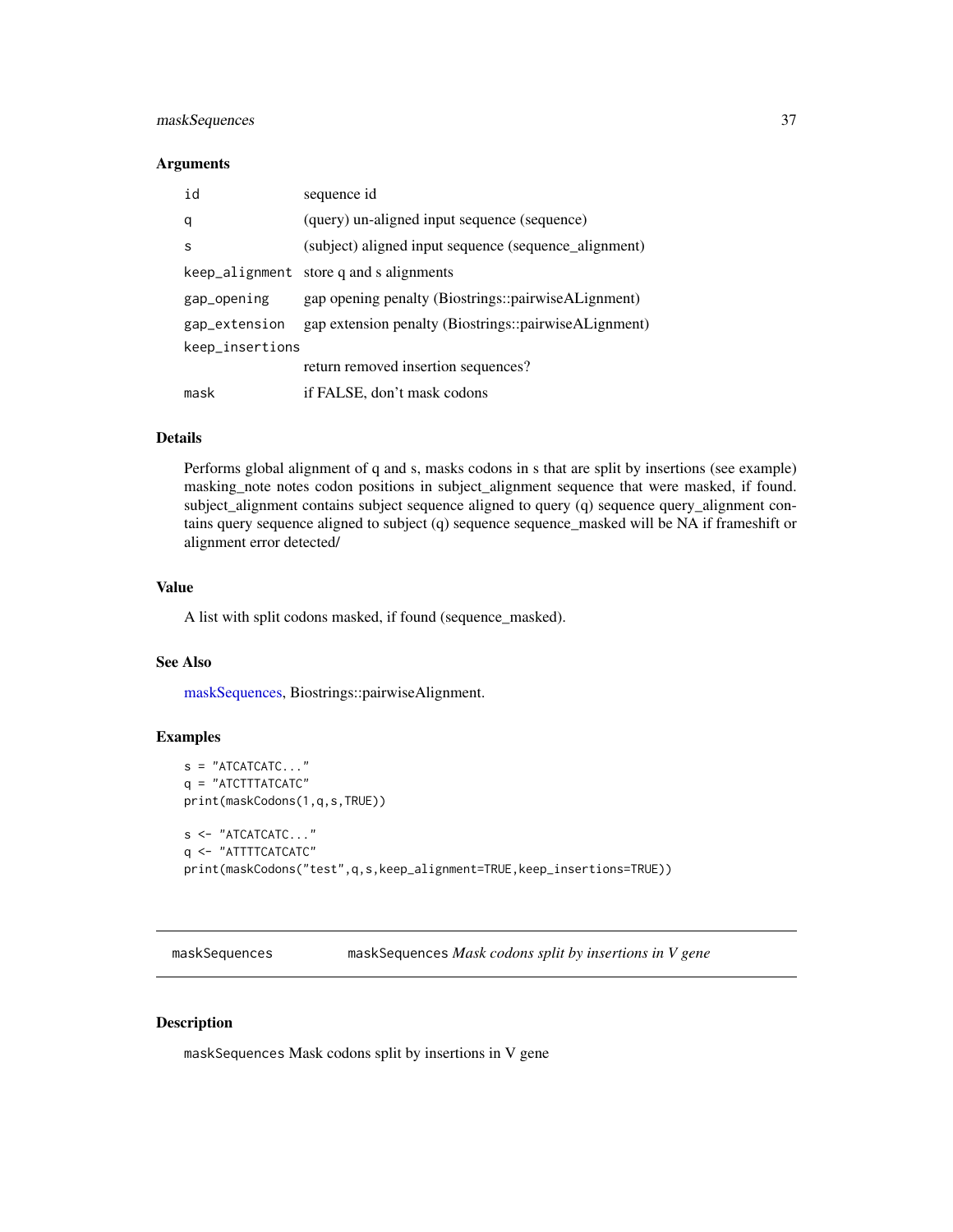# Usage

```
maskSequences(
 data,
  sequence_id = "sequence_id",
  sequence = "sequence",
  sequence_alignment = "sequence_alignment",
  v_sequence_start = "v_sequence_start",
  v_sequence_end = "v_sequence_end",
  v_germline_start = "v_germline_start",
  v_germline_end = "v_germline_end",
  junction_length = "junction_length",
  keep_alignment = FALSE,
 keep_insertions = FALSE,
 mask_codons = TRUE,
 mask_cdr3 = TRUE,nproc = 1)
```
# Arguments

| data               | <b>BCR</b> data table                                          |
|--------------------|----------------------------------------------------------------|
| sequence_id        | sequence id column                                             |
| sequence           | input sequence column (query)                                  |
| sequence_alignment |                                                                |
|                    | aligned (IMGT-gapped) sequence column (subject)                |
| v_sequence_start   |                                                                |
|                    | V gene start position in sequence                              |
|                    | v_sequence_end V gene end position in sequence                 |
| v_germline_start   |                                                                |
|                    | V gene start position in sequence_alignment                    |
|                    | v_germline_end V gene end position in sequence_alignment       |
| junction_length    |                                                                |
|                    | name of junction_length column                                 |
|                    | keep_alignment store alignment of query and subject sequences? |
| keep_insertions    |                                                                |
|                    | return removed insertion sequences?                            |
| mask_codons        | mask split codons?                                             |
| mask_cdr3          | mask CDR3 sequences?                                           |
| nproc              | number of cores to use                                         |

#### Details

Performs global alignment of sequence and sequence\_alignment, masking codons in sequence\_alignment that are split by insertions (see examples) masking\_note notes codon positions in subject\_alignment sequence that were masked, if found. subject\_alignment contains subject sequence aligned to query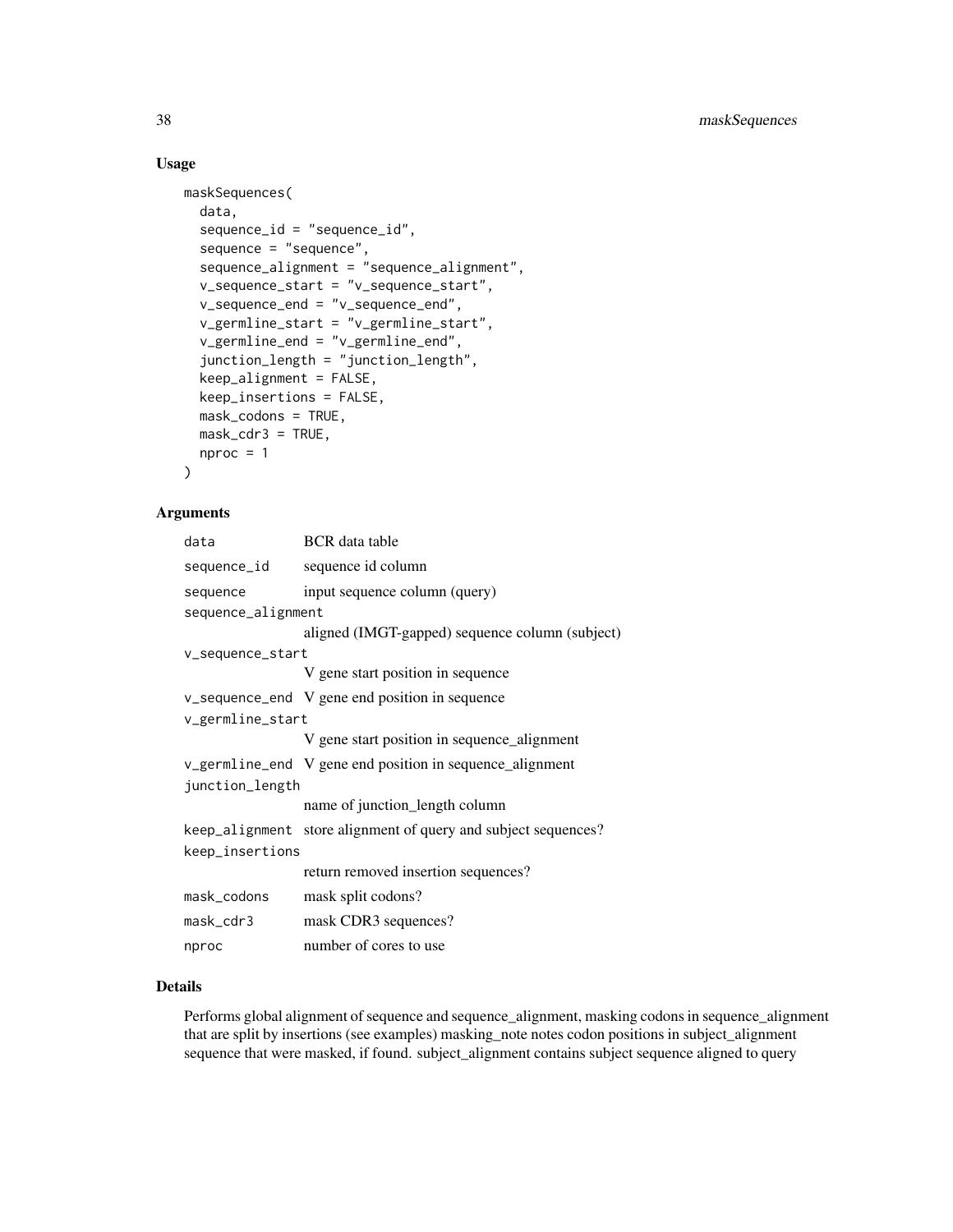#### <span id="page-38-0"></span>plotTrees 39

sequence (only if keep\_alignment=TRUE) query\_alignment contains query sequence aligned to subject sequence (only if keep\_alignment=TRUE) sequence\_masked will be NA if frameshift or alignment error detected. This will be noted insertions column will be returned if keep insertions=TRUE, contains a comma-separated list of each <position in query alignment>-<sequence>. See example. in masking\_note.

#### Value

A tibble with masked sequence in sequence\_masked column, as well as other columns.

#### See Also

[maskCodons,](#page-35-1) Biostrings::pairwiseAlignment.

<span id="page-38-1"></span>plotTrees *Plot a tree with colored internal node labels using ggtree*

#### Description

plotTrees plots a tree or group of trees

#### Usage

```
plotTrees(
  trees,
  nodes = FALSE,
  tips = NULL,
  tipsize = NULL,
  scale = 0.01,node_palette = "Dark2",
  tip_palette = node_palette,
  base = FALSE,layout = "rectangular",
  node_nums = FALSE,
  tip_nums = FALSE,
  title = TRUE,
  labelsize = NULL,
  common_scale = FALSE
)
```

| trees   | A tibble containing phylo and airrClone objects |
|---------|-------------------------------------------------|
| nodes   | color internal nodes if possible?               |
| tips    | color tips if possible?                         |
| tipsize | size of tip shape objects                       |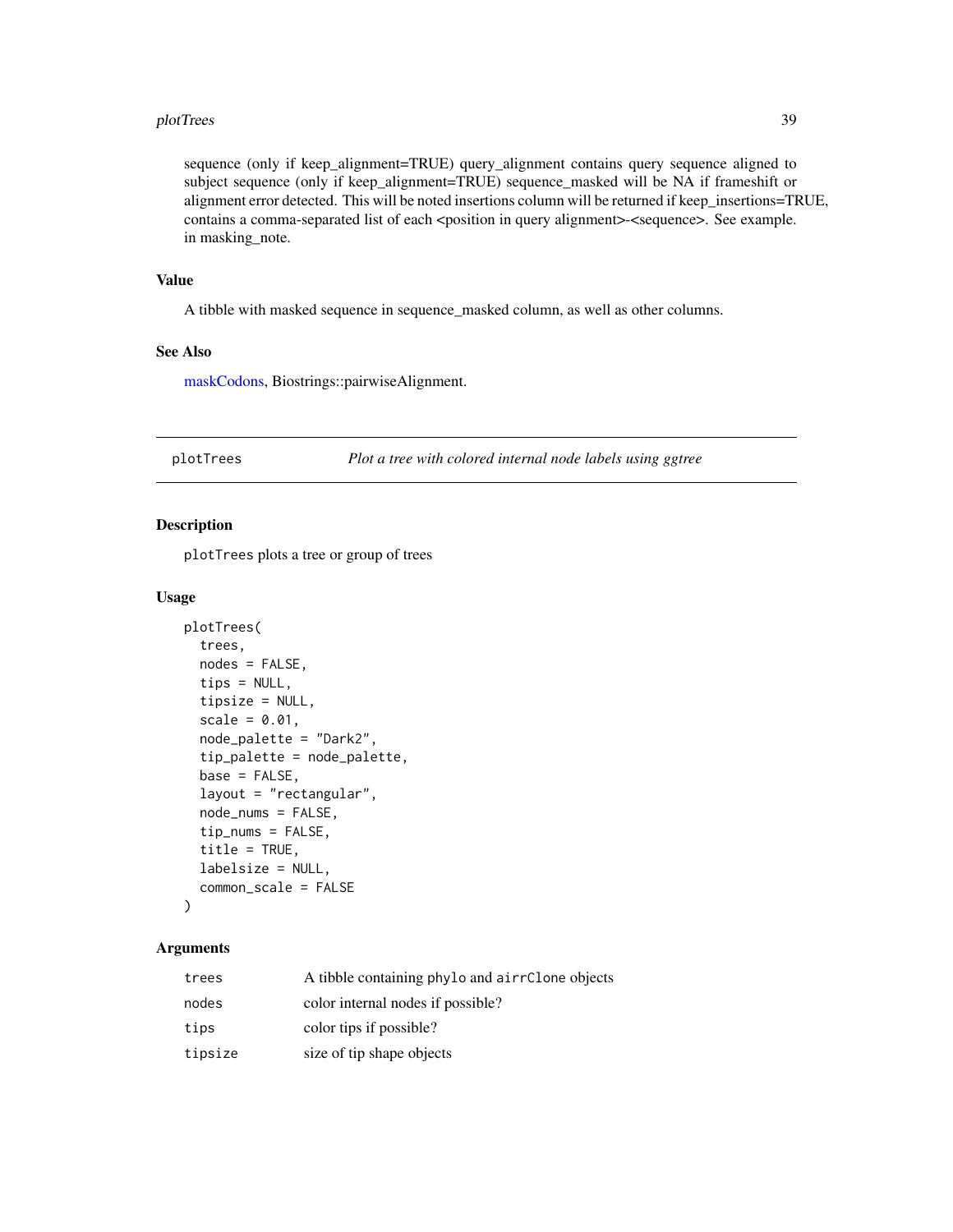#### <span id="page-39-0"></span>40 readFasta

| scale        | width of branch length scale bar                                                                 |
|--------------|--------------------------------------------------------------------------------------------------|
| node_palette | color palette for nodes                                                                          |
| tip_palette  | color palette for tips                                                                           |
| base         | recursion base case (don't edit)                                                                 |
| layout       | rectangular or circular tree layout?                                                             |
| node_nums    | plot internal node numbers?                                                                      |
| tip_nums     | plot tip numbers?                                                                                |
| title        | use clone id as title?                                                                           |
| labelsize    | text size                                                                                        |
| common_scale | strecth plots so branches are on same scale? determined by sequence with high-<br>est divergence |

# Details

Function uses ggtree functions to plot tree topologlies estimated by [getTrees,](#page-30-1) and [findSwitches.](#page-21-1) Object can be further modified with ggtree functions. Please check out https://bioconductor.org/packages/devel/bioc/vignette and cite ggtree in addition to dowser if you use this function.

### Value

a grob containing a tree plotted by ggtree.

#### See Also

[getTrees,](#page-30-1) [findSwitches](#page-21-1)

#### Examples

```
data(ExampleClones)
trees <- getTrees(ExampleClones[10,])
plotTrees(trees)[[1]]
```
readFasta *Read a fasta file into a list of sequences* readFasta *reads a fasta file*

#### Description

Read a fasta file into a list of sequences readFasta reads a fasta file

#### Usage

readFasta(file)

#### Arguments

file FASTA file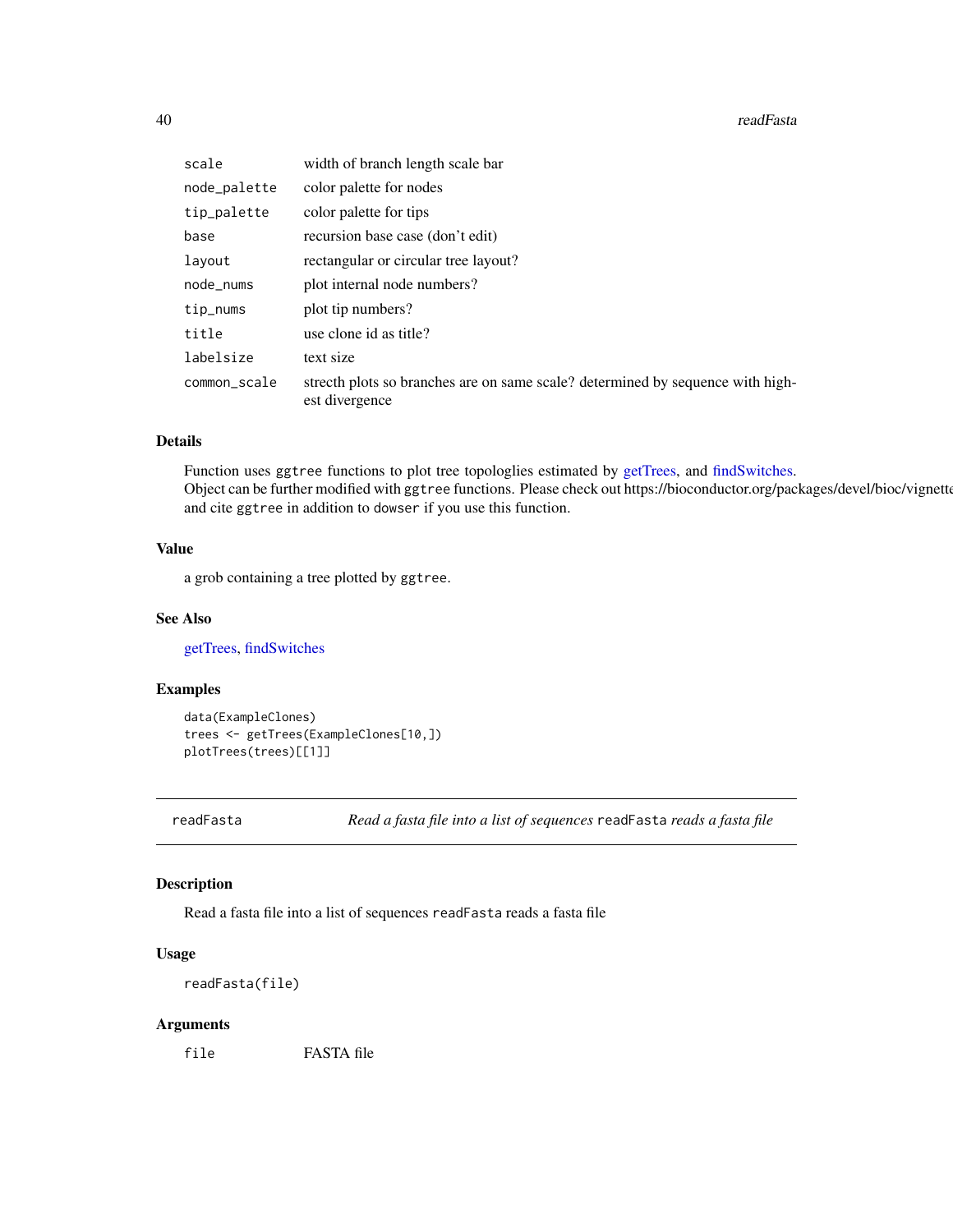#### <span id="page-40-0"></span>readIMGT 41

#### Value

List of sequences

# <span id="page-40-1"></span>readIMGT readIMGT *read in IMGT database*

## Description

Loads all reference germlines from an Immcantation-formatted IMGT database.

#### Usage

readIMGT(dir, quiet = FALSE)

#### Arguments

| dir   | directory containing Immeantation-formatted IMGT database |
|-------|-----------------------------------------------------------|
| quiet | print warnings?                                           |

# Details

Input directory must be formatted to Immcantation standard. See https://changeo.readthedocs.io/en/stable/examples/igblast.h for example of how to download.

#### Value

List of lists, leading to IMGT-gapped nucleotide sequences. Structure of object is list[[organism]][[locus]][[segment]] Organism refers to species (i.e. human, mouse) locus refers to locus (e.g. IGH, IGK, TRA) segment refers to gene segment caegory (V, D, or J)

# Examples

```
# vdj_dir contains a minimal example of reference germlines
# (IGHV3-11*05, IGHD3-10*01 and IGHJ5*02)
# which are the gene assignments for ExamapleDb[1,]
vdj_dir <- system.file("extdata", "germlines", "imgt", "human", "vdj", package="dowser")
imgt <- readIMGT(vdj_dir)
```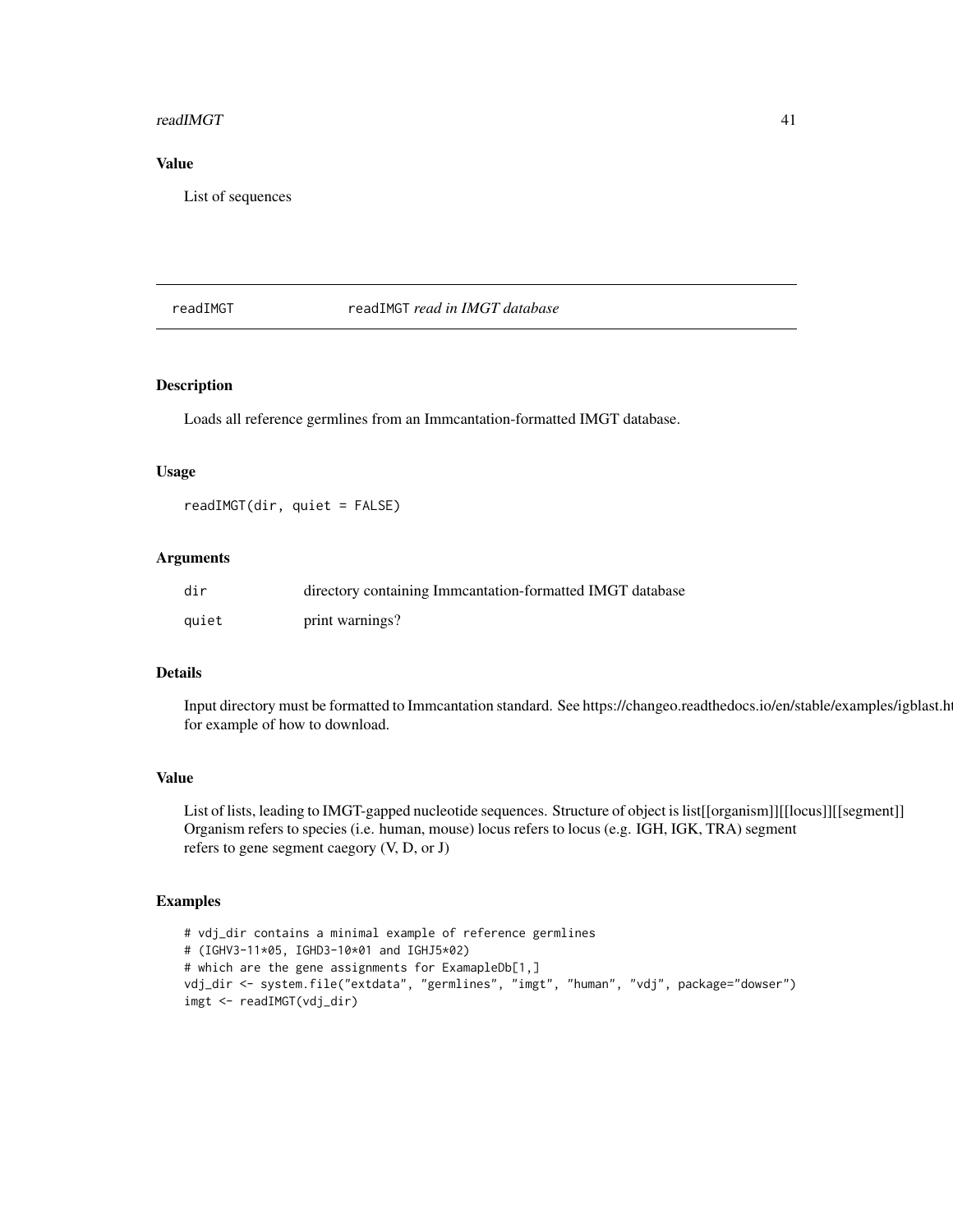<span id="page-41-0"></span>

Read in all trees from a lineages file

# Usage

```
readLineages(
 file,
  states = NULL,
 palette = "Dark2",
 run_id = ",
 quiet = TRUE,
  append = NULL,
 format = "{}nexus",
 type = "jointpars"
)
```
# Arguments

| file    | IgPhyML lineage file                                                                                                                                            |
|---------|-----------------------------------------------------------------------------------------------------------------------------------------------------------------|
| states  | states in parsimony model                                                                                                                                       |
| palette | palette for coloring internal nodes                                                                                                                             |
| run_id  | id used for IgPhyML run                                                                                                                                         |
| quiet   | avoid printing rubbish on screen?                                                                                                                               |
| append  | string appended to fasta files                                                                                                                                  |
| format  | format of input file with trees                                                                                                                                 |
| type    | Read in parsimony reconstructions or ancestral sequence reconstructions? "joint-<br>pars" reads in parsimony states, others read in sequences in internal nodes |

# Value

A list of phylo objects from file.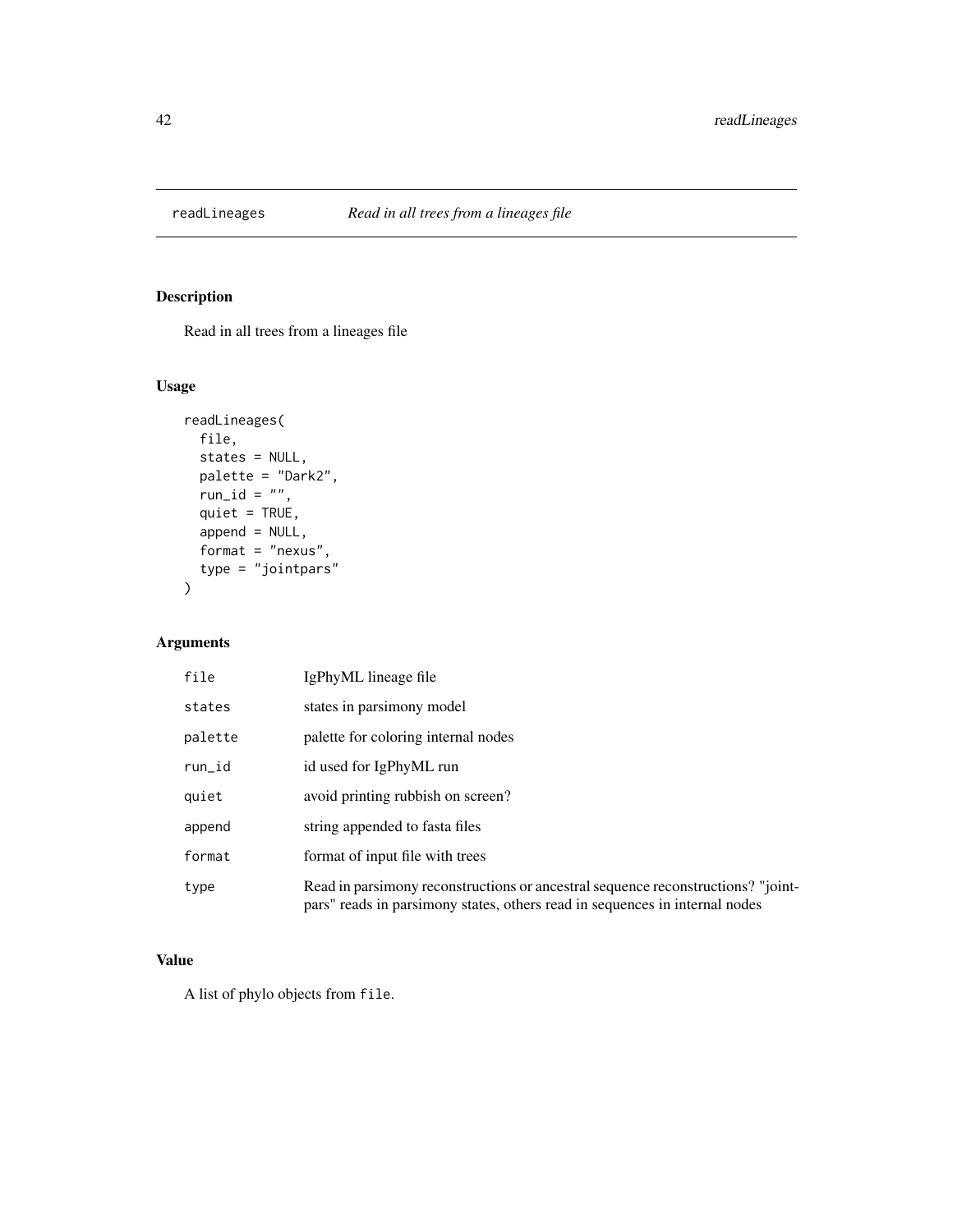<span id="page-42-1"></span><span id="page-42-0"></span>readModelFile *Read in a parsimony model file*

#### Description

readModelFile Filler

#### Usage

```
readModelFile(file, useambig = FALSE)
```
# Arguments

| file     | parimony model file.                           |
|----------|------------------------------------------------|
| useambig | use ambiguous naming as specified in the file? |

# Value

A named vector containing the states of the model

#### See Also

[makeModelFile,](#page-34-1) [findSwitches,](#page-21-1) [getTrees](#page-30-1)

reconIgPhyML *Do IgPhyML maximum parsimony reconstruction*

# Description

reconIgPhyML IgPhyML parsimony reconstruction function

# Usage

```
reconIgPhyML(
 file,
 modelfile,
  id,
  igphyml = "igphyml",
 mode = "switches",
  type = "recon",
 nproc = 1,quiet = \theta,
  rm_files = FALSE,
  rm_dir = NULL,
 states = NULL,
```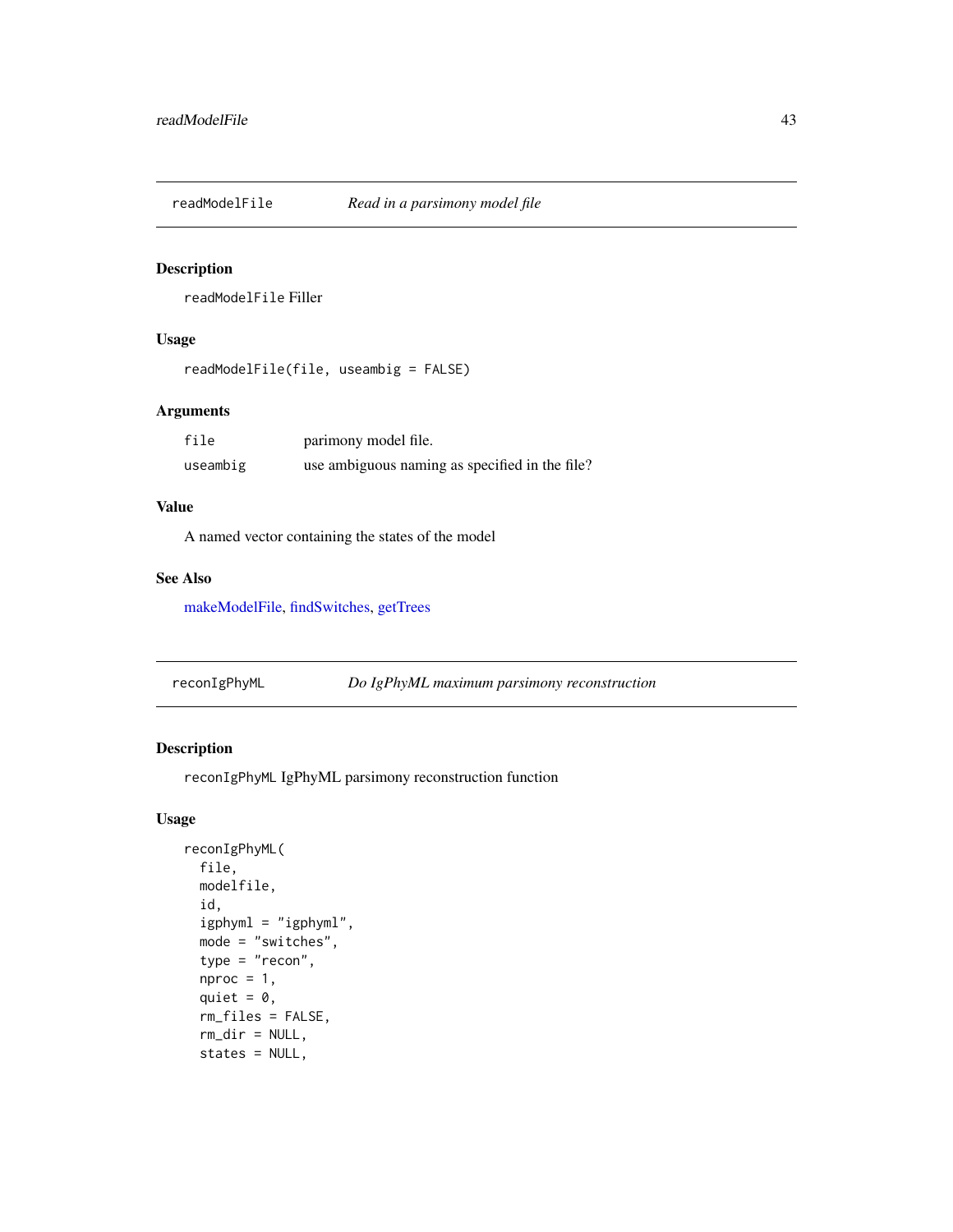```
palette = NULL,
 resolve = 2,
 rseed = NULL,
 force_resolve = FALSE,
  ...
)
```
# Arguments

| file          | IgPhyML lineage file (see writeLineageFile)                                          |
|---------------|--------------------------------------------------------------------------------------|
| modelfile     | File specifying parsimony model                                                      |
| id            | id for IgPhyML run                                                                   |
| igphyml       | location of igphyml executable                                                       |
| mode          | return trees or count switches? (switches or trees)                                  |
| type          | get observed switches or permuted switches?                                          |
| nproc         | cores to use for parallelization                                                     |
| quiet         | amount of rubbish to print                                                           |
| rm_files      | remove temporary files?                                                              |
| rm_dir        | remove temporary directory?                                                          |
| states        | states in parsimony model                                                            |
| palette       | palette for coloring tree (see getPallete)                                           |
| resolve       | level of polytomy resolution. $0$ =none, 1=maximum parsimony, 2=maximum<br>ambiguity |
| rseed         | random number seed if desired                                                        |
| force_resolve | continue even if polytomy resolution fails?                                          |
|               | additional arguments                                                                 |
|               |                                                                                      |

# Value

Either a tibble of switch counts or a list of trees with internal nodes predicted by parsimony.

| rerootTree | Reroot phylogenetic tree to have its germline sequence at a zero-length<br>branch to a node which is the direct ancestor of the tree's UCA. As- |
|------------|-------------------------------------------------------------------------------------------------------------------------------------------------|
|            | signs uca to be the ancestral node to the tree's germline sequence, as<br>germid as the tree's germline sequence ID.                            |

# Description

Reroot phylogenetic tree to have its germline sequence at a zero-length branch to a node which is the direct ancestor of the tree's UCA. Assigns uca to be the ancestral node to the tree's germline sequence, as germid as the tree's germline sequence ID.

<span id="page-43-0"></span>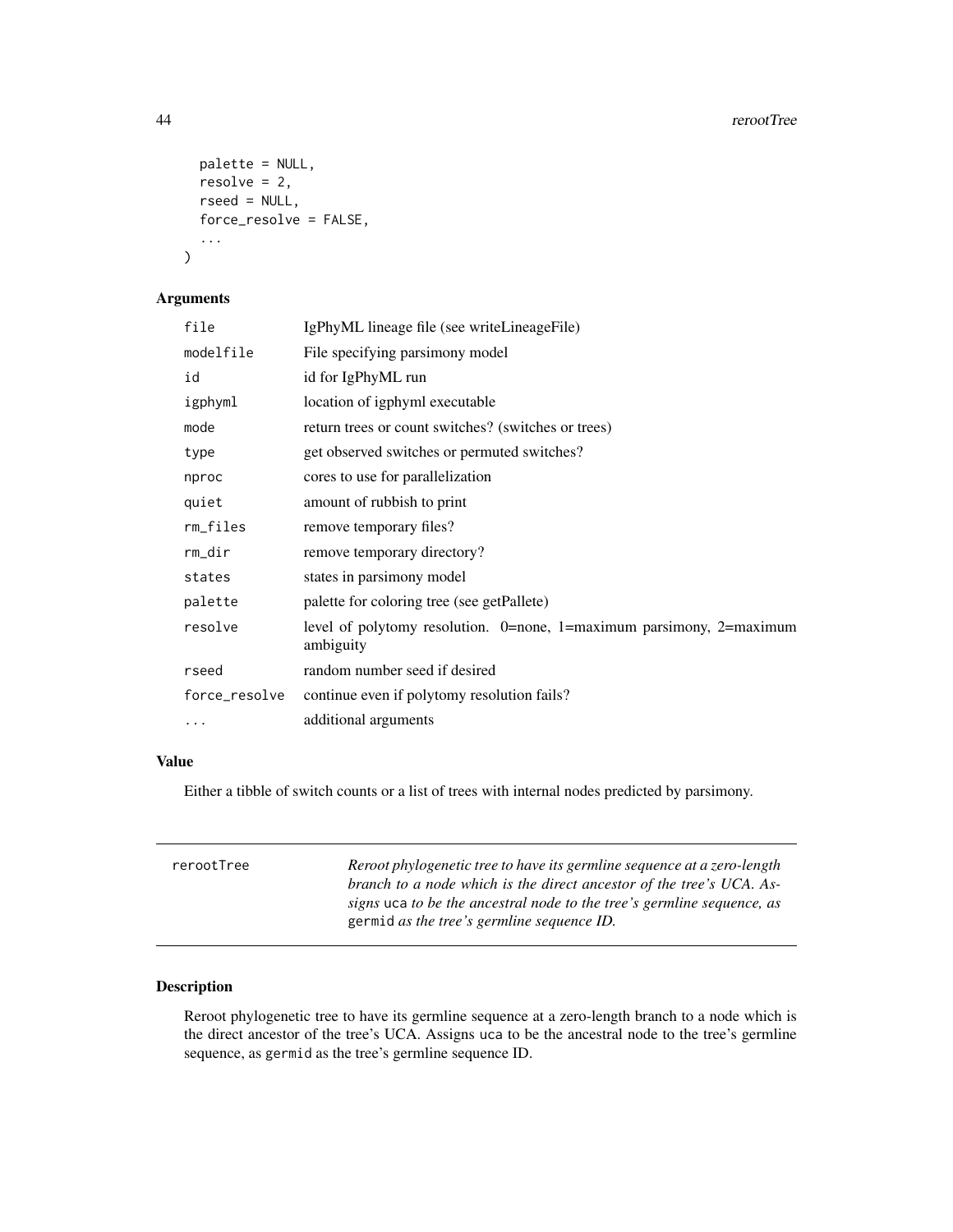# <span id="page-44-0"></span>resolvePolytomies 45

# Usage

rerootTree(tree, germline, min = 0.001, verbose = 1)

# Arguments

| tree     | An ape phylo object                                 |
|----------|-----------------------------------------------------|
| germline | ID of the tree's predicted germline sequence        |
| min      | Maximum allowed branch length from germline to root |
| verbose  | amount of rubbish to print                          |

# Value

phylo object rooted at the specified germline

| resolvePolytomies | Resolve polytomies to have the minimum number of single timepoint |
|-------------------|-------------------------------------------------------------------|
|                   | clades                                                            |

# Description

Resolve polytomies to have the minimum number of single timepoint clades

# Usage

```
resolvePolytomies(
 phy,
 clone,
 minlength = 0.001,
 time = "time",
  sequence = "sequence_id",
 germline = "Germline",
  verbose = FALSE
\mathcal{L}
```

| phy       | Tree object                                  |
|-----------|----------------------------------------------|
| clone     | airrClone data object corresponding to phy   |
| minlength | Branch lengths to collapse in trees          |
| time      | Column name holding numeric time information |
| sequence  | Column name holding sequence ID              |
| germline  | Germline sequence name                       |
| verbose   | Print lots of rubbish while running?         |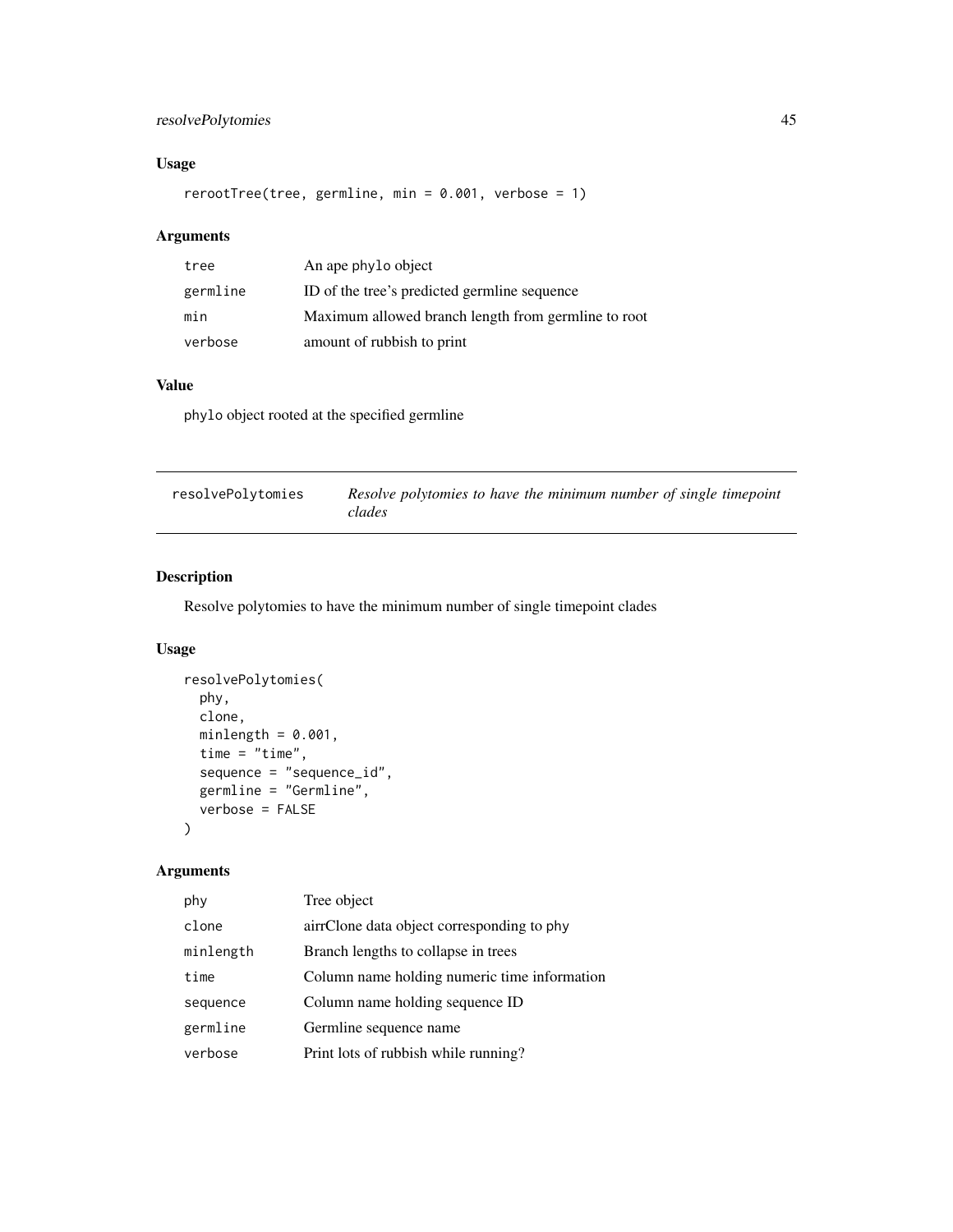#### <span id="page-45-0"></span>Details

Iteratively identifies polytomies (clusters of < minlength branches), prunes each descendant branch, combines clades with the same timepoint before grouping them back together. Checks to make sure that the divergence of each tip is the same after resolution.

#### Value

A phylo tree object in which polytomies are resolved to have the minimum number of single timepoint clades.

# See Also

Uses output from [getTrees](#page-30-1) during [correlationTest.](#page-14-1)

| runCorrelationTest |            |  | Run correlationTest, based on https://doi.org/10.1111/2041- |
|--------------------|------------|--|-------------------------------------------------------------|
|                    | 210X.12466 |  |                                                             |

# Description

runCorrelationTest performs root-to-tip regression permutation test

#### Usage

```
runCorrelationTest(
 phy,
 clone,
 permutations,
 minlength = 0.001,
 polyresolve = TRUE,
 permutation = c("clustered", "uniform"),
  time = "time",sequence = "sequence_id",
 germline = "Germline",
 verbose = TRUE,
  alternative = c("greater", "two.sided"))
```

| phy          | Tree object                                                            |
|--------------|------------------------------------------------------------------------|
| clone        | airrClone data object corresponding to phy                             |
| permutations | Number of permutations to run                                          |
| minlength    | Branch lengths to collapse in trees                                    |
| polyresolve  | Resolve polytomies to have a minimum number of single timepoint clades |
| permutation  | Permute among single timepoint clades or uniformly among tips          |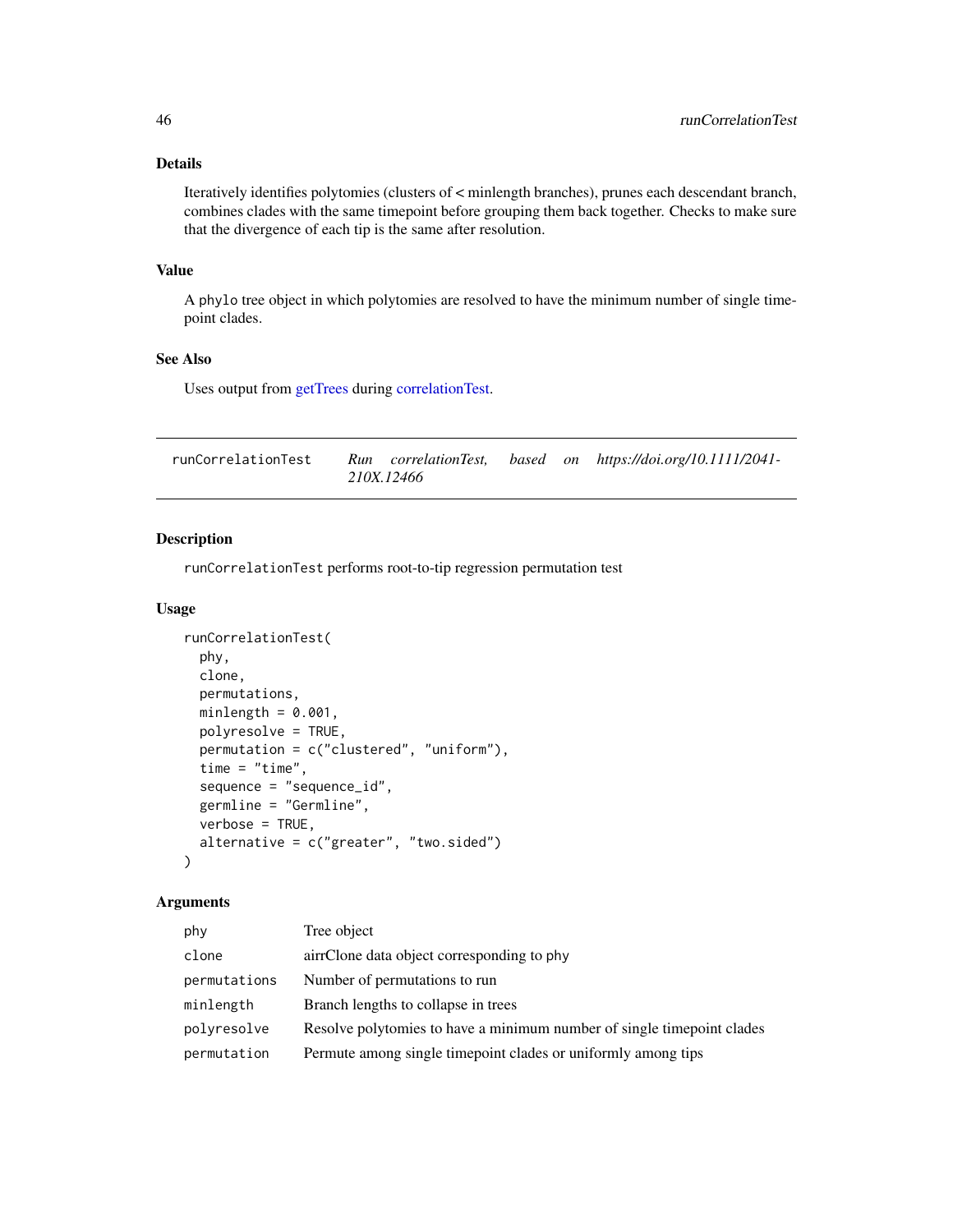#### <span id="page-46-0"></span>scaleBranches 47

| time        | Column name holding numeric time information                                                                     |
|-------------|------------------------------------------------------------------------------------------------------------------|
| sequence    | Column name holding sequence ID                                                                                  |
| germline    | Germline sequence name                                                                                           |
| verbose     | Print lots of rubbish while running?                                                                             |
| alternative | Is alternative that the randomized correlation are greater than or equal to ob-<br>served, or greater/less than? |

# Details

See [correlationTest](#page-14-1) for details

#### Value

A list of statistics from running the permutation test.

#### See Also

[correlationTest.](#page-14-1)

| scaleBranches | Scale branch lengths to represent either mutations or mutations per |
|---------------|---------------------------------------------------------------------|
|               | site.                                                               |

# Description

scaleBranches Branch length scaling function.

#### Usage

```
scaleBranches(clones, edge_type = "mutations")
```
# Arguments

| clones    | a tibble of airrClone and phylo objects, the output of getTrees. |
|-----------|------------------------------------------------------------------|
| edge_type | Either genetic_distance (mutations per site) or mutations        |

# Details

Uses clones\$trees[[1]]\$edge\_type to determine how branches are currently scaled.

#### Value

A tibble with phylo objects that have had branch lengths rescaled as specified.

#### See Also

[getTrees](#page-30-1)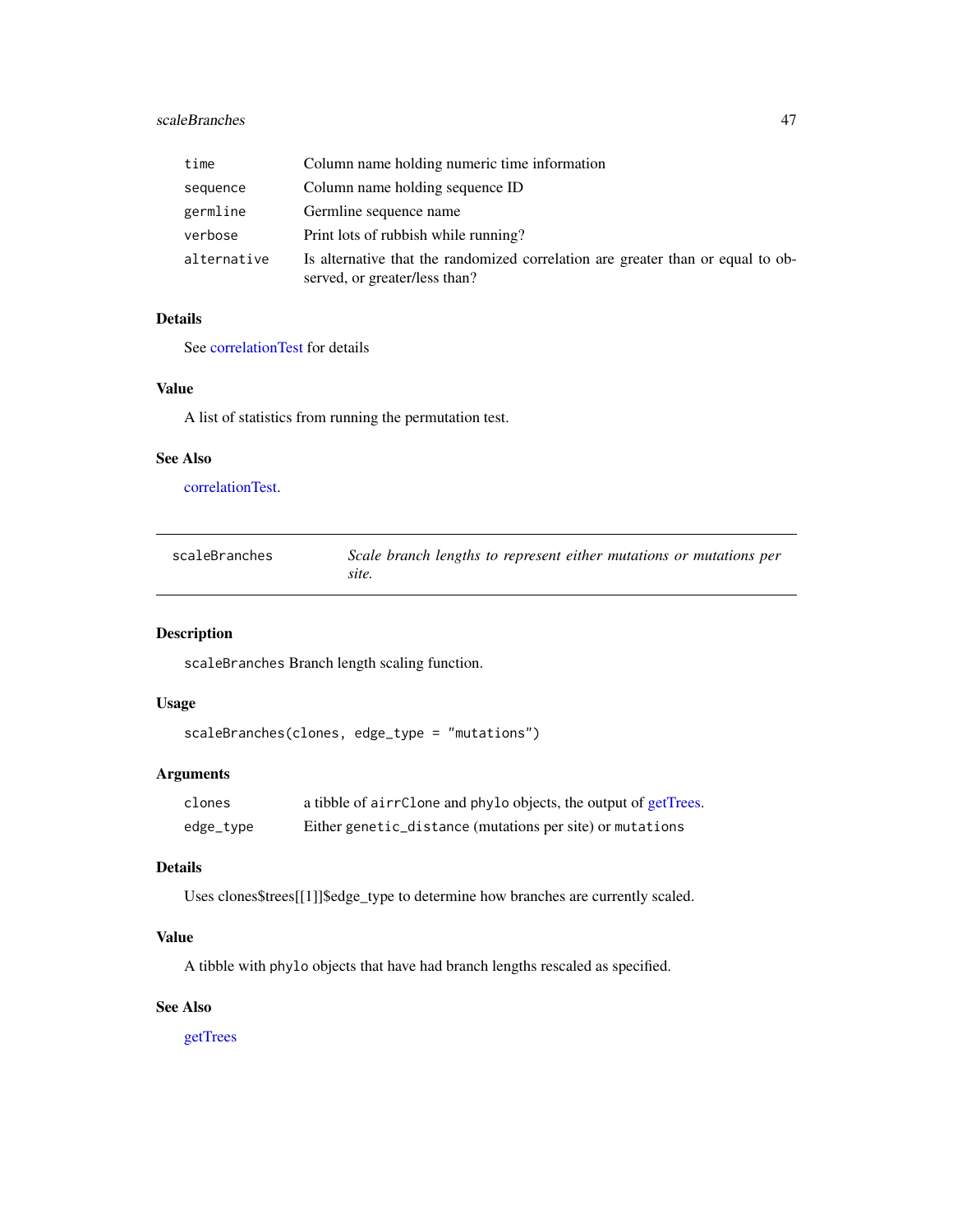<span id="page-47-1"></span><span id="page-47-0"></span>

[stitchRegions](#page-47-1) Similar to [stitchVDJ](#page-48-1) but with segment IDs instead of nulecotides

# Usage

```
stitchRegions(
  receptor,
  v_seq,
  d_seq,
  j_seq,
  np1_length = "np1_length",
  np2_length = "np1_length",
  n1_length = "n1_length",
 p3v_length = "p3v_length",
 p5d_length = "p5d_length",
 p3d_length = "p3d_length",
  n2_length = "n2_length",
  p5j_length = "p5j_length",
  np1_aa_length = "np1_aa_length",
  np2_aa_length = "np2_aa_length",
  amino_acid = FALSE
)
```

| receptor      | row from AIRR-table containing sequence of interest                                                  |
|---------------|------------------------------------------------------------------------------------------------------|
| v_seq         | germline V segment sequence from getGermline                                                         |
| $d$ _seq      | germline D segment sequence from getGermline                                                         |
| j_seq         | germline J segment sequence from getGermline                                                         |
| np1_length    | Column name in receptor specifying np1 segment length (e.g. np1_length)                              |
| np2_length    | Column name in receptor specifying np2 segment length (e.g. np1_length)                              |
| n1_length     | Column name in receptor specifying n1 segment length (experimental)                                  |
| p3v_length    | Column name in receptor specifying p3v segment length (experimental)                                 |
| p5d_length    | Column name in receptor specifying p5d segment length (experimental)                                 |
| p3d_length    | Column name in receptor specifying p3d segment length (experimental)                                 |
| n2_length     | Column name in receptor specifying n2 segment length (experimental)                                  |
| p5j_length    | Column name in receptor specifying p5j segment length (experimental)                                 |
| np1_aa_length | Column name in receptor specifying np1 segment length in AA (if amino_acid=TRUE,<br>e.g. np1_length) |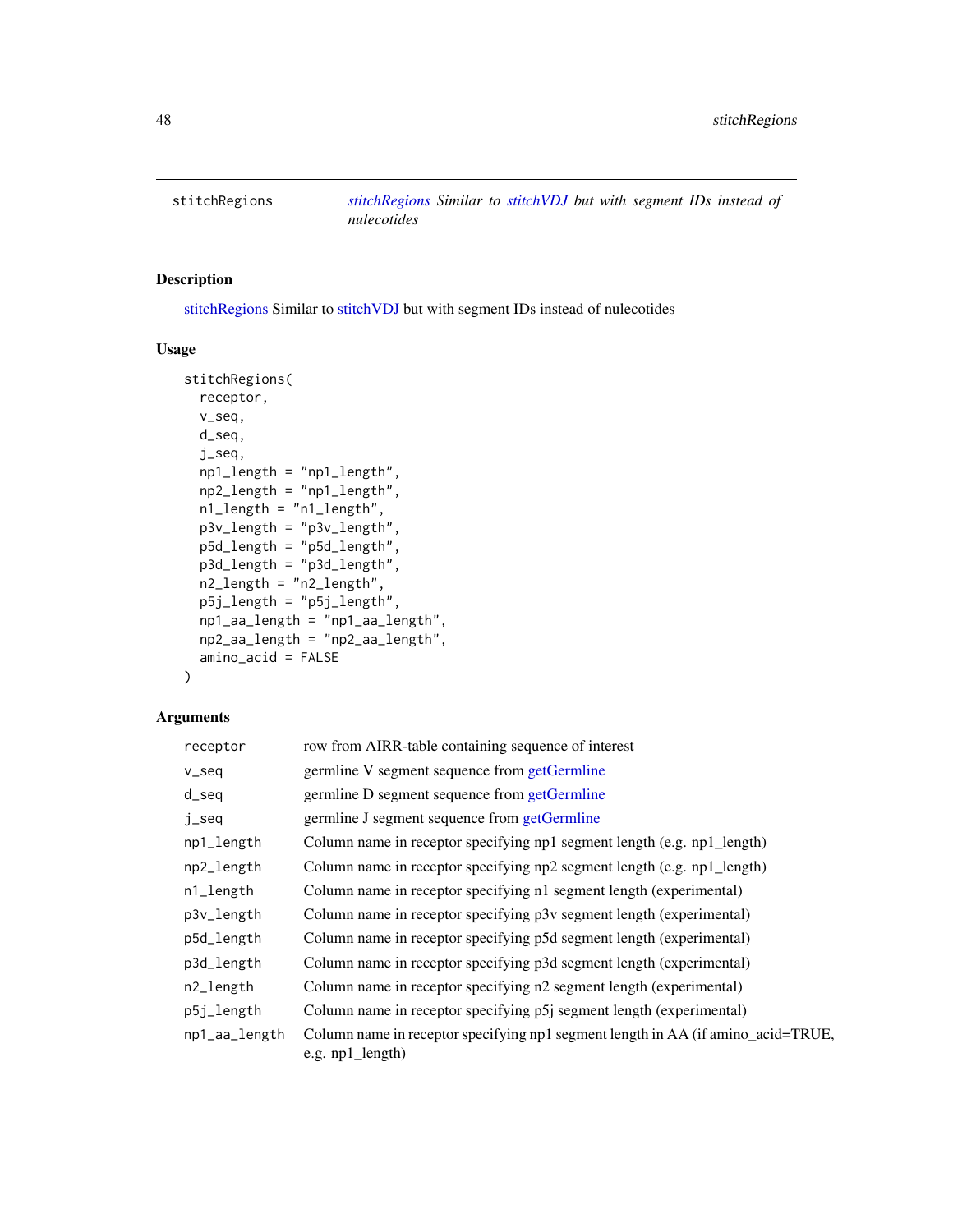#### <span id="page-48-0"></span>stitchVDJ 49

|            | np2_aa_length Column name in receptor specifying np2 segment length in AA (if amino_acid=TRUE, |
|------------|------------------------------------------------------------------------------------------------|
|            | e.g. np1 length)                                                                               |
| amino acid | Perform reconstruction on amino acid sequence (experimental)                                   |

# Value

Full length germline VDJ sequence with segment IDs instead of nucleotides.

#### See Also

[stitchVDJ](#page-48-1)

<span id="page-48-1"></span>stitchVDJ *[stitchVDJ](#page-48-1) combines germline gene segments to a single string*

# Description

[stitchVDJ](#page-48-1) combines germline gene segments to a single string

# Usage

```
stitchVDJ(
  receptor,
 v_seq,
 d_seq,
  j_seq,
  np1_length = "np1_length",
  np2_length = "np2_length",
  np1_aa_length = "np1_aa_length",
 np2_aa_length = "np2_aa_length",
  amino_acid = FALSE
\mathcal{L}
```

| receptor      | row from AIRR-table containing sequence of interest                                                    |
|---------------|--------------------------------------------------------------------------------------------------------|
| v_seq         | germline V segment sequence from getGermline                                                           |
| $d$ _seq      | germline D segment sequence from getGermline                                                           |
| j_seq         | germline J segment sequence from getGermline                                                           |
| np1_length    | Column name in receptor specifying np1 segment length (e.g. np1_length)                                |
| np2_length    | Column name in receptor specifying np2 segment length (e.g. np1_length)                                |
| np1_aa_length | Column name in receptor specifying np1 segment length in AA (if amino_acid=TRUE,<br>e.g. $np1$ length) |
| np2_aa_length | Column name in receptor specifying np2 segment length in AA (if amino_acid=TRUE,<br>e.g. $np1$ length) |
| amino_acid    | Perform reconstruction on amino acid sequence (experimental)                                           |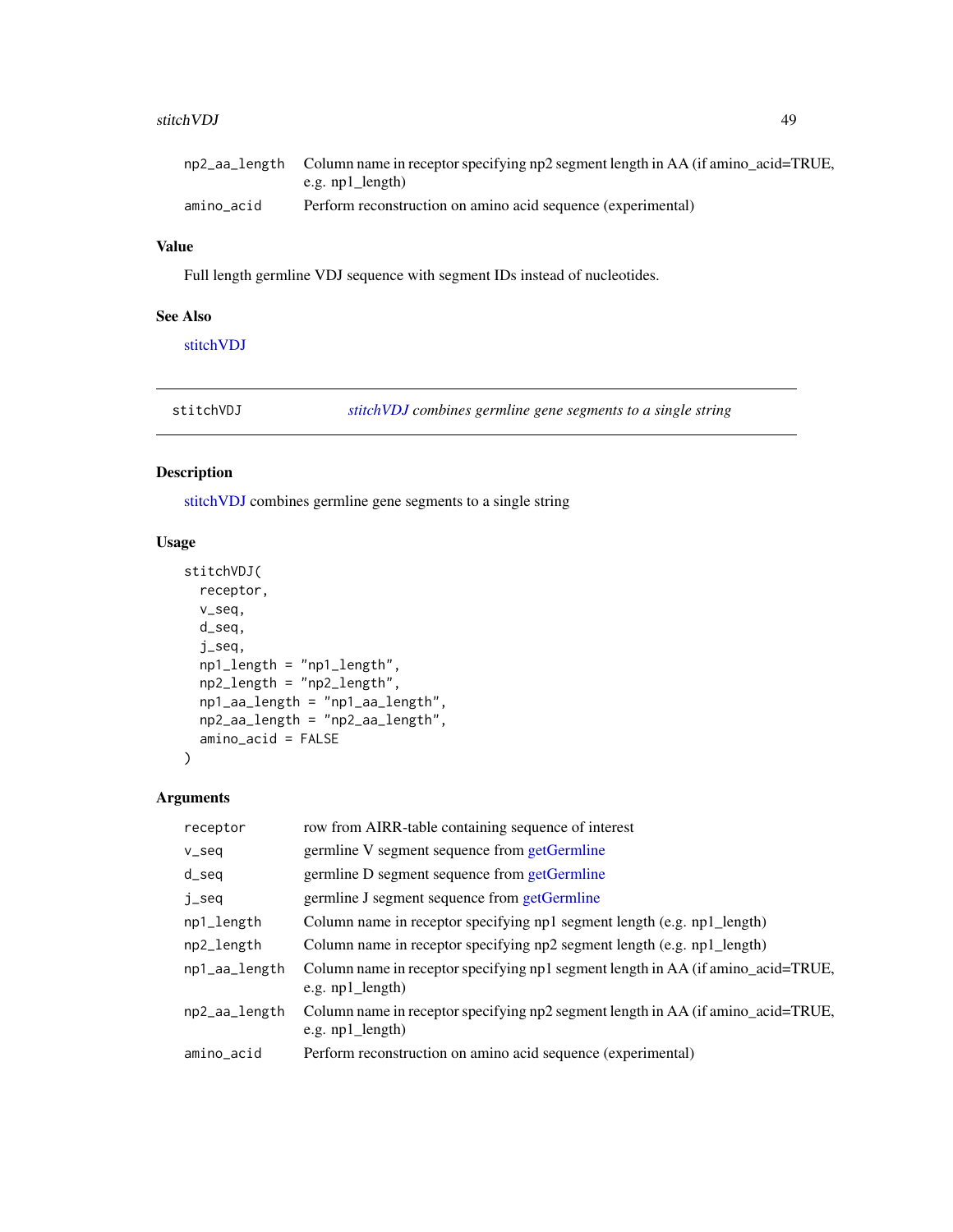#### Value

Full length germline VDJ sequence aligned with aligned with the sequence in the seq column of receptor.

<span id="page-49-1"></span>testPS *Performs PS (parsimony score) test on switch data*

# Description

testPS performs a PS test

#### Usage

```
testPS(
  switches,
 bylineage = FALSE,
 pseudocount = 0,
 alternative = c("less", "two.sided", "greater")
)
```
#### Arguments

| switches    | Data frame from findSwitches                           |
|-------------|--------------------------------------------------------|
| bylineage   | Perform test for each lineage individually? (FALSE)    |
| pseudocount | Pseudocount for P value calculations                   |
| alternative | Perform one-sided (greater or less) or two. sided test |

#### Details

Output data table columns:  $RECON = PS$  for observed data  $PERMUTE = PS$  for permuted data DELTA = RECON - PERMUTE PLT = p value for DELTA < 0 PGT = p value for DELTA < 0

- RECON: PS for observed data.
- PERMUTE: PS for permuted data.
- DELTA: RECON PERMUTE.
- PLT: p value that  $DELTA < 0$
- PGT: p value that  $DELTA > 0$
- STAT: Statistic used (PS).
- REP: Bootstrap repetition.
- REPS: Total number of ootstrap repetition.

#### Value

A list containing a tibble with mean PS statistics, and another with PS statistics per repetition.

<span id="page-49-0"></span>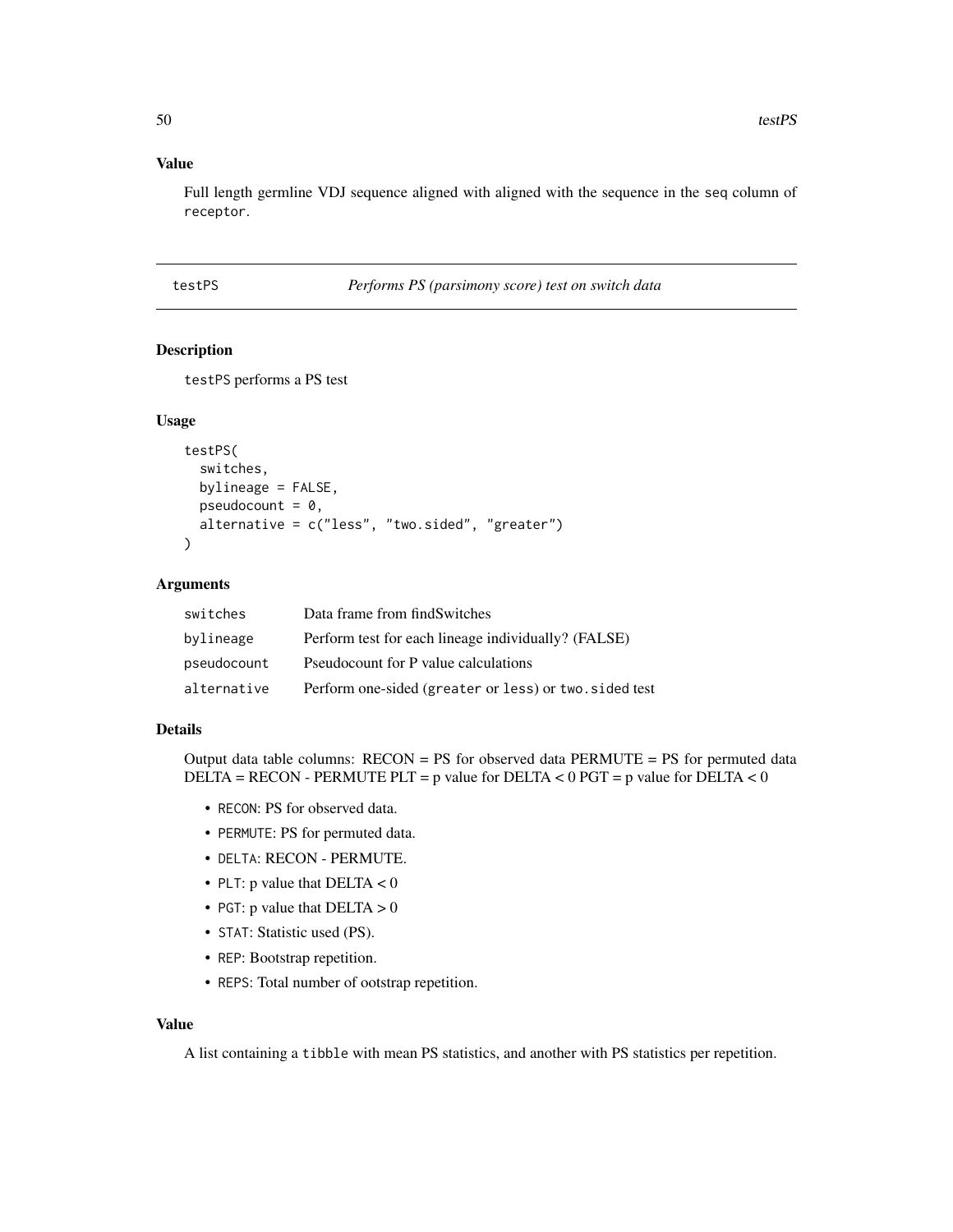#### <span id="page-50-0"></span>testSC  $\sim$  51

# See Also

Uses output from [findSwitches.](#page-21-1) Related to [testSP](#page-51-1) and [testSC.](#page-50-1)

#### Examples

```
## Not run:
igphyml <- "~/apps/igphyml/src/igphyml"
data(ExampleAirr)
ExampleAirr$sample_id <- sample(ExampleAirr$sample_id)
clones <- formatClones(ExampleAirr, trait="sample_id")
btrees <- findSwitches(clones[1:2], bootstraps=10, nproc=1,
   igphyml=igphyml, trait="sample_id")
testPS(btrees$switches)
```
## End(Not run)

<span id="page-50-1"></span>testSC *Performs SC (switch count) test on switch data*

# Description

testSC performs an SC test

#### Usage

```
testSC(
  switches,
  dropzeros = TRUE,
  bylineage = FALSE,
  pseudocount = 0,
  from = NULL,to = NULL,permuteAll = FALSE,
  alternative = c("two.sided", "greater", "less")
\mathcal{L}
```

| switches    | Data frame from findSwitches                           |
|-------------|--------------------------------------------------------|
| dropzeros   | Drop switches with zero counts?                        |
| bylineage   | Perform test for each lineage individually?            |
| pseudocount | Pseudocount for P value calculations                   |
| from        | Include only switches from this state?                 |
| to          | Include only switches to this state?                   |
| permuteAll  | Permute among trees?                                   |
| alternative | Perform one-sided (greater or less) or two. sided test |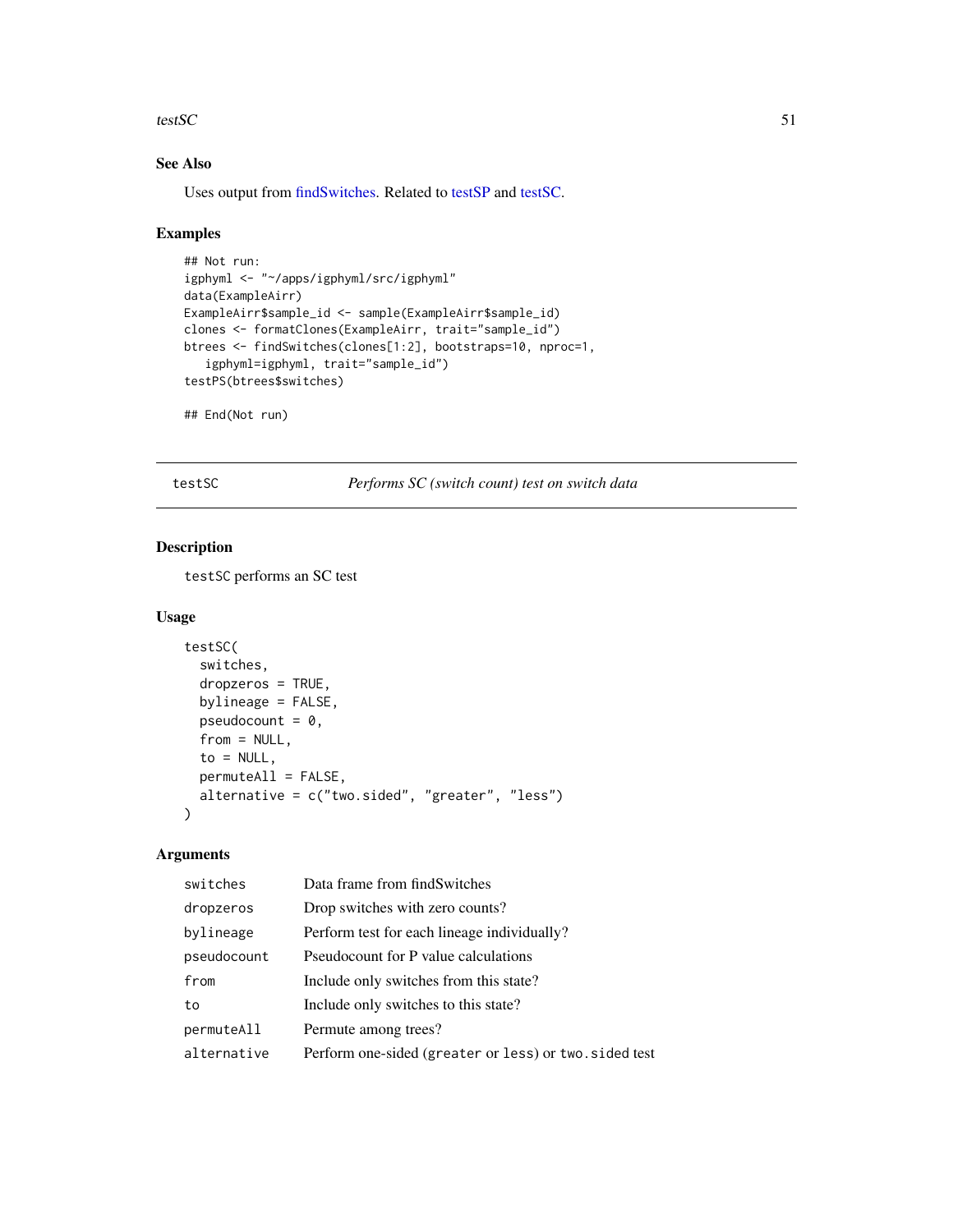#### <span id="page-51-0"></span>Details

Output data table columns:  $RECON = SC$  for observed data  $PERMUTE = SC$  for permuted data DELTA = RECON - PERMUTE PLT = p value for DELTA < 0 PGT = p value for DELTA < 0

- FROM: State going from.
- TO: State going to.
- RECON: SC for observed data.
- PERMUTE: SC for permuted data.
- DELTA: RECON PERMUTE.
- PLT: p value that  $DELTA < 0$
- PGT: p value that  $DELTA > 0$
- STAT: Statistic used (SC).
- REP: Bootstrap repetition.
- REPS: Total number of ootstrap repetition.

#### Value

A list containing a tibble with mean SC statistics, and another with SC statistics per repetition.

#### See Also

Uses output from [findSwitches.](#page-21-1) Related to [testPS](#page-49-1) and [testSP.](#page-51-1)

#### Examples

```
## Not run:
igphyml <- "~/apps/igphyml/src/igphyml"
data(ExampleAirr)
ExampleAirr$sample_id = sample(ExampleAirr$sample_id)
clones = formatClones(ExampleAirr, trait="sample_id")
btrees = findSwitches(clones[1:2], bootstraps=100, nproc=1,
   igphyml=igphyml, trait="sample_id", id="temp", dir="temp")
testSC(btrees$switches)
```
## End(Not run)

<span id="page-51-1"></span>testSP *Performs SP (switch proportion) test on switch data*

#### Description

testSP performs an SP test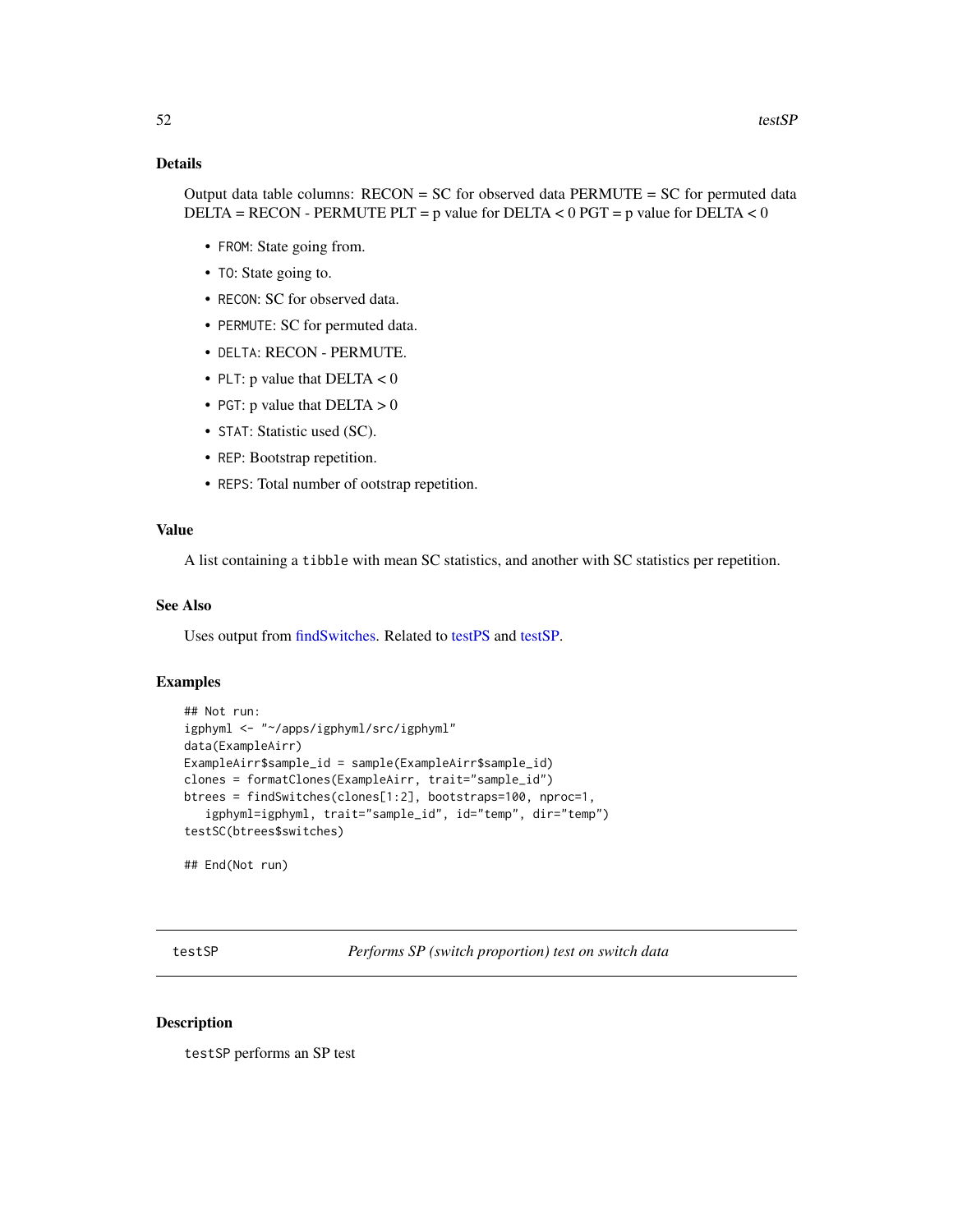#### testSP  $\sim$  53

# Usage

```
testSP(
  switches,
  permuteAll = FALSE,
  from = NULL,to = NULL,dropzeros = TRUE,
  bylineage = FALSE,
  pseudocount = 0,
  alternative = c("greater", "two.sided", "less"),
  tip\_switch = 20,exclude = FALSE
\lambda
```
# Arguments

| switches    | Data frame from findSwitches                           |
|-------------|--------------------------------------------------------|
| permuteAll  | Permute among trees?                                   |
| from        | Include only switches from this state?                 |
| to          | Include only switches to this state?                   |
| dropzeros   | Drop switches with zero counts?                        |
| bylineage   | Perform test for each lineage individually?            |
| pseudocount | Pseudocount for P value calculations                   |
| alternative | Perform one-sided (greater or less) or two. sided test |
| tip_switch  | maximum tip/switch ratio                               |
| exclude     | exclude clones with tip/switch ratio > tip_switch?     |

#### Details

Output data table columns:  $RECON = SP$  for observed data  $PERMUTE = SP$  for permuted data DELTA = RECON - PERMUTE PLT = p value for DELTA <  $0$  PGT = p value for DELTA <  $0$ 

- FROM: State going from.
- TO: State going to.
- RECON: SP for observed data.
- PERMUTE: SP for permuted data.
- DELTA: RECON PERMUTE.
- PLT: p value that  $DELTA < 0$
- PGT: p value that  $DELTA > 0$
- STAT: Statistic used (SP).
- REP: Bootstrap repetition.
- REPS: Total number of ootstrap repetition.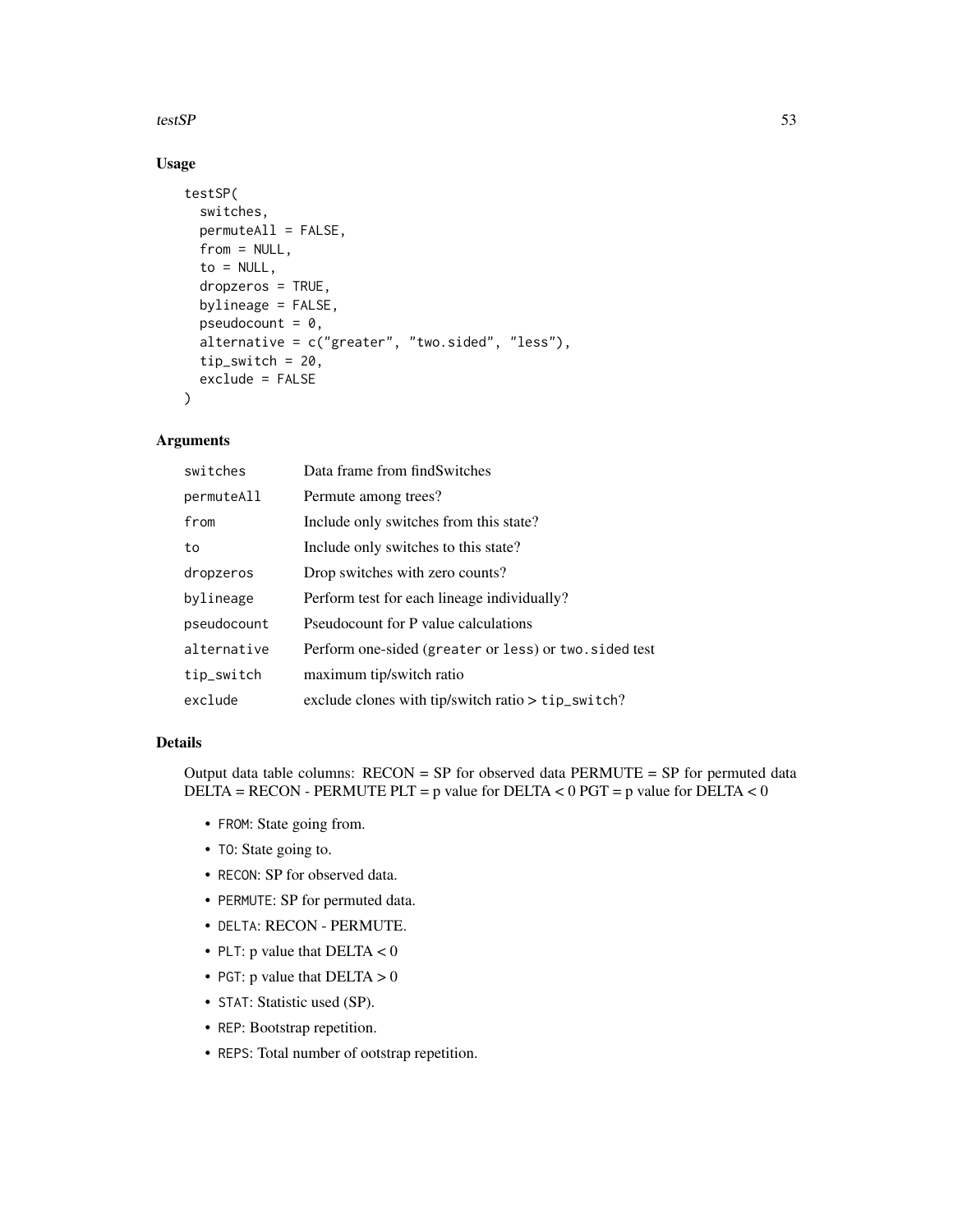<span id="page-53-0"></span>A list containing a tibble with mean SP statistics, and another with SP statistics per repetition.

#### See Also

Uses output from [findSwitches.](#page-21-1) Related to [testPS](#page-49-1) and [testSC.](#page-50-1)

### Examples

```
## Not run:
igphyml <- "~/apps/igphyml/src/igphyml"
data(ExampleAirr)
ExampleAirr$sample_id = sample(ExampleAirr$sample_id)
clones = formatClones(ExampleAirr, trait="sample_id")
btrees = findSwitches(clones[1:2], bootstraps=10, nproc=1,
   igphyml=igphyml, trait="sample_id")
testSP(btrees$switches)
```

```
## End(Not run)
```
treesToPDF *Simple function for plotting a lot of trees into a pdf*

#### Description

treesToPDF exports trees to a pdf in an orderly fashion

#### Usage

 $treesToPDF(plots, file, nrow = 2, ncol = 2, ...)$ 

#### Arguments

| plots | list of tree plots (from plotTrees)         |
|-------|---------------------------------------------|
| file  | output file name                            |
| nrow  | number of rows per page                     |
| ncol  | number of columns per page                  |
|       | optional arguments passed to grDevices::pdf |

# Value

a PDF of tree plots

#### See Also

[plotTrees](#page-38-1)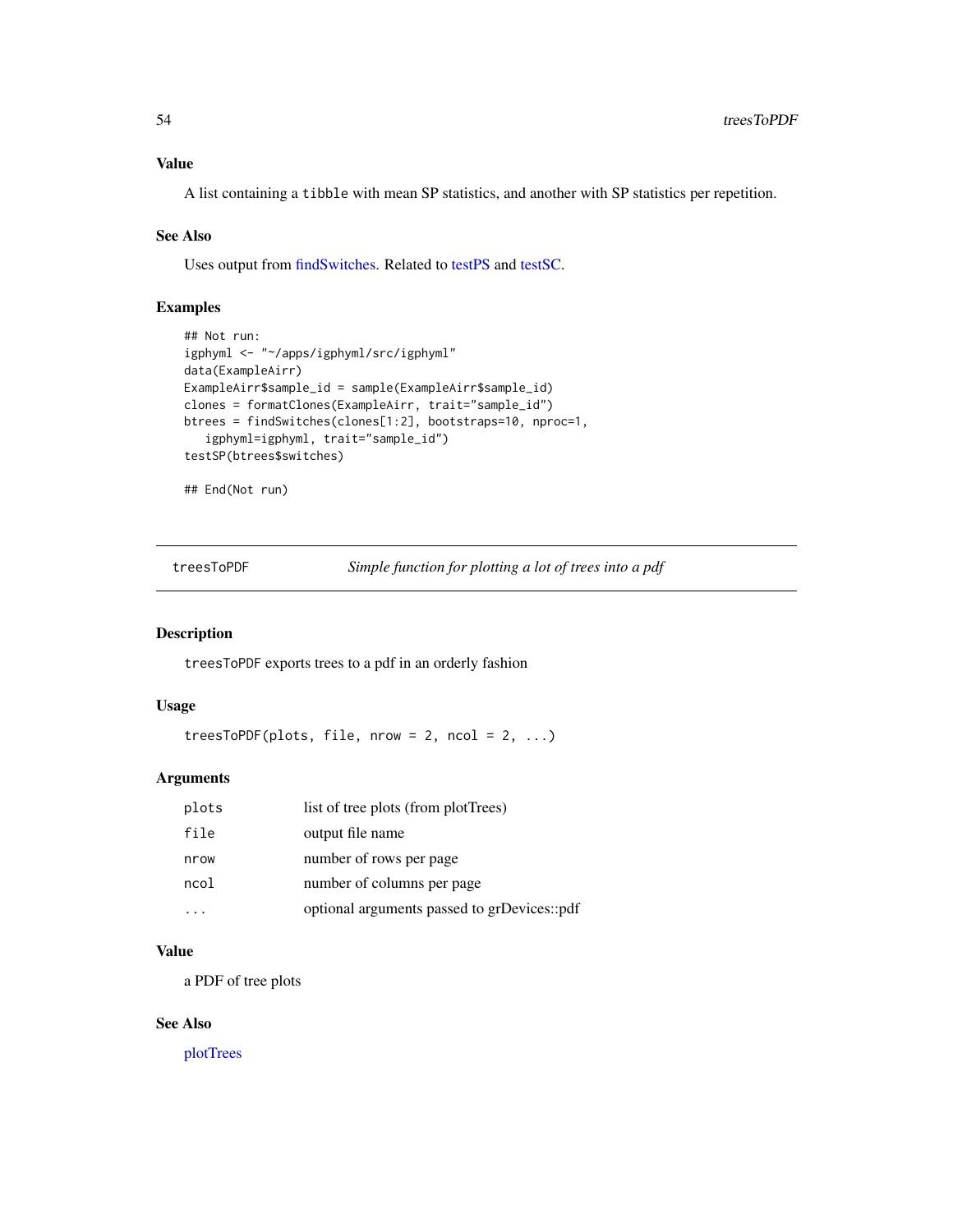# <span id="page-54-0"></span>writeLineageFile 55

# Examples

```
## Not run:
data(ExampleClones)
trees <- getTrees(ExampleClones[10,])
plots <- plotTrees(trees)
treesToPDF(plots,"test.pdf",width=5,height=6)
## End(Not run)
```
writeLineageFile *Write lineage file for IgPhyML use*

# Description

Write lineage file for IgPhyML use

#### Usage

```
writeLineageFile(
  data,
  trees = NULL,
 dir = ".''.id = "N",rep = NULL,
  trait = NULL,
  empty = TRUE,partition = "single",
 heavy = "IGH"
\mathcal{L}
```
#### Arguments

| data      | list of airrClone objects                     |
|-----------|-----------------------------------------------|
| trees     | list of phylo objects corresponding to data   |
| dir       | directory to write file                       |
| id        | id used for IgPhyML run                       |
| rep       | bootstrap replicate                           |
| trait     | string appended to sequence id in fasta files |
| empty     | output uninformative sequences?               |
| partition | how to partition omegas                       |
| heavy     | name of heavy chain locus                     |

# Value

Name of created lineage file.